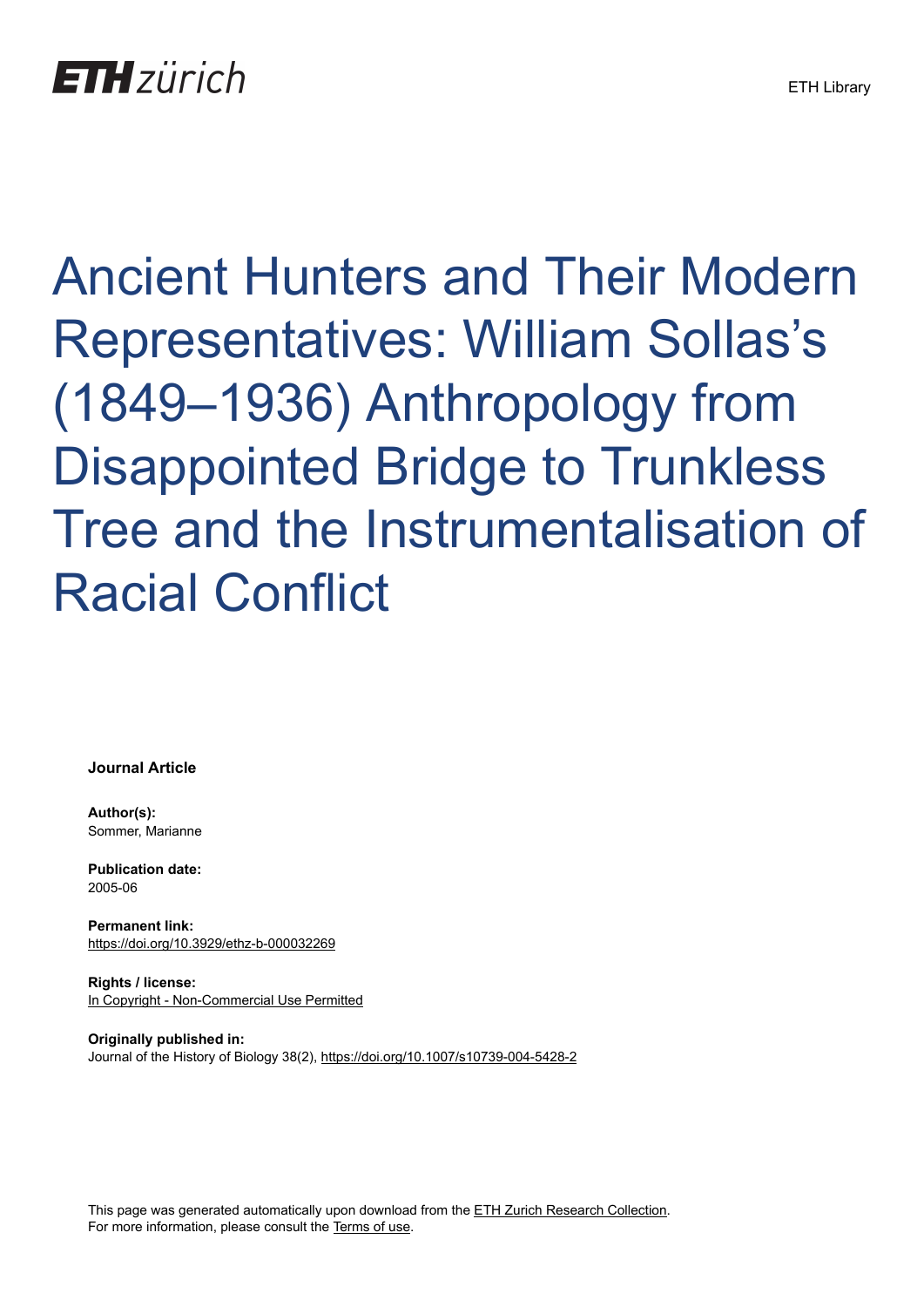Journal of the History of Biology (2005) 38:  $327-365$   $\circ$  Springer 2005 DOI 10.1007/s10739-004-5428-8

# Ancient Hunters and Their Modern Representatives: William Sollas's (1849–1936) Anthropology from Disappointed Bridge to Trunkless Tree and the Instrumentalisation of Racial Conflict

#### MARIANNE SOMMER

Science Studies, Swiss Federal Institute of Technology ETH Zentrum RAC Rämistrasse 36 8092 Zurich Switzerland E-mail: sommer@wiss.gess.ethz.ch

Abstract. During the first decades of the 20th century, many anthropologists who had previously adhered to a linear view of human evolution, from an ape via Pithecanthropus erectus (today Homo erectus) and Neanderthal to modern humans, began to change their outlook. A shift towards a branching model of human evolution began to take hold. Among the scientific factors motivating this trend was the insight that mammalian evolution in general was best represented by a branching tree, rather than by a straight line, and that several new fossil hominids were discovered that differed significantly in their morphology but seemed to date from about the same period. The ideological and practical implications of imperialism and WWI have also been identified as formative of the new evolutionary scenarios in which racial conflict played a crucial role. The paper will illustrate this general shift in anthropological theory for one particular scientist, William Sollas (1849–1936). Sollas achieved a synthesis of human morphological and cultural evolution in what I will refer to as an imperialist model. In this theoretical framework, migration, conflict, and replacement became the main mechanisms for progress spurred by 'nature's tyrant,' natural selection.

Keywords: anthropology, beginning of 20th century, Britain, diversity vs. linearity, Grafton Elliot Smith, Gustav Schwalbe, Henri Breuil, human evolution, ideology, imperialism, Marcellin Boule, Neanderthal, phylogenetic trees, Piltdown, Pithecanthropus, race, Thomas Henry Huxley, William Sollas, WWI

### Paleoanthropology Around the Turn to the 20th Century: Providing the Context for Sollas's Work

In the mid-19th century, the acceptance of an age of humankind by far transcending the chronology of the Bible and the publication of Charles Darwin's (1809–1882) On the Origin of Species (1859) paved the way for the integration of humans into an evolutionary framework. Scientists such as Thomas Henry Huxley (1825–1895) applied the theory of evolution to humans by emphasizing human morphological affinities to the apes. Just as significantly, fossil human remains were discovered and previously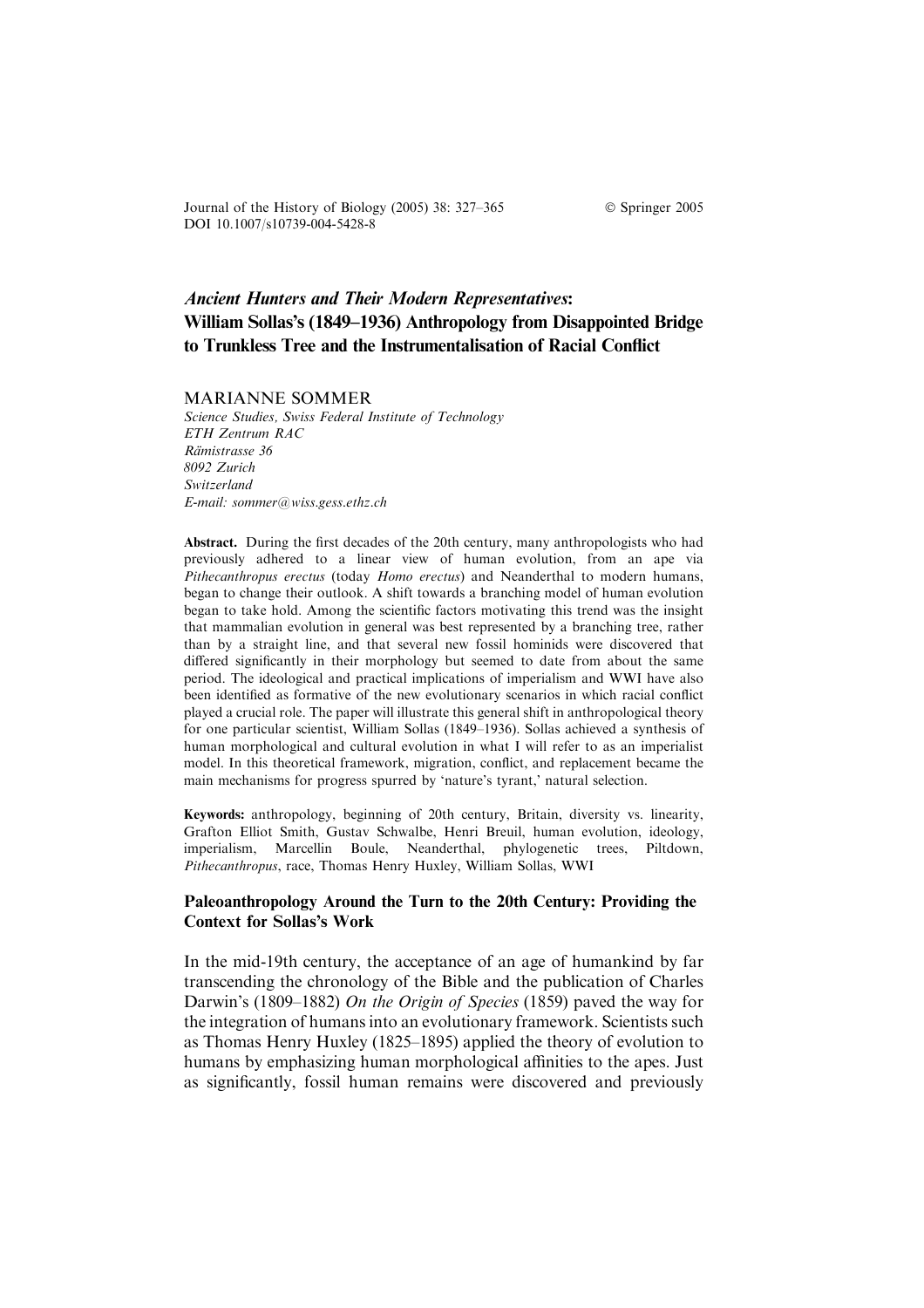made finds were re-evaluated in light of the evolutionary approach. Already in 1856, a skull and bone fragments of Neanderthal had been brought to light in the Feldhofer Grotto of the Neander Valley in Germany. Even though in Huxley's view the Feldhofer skull represented ''the most pithecoid of known human skulls,''1 he classified it as a mere variant of the modern human type. He estimated the skullcap to be of normal cranial capacity and as much closer to the Australian Aborigine than to the ape; the Neanderthals thus might have evolved into modern human races.<sup>2</sup> Additional Neanderthal remains were discovered at La Naulette, Belgium, in 1866, and at Spy, Belgium, in 1886. Earlier finds such as the child cranium from Engis, Belgium (1829–1830), and the female cranium from Forbes Quarry, Gibraltar (1848), were now ready for re-evaluation. It became clear that rather than representing a recent pathological form, the Neanderthals were a distinct race of *Homo sapiens*.<sup>3</sup>

Towards the end of the century, another fossil that seemed to shorten the morphological gap between apes and humans was discovered, Pithecanthropus erectus (today Homo erectus). The Dutch physician Eugene Dubois (1858–1940) found the femur, calvarium and some teeth in Java, at Trinil, in 1891–1892, when visiting the Dutch East Indies as a military surgeon. After the turn to the 20th century, the German anatomist Gustav Schwalbe (1844–1916) defined Neanderthal as a separate species (Homo primigenius), rather than as a fossil human race, thereby enlisting it unambiguously for an evolutionary scenario of human development. He introduced a unilinear view of human evolution, according to which Pithecanthropus erectus had evolved into Homo primigenius and eventually modern humans.<sup>4</sup> Such a linear model of human evolution, represented by a straight line leading from an ape ancestor via Pithecanthropus and Neanderthal to 'the lowest human races', was well accepted by the first decade of the 20th century.<sup>5</sup>

<sup>4</sup> Schwalbe, 1906; Spencer and Smith, 1981, p. 436. Many years previously, William King (1809–1886) had arrived at the same conclusion, and coined the species name Homo neanderthalensis (King, 1864).<br><sup>5</sup> See Model A, Appendix B.

<sup>&</sup>lt;sup>1</sup> From *Man's Place in Nature* (1863) in Huxley, 1894, p. 205.<br><sup>2</sup> Please note that I use the term *race* and its adjectives in the way they were employed by the anthropologists under consideration. Neither its application to fossil and to recent human groups, nor the value judgments associated with it, represent my own

views. <sup>3</sup> The secondary sources on the history of interpretations of Neanderthals are numerous indeed (e.g. Spencer, 1984). The scientific literature on Neanderthal that includes some historical overview is similarly extensive and has its roots in the second half of the 19th-century (e.g. Jordan, 1999).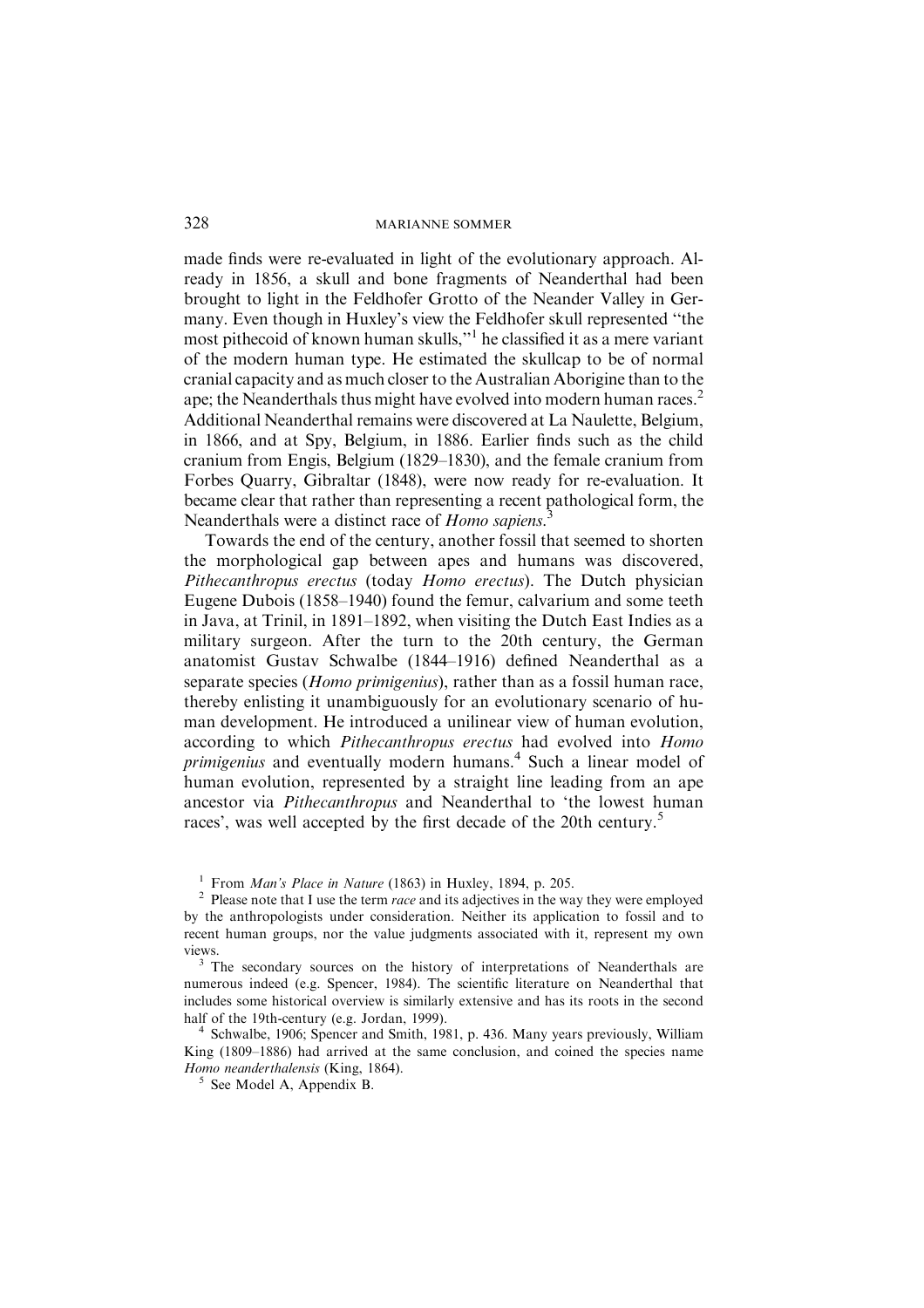Soon afterwards, however, many of those anthropologists who had taken on the linear view of human evolution began to change their outlook. A shift towards a branching model began to take hold in the community, in which most of the known fossil hominids represented dead-ending side-branches of the human family tree.<sup>6</sup> Among the scientific factors motivating this trend was the insight that mammalian evolution in general was best represented by a branching tree, rather than by a straight line. In addition, newly discovered fossil hominids differed significantly in their morphology but seemed to date from about the same period. One of these was Homo heidelbergensis, represented by a fossil jaw with affinities to Neanderthal, found at Mauer in Germany and given to Otto Schoetensack in 1907. The other was the so-called Piltdown Man, remains of which were claimed to have been discovered by the local solicitor and amateur geologist Charles Dawson (1846– 1919) and others in a gravel pit at Piltdown in Sussex, England. During the years of 1911 and 1912 nine cranial fragments and the right half of a mandible were reportedly unearthed. While the mandible was ape-like, the braincase was modern-looking. It supported the widespread assumption that the expansion of the brain had preceded the acquisition of a fully upright posture in the course of human evolution. The fact that already at the Pliocene–Pleistocene barrier there had been a human type of an essentially modern skull size put into question the ancestral status of Pithecanthropus and Homo heidelbergensis, which seemed to date from about the same period, but were less modern in brain anatomy.7 The Piltdown chimera was only proved beyond doubt to be a forgery made up of an orangutan jaw and a modern human skull in 1953.8

Shortly before the Piltdown affair, a nearly complete Neanderthal skeleton had been discovered in a cave in France in the village of La Chapelle-aux-Saints (department of Corrèze). The bones were given into the care of Marcellin Boule (1861–1942), director of the laboratory of palaeontology at the prestigious Natural History Museum in Paris. Drawing upon the tradition of his instructor of paleontology at the Museum, Albert Jean Gaudry (1827–1908), whose expansive studies of mammalian fossils had resulted in a view of evolution as constituted by diversification, sudden transformation, and extinction,

<sup>&</sup>lt;sup>6</sup> See Model C, Appendix B.<br><sup>7</sup> On the influence of the Piltdown forgery on "the shadow man paradigm," according to which no known fossil hominids were considered as direct ancestors of modern humans, see Hammond, 1979, 1982, pp. 23–25, 1988; and Spencer, 1988, 1990, for a general discussion of the forgery's history. <sup>8</sup> Weiner et al., 1953.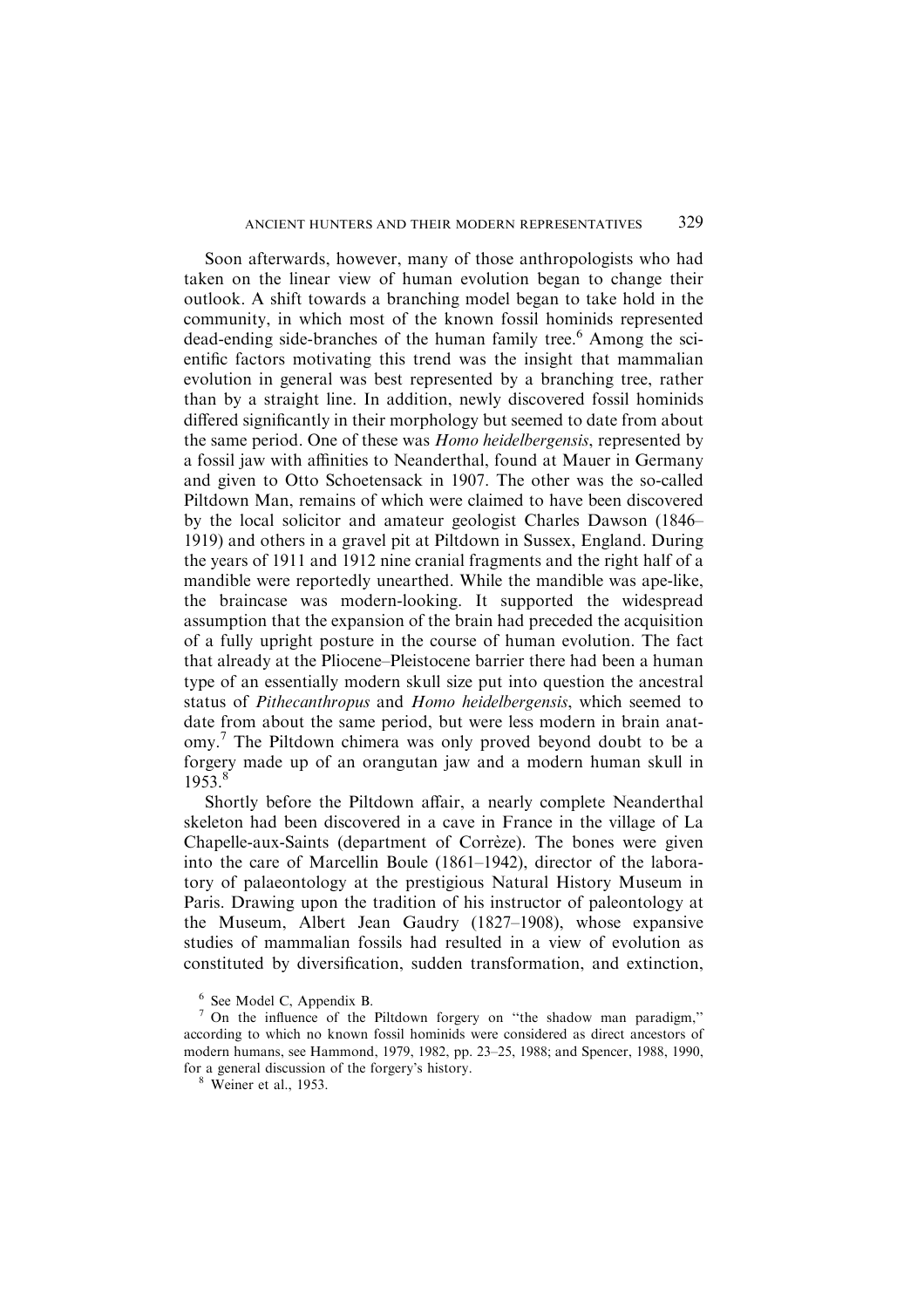Boule applied the methods of comparative anatomy also to human phylogeny. The reconstruction of the La Chapelle-aux-Saints specimen led Boule to agree with Schwalbe that Neanderthal was a separate human species and not simply a pathological form of modern date or a fossil race of humans. $9 + 1 + 1 = 1$  contradicted Schwalbe by rejecting Neanderthal as ancestor of modern humans. In this and succeeding monographs on the find published in the Annales de Paléontologie (Annals of Paleontology), he supported this move by emphasizing the simian traits of the skeleton, even postulating that Neanderthal Man had not carried himself entirely upright.<sup>10</sup> Boule's main points were that the Neanderthals had differed enough from modern humans, morphologically as well as culturally, to be classified as a separate species, and that both had inhabited Europe at the same time. Although Boule did not exclude interbreeding, in his view, Neanderthal was not ancestral to us. This also put into question the ancestral status of Pithecanthropus, which seemed to show Neanderthal specializations even more markedly. Hominid evolution must therefore have had more than one line of descent, and the ancestors of modern humans were again unknown.<sup>11</sup>

Last but not least, the archeological record began to indicate a sudden replacement of the Mousterian culture, associated with Neanderthal, by Aurignacian weapons and tools, which were found with the remains of a human race that had lived in Upper Pleistocence Europe and that was essentially modern in anatomy.<sup>12</sup> This put into question the gradual evolution of Neanderthal into these modern humans. A more linear development from earlier to later archeological industries was replaced by the idea of progress through distribution from a single origin through migration. This also fit the so-called Central Asia Hypothesis, according to which humans had originated on the great plateau of Asia. It was thought that the conditions there had progressively worsened and selective pressures had increased due to

<sup>9</sup> Boule, 1908.<br><sup>10</sup> Boule, 1911, 1912, 1913; 1914 (1912); 1923 (1921), Ch. 7; Sommer, forthcoming. The reason for this brutish reconstruction has partly been attributed to the fact that the bones of the Old Man of La Chapelle-aux-Saints had been afflicted with osteoarthritis. Although Boule was aware of the deforming illness, it seems that he did not take it sufficiently into account in his reconstruction. For a more detailed analysis of how Boule arrived at his results see Trinkaus and Shipman, 1993 (1992), pp. 190–194. Straus and Cave, 1957, have shown that, while the pathology of the Old Man from La Chapelle-aux-Saints may well have forced him into something of a stoop, classic Neanderthal in a healthy state was fully human in posture.<br><sup>11</sup> Hammond, 1982.<br><sup>12</sup> For tables of the archaeological and geological series see Appendix A.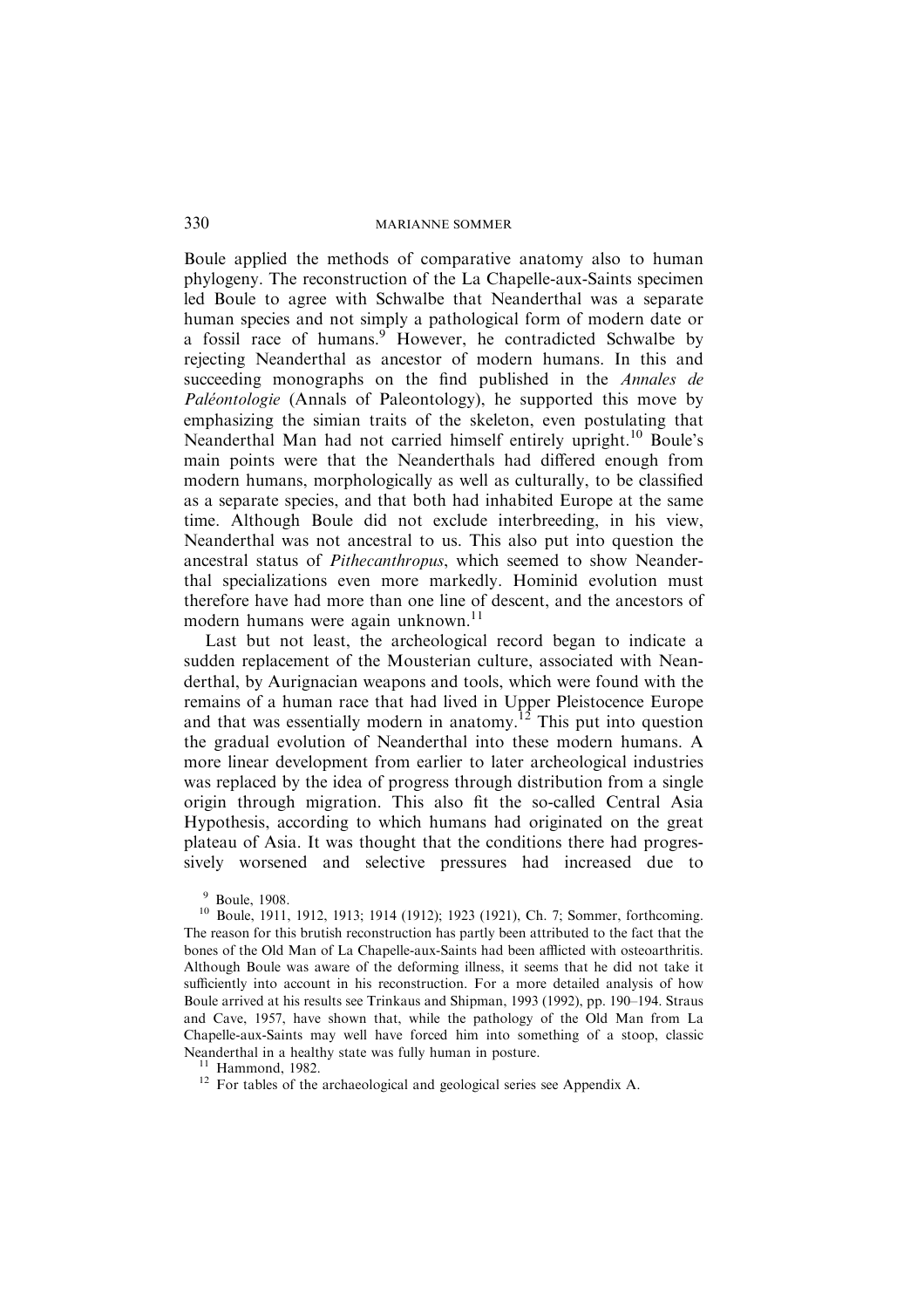deforestation caused by the uplift of the Himalayas. As a consequence, successive waves of increasingly higher forms of hominids might have been forced to radiate outwards.<sup>13</sup>

The historians of anthropology who have brought to light the scientific changes and their causes outlined above, have invariably pointed out that these were situated in the context of imperialism and WWI.14 Direct contact with and observation of non-white races subjugated under British imperial rule and eventually the experiences of WWI had strong impacts on anthropologists's outlooks on human nature and evolution. Increasingly, racial conflict was viewed as having been or indeed as still representing a driving force in human evolution. It appeared to be in the nature of progress that some human races had to compete with and replace others 'less advanced in morphology and culture.' The notions of race and of nation were thereby not always clearly differentiated.<sup>15</sup> Imperial expansion and national rivalry were rationalized within the framework of struggle and the survival of the fittest, even though anthropologists still adhered to alternative mechanisms for evolutionary change such as the inheritance of acquired characteristics.

In this paper, I am going to exemplify this complex shift in theory through a detailed discussion of the geologist, paleontologist, and later anthropologist, William Sollas (1849–1936). As it turns out, Sollas was among the first to enlist Pithecanthropus for a linear model of evolution from fossil ape via Neanderthal to modern humans. However, Sollas has attracted little attention from historians of anthropology and is mainly known for his book Ancient Hunters and Their Modern Representatives, which was first published in 1911 and reissued in 1915

<sup>13</sup> While the idea of Asia as the cradle of humankind had a long history, the Central Asia Hypothesis drew on William Diller Matthew's (1871–1930) ''Climate and Evolution'' (Matthew, 1915 (1911), see especially pp. 209–214; e.g. Osborn, 1928; Smith

<sup>14</sup> Bowler, 1986, Chs. 2 and 4, discusses the 19th century anthropological progressionism and the turn towards the so-called pre-sapiens model within anthropology, which refers to the idea of early modern humans of superior Aurignacian culture invading Europe and exterminating the stagnating side-branch of Neanderthals. The model was associated with a hypothetical ancestor of humans that was pushed ever further back in time and distanced ever more from the known fossil hominids and anthropoids. It was also associated with the instrumentalisation of racial conflict as a mechanism of progress. On national rivalries between the German, English, and French communities, and on the role of nationalism and ideology in the reception of fossils and in theories of morphological and cultural progress through migration and struggle, see Hammond, 1988, pp. 127–130.<br><sup>15</sup> On the concept of race around the turn from the 19th to the 20th century see

Stocking, 1994.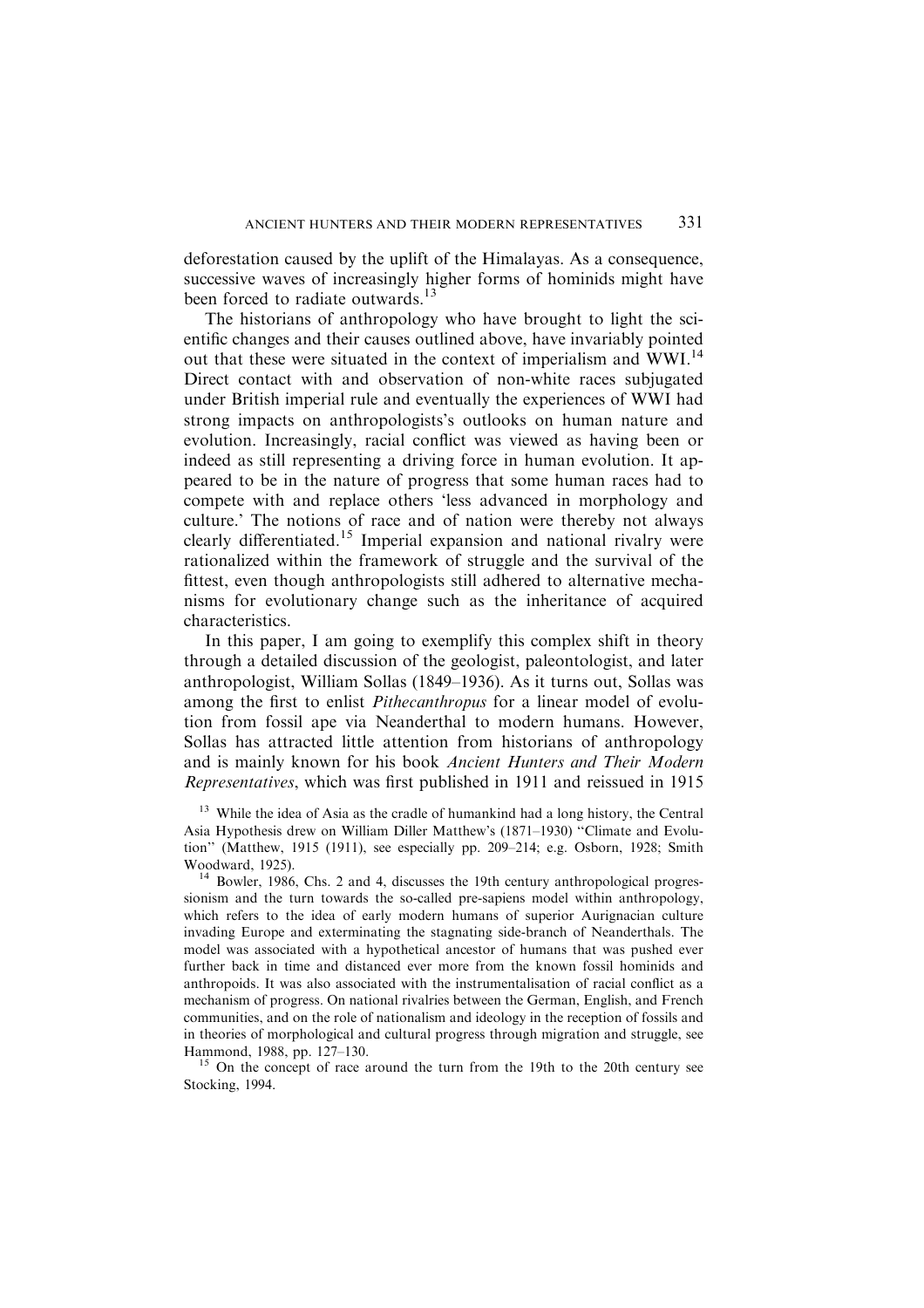and 1924. It represented a synthesis of the new approaches in cultural anthropology and archaeology with paleoanthropology. But it was also a synthesis of the past with the present. Focusing on the central role of migrations of peoples, Sollas claimed that at least since the Middle Paleolithic, 'more highly evolved human races' had driven 'the less developed ones' from their territories. These successive replacements had ensured progress in morphology and culture in favorable regions such as Europe. And they still did so at the peripheries of the earth.

Since the new branching model of the morphological evolution of humans as a species was also associated with patterns of migrations, Sollas's scenario of the morphological and cultural evolution of the human races might have achieved synthesis also in this respect. Yet, a more detailed analysis of the successive editions reveals a surprise. It seems as though Sollas resisted the general trend towards a branching model of human evolution until the last edition. A discussion of Sollas's development as an anthropologist is thus illustrative of the changes taking place in anthropology at large, while at the same time suggesting that the shift in theory that had its beginning already in the first decade of the 20th century looked different for each anthropologist. It also highlights that an imperialistic model that saw progress as the result of contest and displacement did not need to be accompanied by a view of the evolution of the human species according to which all the known fossil hominids were on dead-ending side-branches of the family tree.

It also needs to be pointed out that the nonlinear models of morphological and cultural evolution that tended to emphasize the role of conflict were not a priori more or less racist than their linear predecessors that aligned the modern human races along a scale of increasing brain size. Indeed, as a closer look at the changes Sollas went through will show, the shift from a linear to a branching model of human evolution was not abrupt but gradual, and the concept of a linear axis of brain size was hard to die. Nonetheless, the progressionism of the 19th century had viewed 'primitive races' as capable at least in theory of attaining 'the higher stages of development'. The new model of physical and cultural evolution, in contrast, tended to take the geographical marginalization if not extermination of 'lower races' by 'more highly developed races' as a means of evolutionary progress. This kind of progress was seen to have been at work throughout prehistory and history, and it could still be observed in the outgrowths of present-day imperialism.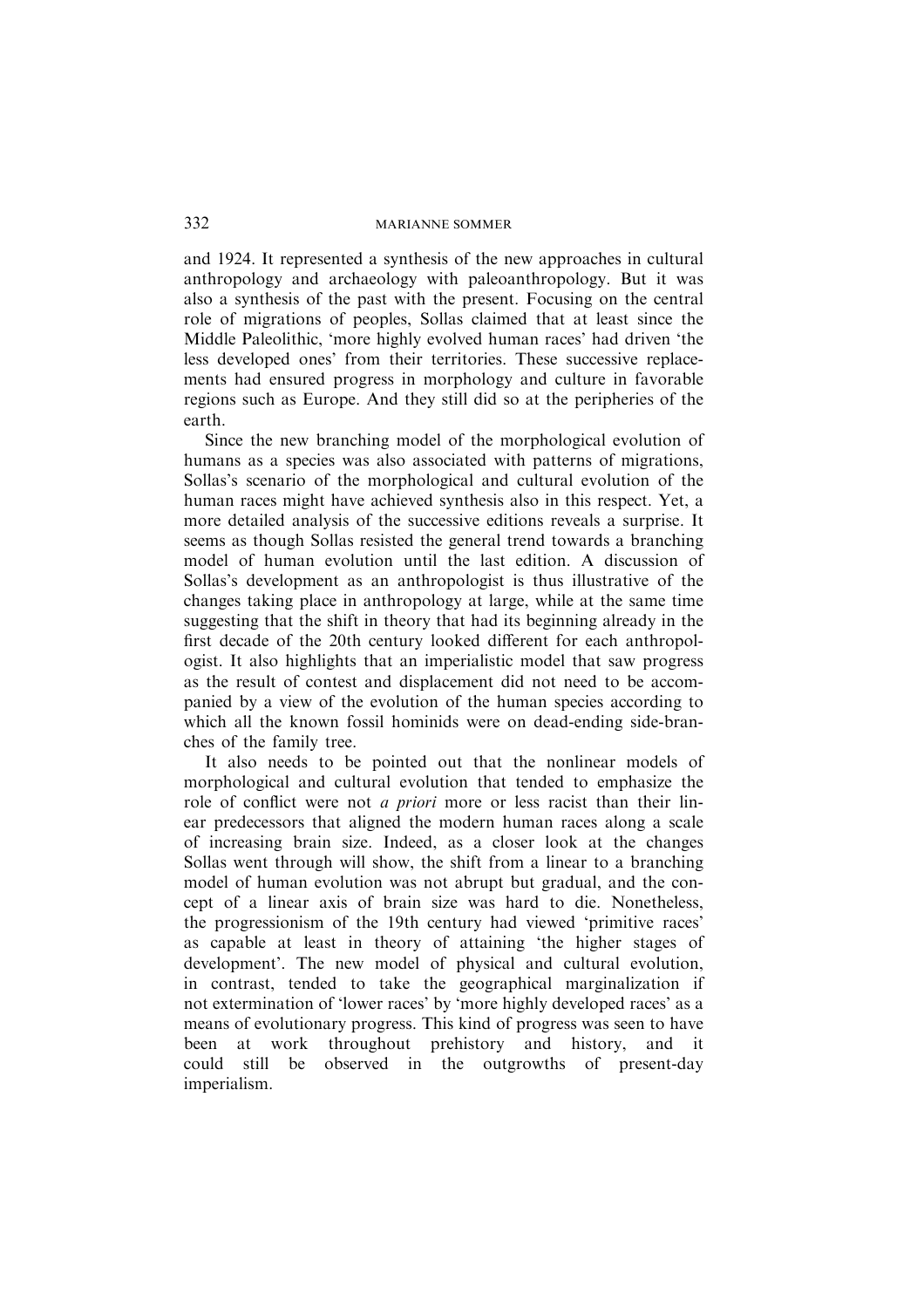# Sollas's Anthropological Beginnings: Human Evolution as Disappointed Bridge from Ape to Man

''[...] the Neanderthal and Pithecanthropus skulls stand like the piers of a ruined bridge which once continuously connected the kingdom of man with the rest of the animal world. $^{16}$ 

Sollas, who had made his career as geologist and paleontologist, began his forays into the territory of anthropology at an advantageous time. He was still professor of geology and mineralogy at Trinity College, Dublin, when he had the chance to study the two piers that were left of what he considered to have once been a continuous bridge between apes and humans – Pithecanthropus erectus and Neanderthal. In fact, Dubois had only brought his fossil back to Europe in 1895 when Sollas went right at examining it. He published a paper in Nature that discussed his findings. As in later publications, Sollas did not follow the majority opinion but rather took his place among the first to accept the Javanese fossil as a missing link in the chain of descent leading from ape to human. Generally speaking, the European anthropological communities had reacted negatively when Dubois published his description of the find in  $1894<sup>17</sup>$  At that time, many anthropologists assumed that cranial expansion had played a central role in human evolution after the split from the ape line, and that it had preceded the acquisition of a fully upright gait. Contradicting expectations, Pithecanthropus combined an ape-like skull vault and a human-like thighbone, which seemed to suggest an erect-walking but small-brained creature. This led some to question whether the cranium and femur belonged to the same individual and to interpret the first as belonging to an anthropoid, such as a large gibbon, and the second as pertaining to a human. Others considered both fragments to be either those of a human being or of an ape.<sup>18</sup> Indeed, among the many comments appearing on *Pithecanthro*pus in 1895, there were only a few voices who joined Sollas in his approval of Dubois's missing link.

In Sollas's Pithecanthropus paper, one finds his only diagrammatic illustration of human phylogeny (Figure 1). He positioned the dots for the cranial capacities of fossil and recent genera and races of primates on a time axis. This already supported his view that Pithecanthropus was closer to modern humans than to the ape – man ancestor. When Sollas

<sup>&</sup>lt;sup>16</sup> Sollas, 1908 (1907), p. 337.<br><sup>17</sup> Dubois, 1894; Shipman and Storm, 2002, p. 110–111.<br><sup>18</sup> On Dubois and *Pithecanthropus* see also Franzen, 1994; Howell, 1994 (1991); Spencer, 1995; Theunissen, 1989.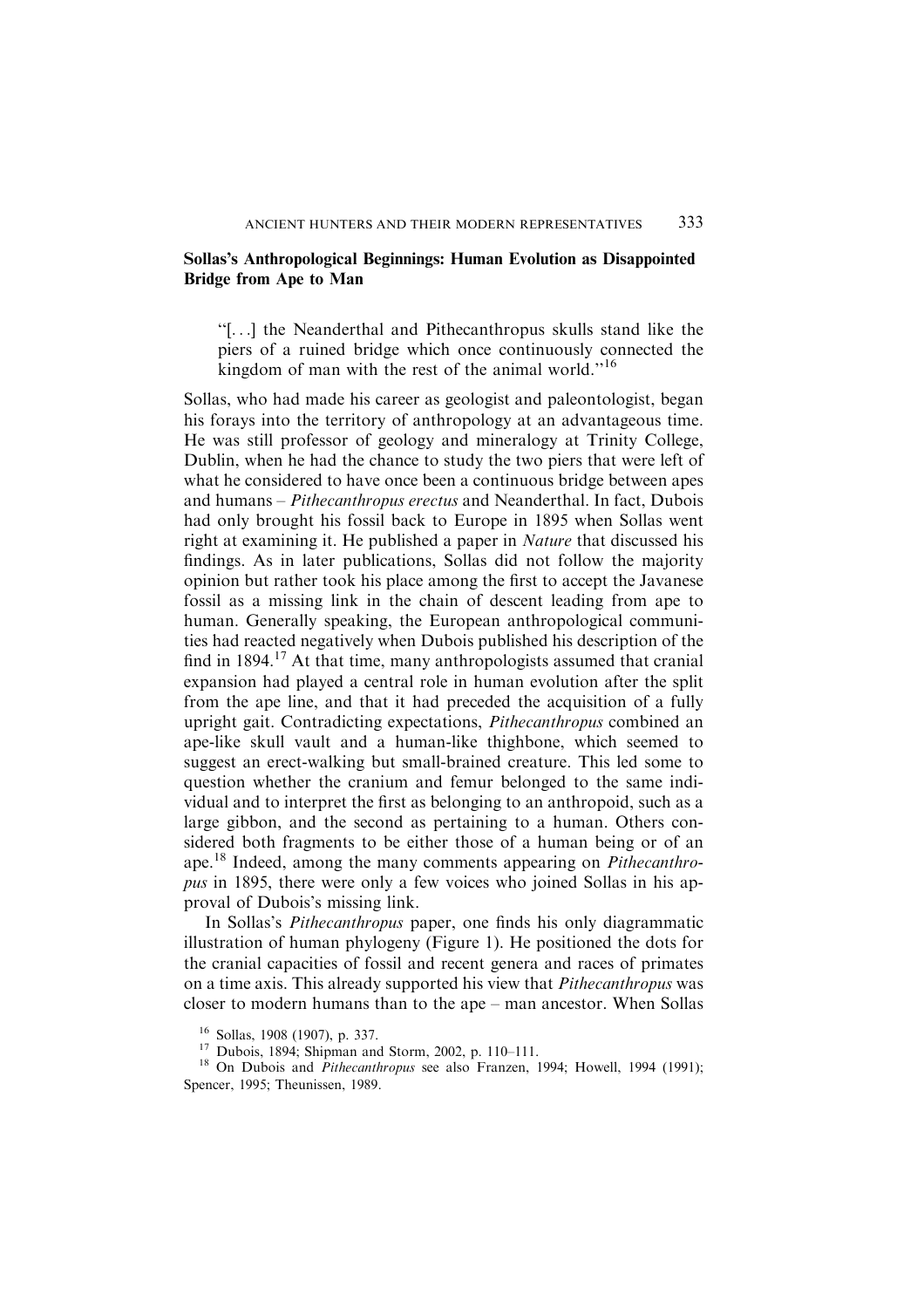

Figure 1. Diagrammatic visualization of two different scenarios of human evolution on the basis of cranial capacity. (From Sollas, William. 1895, p. 151). Reprinted by permission from Nature (53:150–151) copyright (1895) Macmillan Publishers Ltd.

now connected the average European brain size with that of Pithecanthropus, the resulting straight line passed closely by the Neanderthal point and then approached a fossil ape. This agreed with his idea of a straight line of descent from fossil ape to modern European on the basis of cranial capacities. In the latter part of the 19th century the nonhuman primate fossil record had not yet been synthesized and anthropologists differed in the fossil ape they chose as closest to the ape – human progenitor. Sollas here used the chimpanzee Anthropithecus sivalensis (today Sivapithecus), remains of which had been found by the British paleontologist Richard Lydekker (1849–1915) in the Siwalik. It needs to be pointed out that there was no skull of Anthropithecus, but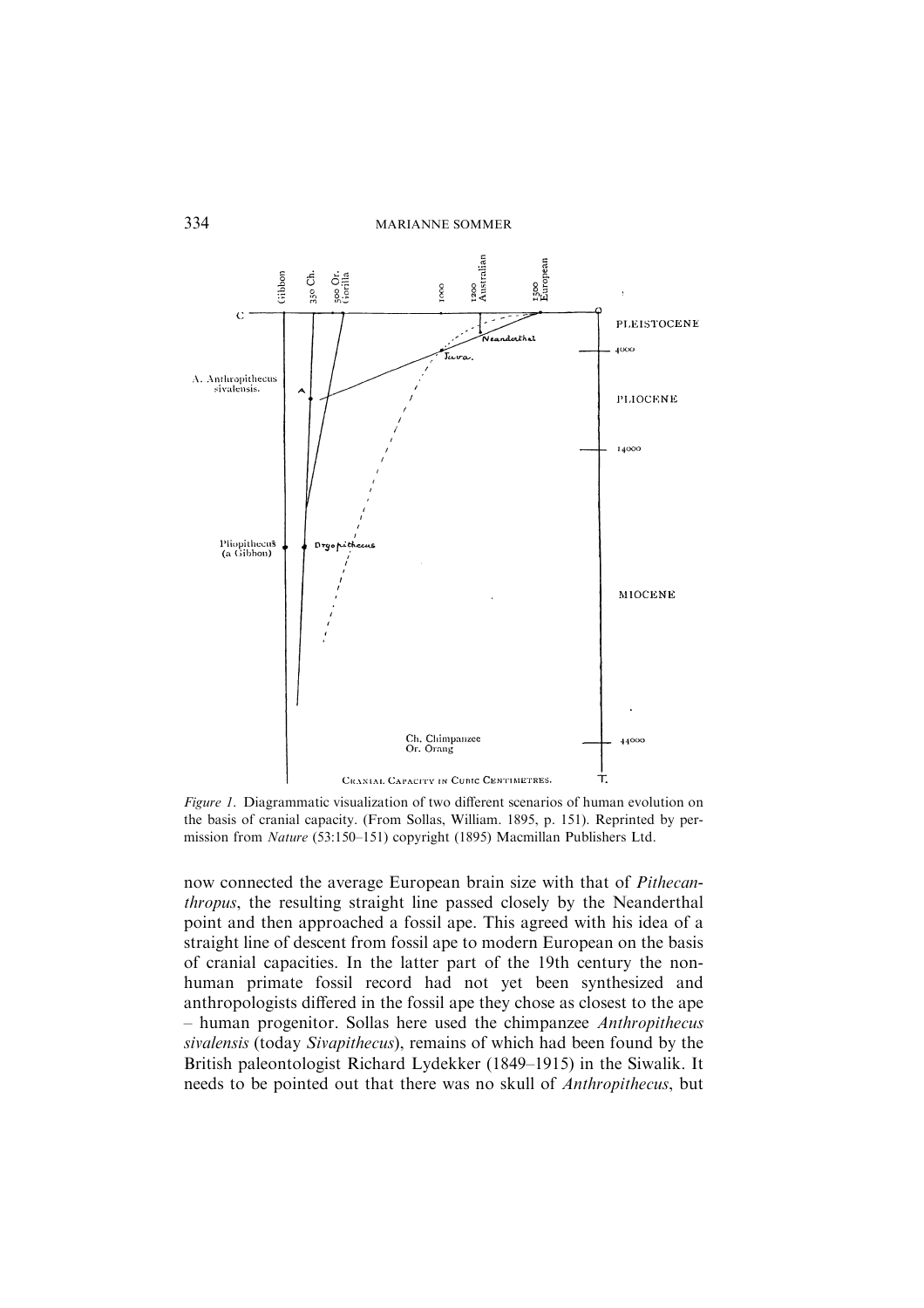only a palate. Sollas must therefore have inserted the Anthropithecus dot solely on the basis of the geological layer in which it was found, which referred it to the middle Pliocene, and of its assumed ancestry to chimpanzees, the brain size of which he used as a substitute.

While the continuous line also suggested that evolution had proceeded at a uniform rate, the broken line, in contrast, was associated with an acceleration in the pace with which brain size had increased. It represented one of many other possible interpretations of the data, approaching the view of those who considered the ape – man ancestor to be much older and more primitive, such as Dryopithecus, or gibbonlike, such as Pliopithecus from mid-Miocene France. Both line and curve supported the notion that evolution could be expressed as a function of cranial capacity and time. However, Sollas was clearly in favor of the continuous straight line, which meant that humans were of a comparatively recent origin, and in which he saw one more advantage: ''[...] it has this positive advantage, that by linking on the human to the pithecoid stem at a high level, it saves us from the invention of a superfluity of imaginary predecessors, and all that tends to parsimony in this direction is an evident gain. $1<sup>9</sup>$ 

The fact that Sollas positioned the native Australian at the same level of cranial capacity as the Neanderthal foreshadowed his later close association of the two forms. Although he did not comment on this in the text, the vertical line connecting the Neanderthal with the Australian seems to stand for a line of descent, as in the case of the gibbons that are seen to have descended from Pliopithecus, and the chimpanzees and gorillas that are referred back to Dryopithecus. Indeed, it is not even entirely clear whether Sollas used the average brain size of all the known Neanderthal skulls or a particular skull to position the Neanderthals in the chart, or whether, as in the case of Anthropithecus, he simply used the cranial capacity of an Australian, or of Australians, and then moved the dot vertically down to the mid-Pleistocene. In any case, the way in which Sollas employed the brain sizes of present-day forms to stand in for their supposed ancestors created a kind of scala naturae of cranial capacities for the recent species and races as well. It is visualized in the top horizontal bar that connects the gibbon to the modern European as the apex

<sup>&</sup>lt;sup>19</sup> Sollas, 1895, p. 151. This critique was directed at attempts to link the human to the pithecoid stem below the anthropoid level. This would have meant that the human and non-human primate lines had separated very early in their evolution and that the morphological similarities between humans and anthropoid apes were the result of parallel evolution. As Sollas mockingly hinted at, this theory advocated some hypothetical tarsioid or lemuroid (half-ape) as the last common ancestor of the pithecoid and human lines (e.g. Cope, 1893).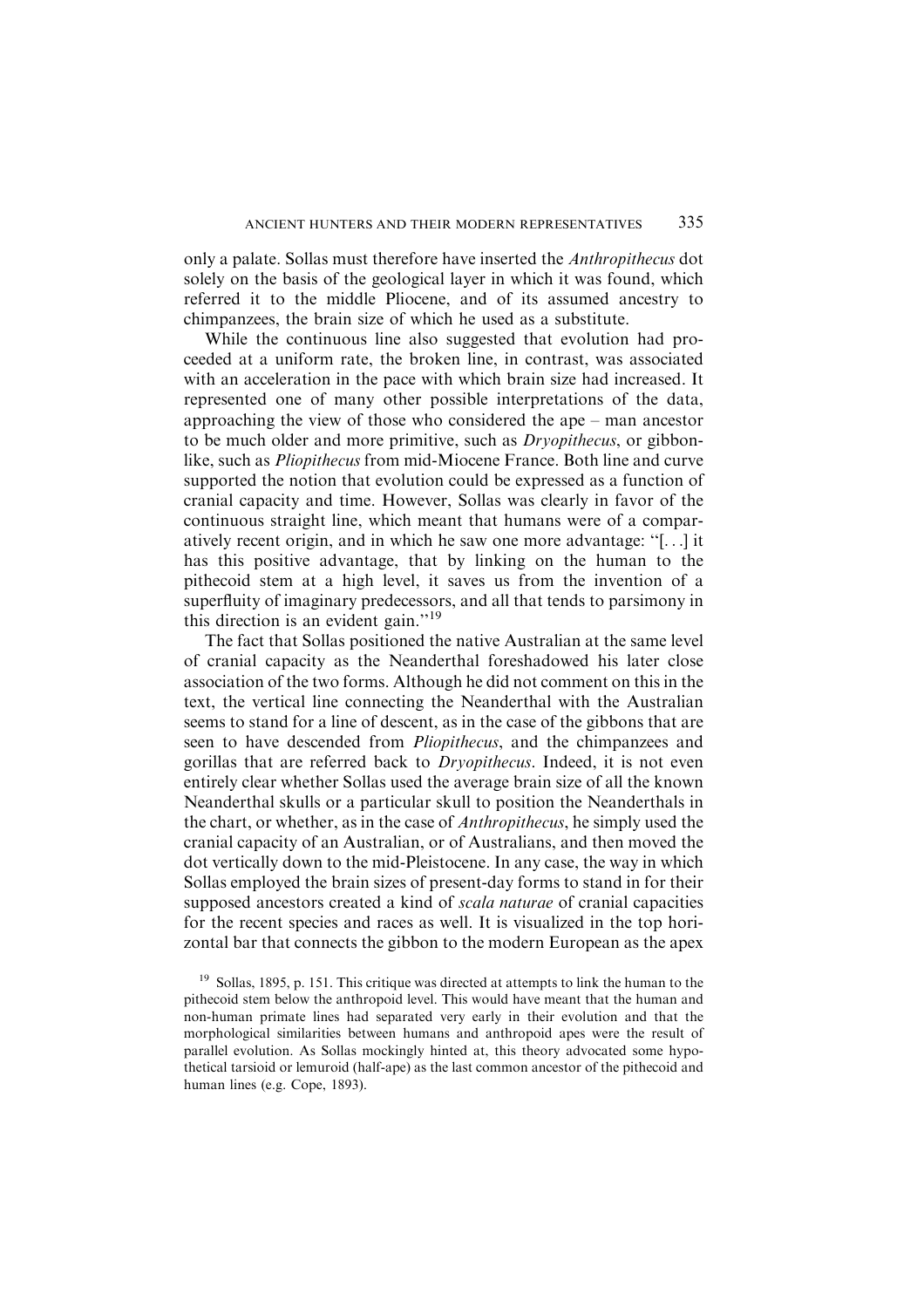of human evolution via the intermediate stages of recent great apes and 'lower human races.' The main result of the study, so persuasively visualized, was the establishment of human evolution as a linear line from fossil ape to Pithecanthropus, Neanderthal, and modern humans.

In 1908, as professor of geology and mineralogy at Oxford University, Sollas published a paper that gave further support to his linear model. It also tightened the link between the Australian and the Neanderthal and cemented the claim that scales in brain size could stand for evolutionary sequences.<sup>20</sup> A craniometric study of the Neanderthal skull that had been discovered at Forbes Quarry, Gibraltar, in 1848, was preceded by measurements of Australian and great-ape skulls from the Oxford University Museum. Sollas experimented with different developmental stages and different base lines for aligning the skulls for comparison to refute Schwalbe's classification of the Neanderthals as a separate species (Homo primigenius). Although Schwalbe agreed with Sollas on the ancestral status of both Pithecanthropus and Neanderthal, Sollas disagreed with Schwalbe on the taxonomic status of the latter. Sollas claimed that Schwalbe's measurements were not reliable, that they indicated a greater difference between the Neanderthal and human skulls than there actually was, because the line Schwalbe used for adjustment was not fixed. Also, Sollas showed that cranial and facial angles may vary from skull to skull not only depending on evolutionary stage but also on developmental stage. A chimpanzee infant was in certain respects closer to an adult European than an adult chimpanzee, so that a bias may result from unknowingly comparing two skulls of individuals at different developmental stages.

The main point of the paper was to prove the close resemblance between Australian and Neanderthal skulls, when aligned correctly, and with all variables taken into account. Again, this is easily understood from the visualizations (Figure 2). Sollas thus followed Huxley, who had been his teacher at the Royal School of Mines, in classifying Neanderthal as a mere variant of the modern human type, a race of Homo sapiens. It was especially the native Australian that linked the Neanderthal to modern humans. However, rather than to bring Neanderthal closer to modern humans, this seems to have distanced the Australians from the Europeans. Sollas here introduced a concept that would prove central for his scenario of human evolution, i.e. that remoteness in space stood for remoteness in time and could thus indicate great distance in phylogenetic relation: ''The Neanderthal race, the most remote from us in time of which we have any anatomical

<sup>20</sup> Sollas, 1908 (1907).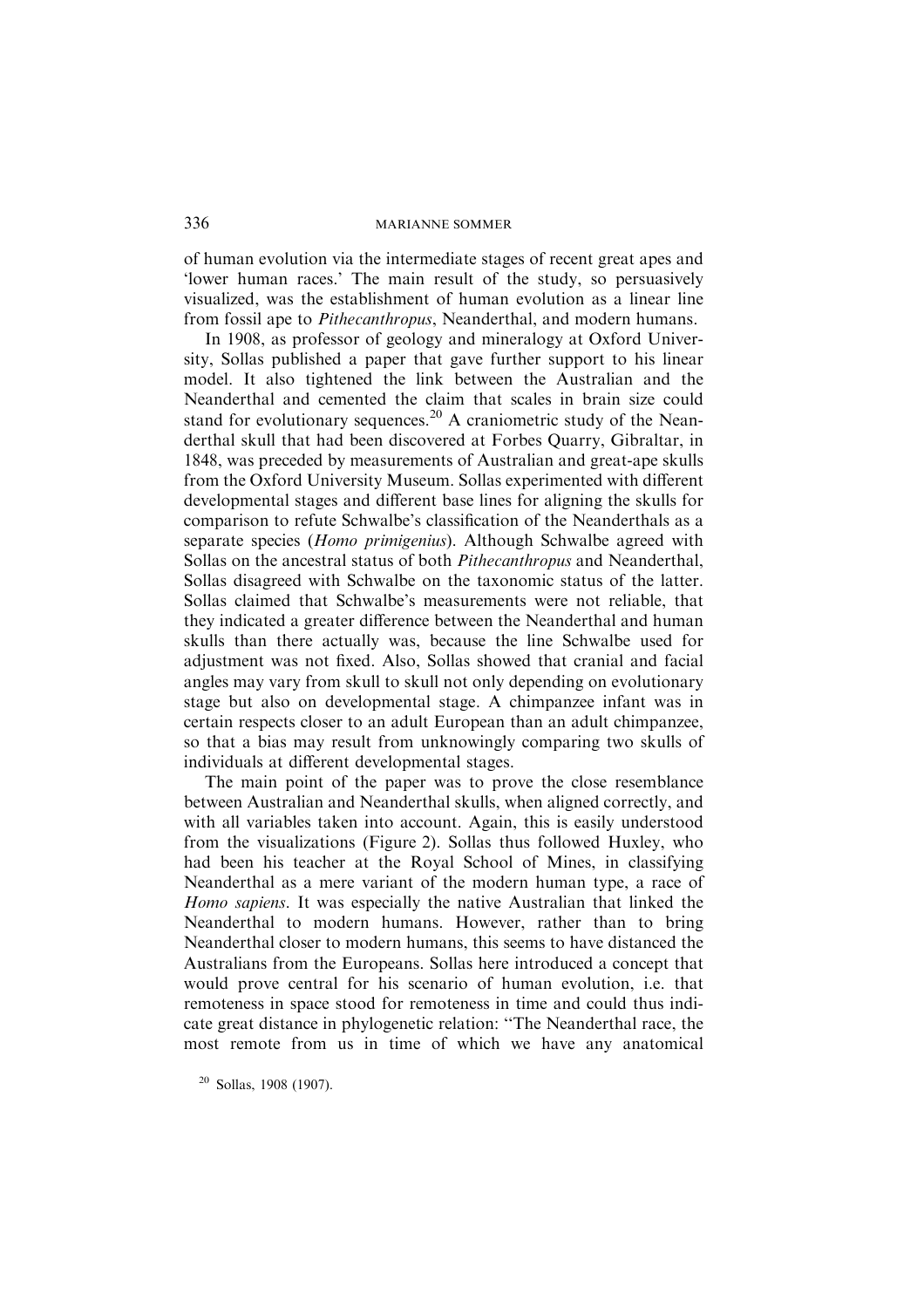

Figure 2. Diagrammatic superposition of a Neanderthal and an Australian skull in profile. (From Sollas, William. 1908 (1907), Figure 18, p. 324). Courtesy of the Royal Society of London.

knowledge, and the Australian, the most remote from us in space, probably represent divergent branches of the same original stock. In that most important of all characters, cranial capacity, the two races are almost identical.''21 The quote also once again shows the central role of a hierarchy of brain sizes from which an evolutionary lineage could be inferred. ''In that most important of all characters, cranial capacity,'' not only Neanderthals and Australians, but also Neanderthals and Pithecanthropi overlapped. Imagining the human lineage as a bridge across the river of time, the Neanderthals skirted the human bank, while Pithecanthropus stood at the edge of the pier from the ape – human ancestor's side. Indeed, during the first and early second decade of the 20th century, many anthropologists would come to adopt a similar model.<sup>22</sup>

 $\frac{21}{22}$  Sollas, 1908 (1907), p. 336.<br><sup>22</sup> Compare Model A, Appendix B.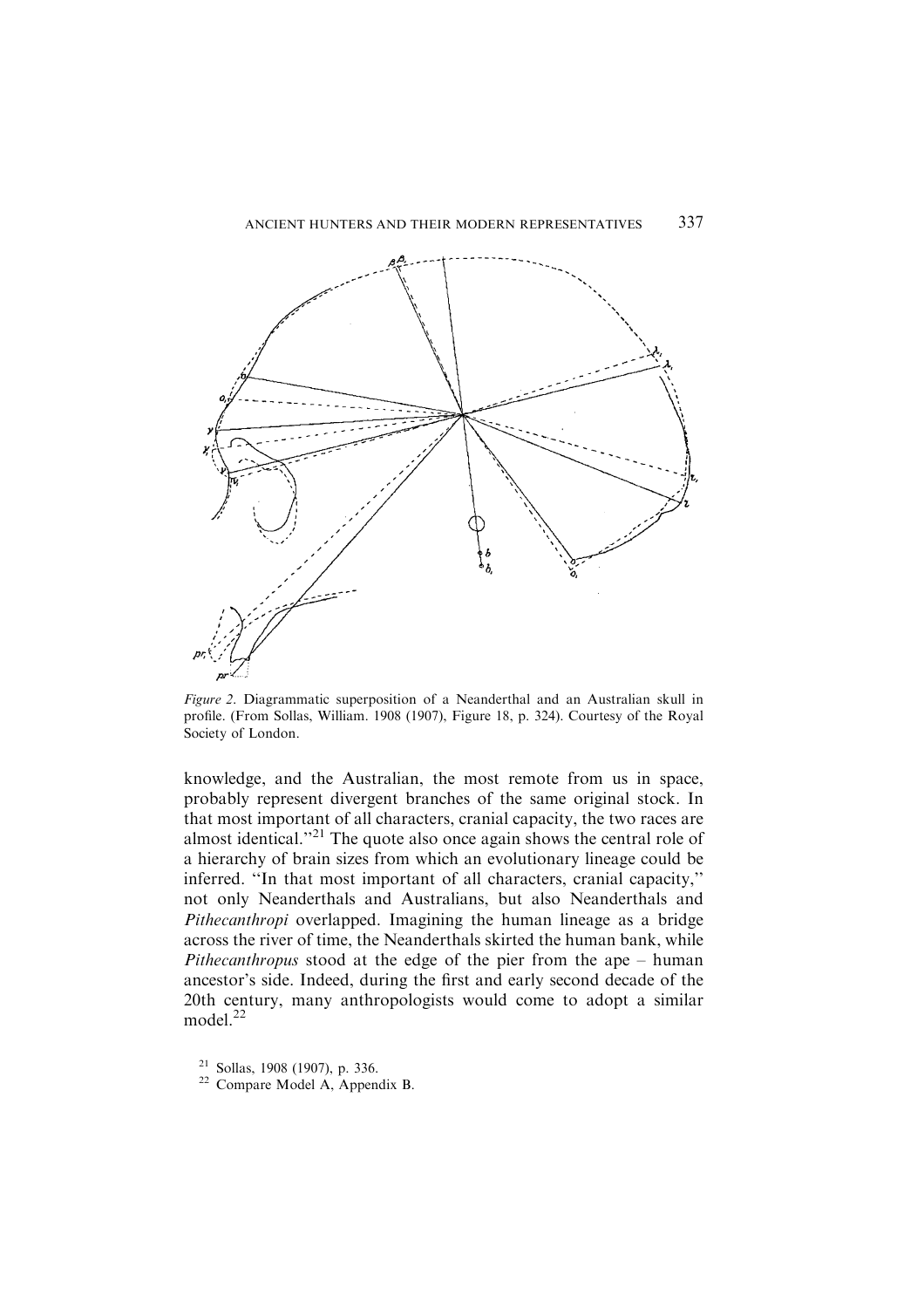The exhaustive and meticulous craniological analysis, in which Sollas established new standards for comparison and a new technique for drawing profiles of skulls, earned him the respect of the academic community and he became president of the Geological Society the same year. The degree to which Sollas wanted to enter the field of anthropology can be guessed from the fact that he delivered the presidential address of 1910 to the society of geologists on the subject of human evolution.23 In this lecture and three preceding ones he gave to the Royal Institution in 1906, which were published in 1909 in Science Progress under the title "Palaeolithic Races and Their Modern Representatives,'' Sollas lay the basis for his ideas on the evolution of the human races. These he developed further in his book Ancient Hunters and Their Modern Representatives, to be issued in 1911, 1915, and 1924.

Although in his presidential address Sollas was not explicit on the subject of lines of descent beyond the human species, he encountered a problem with his earlier picture, which as we have seen was to a large extent based on cranial capacities. It had turned out that the prehistoric human races had bigger brain sizes than the average of any existing civilized nation. Sollas proposed two ways around this threat to his model of linear brain increase in the course of human evolution. The Neanderthal skeletons found might all have belonged to extraordinary individuals, such as tribal chiefs, and had therefore been of more than average intelligence. It seemed even more likely, however, that brain size and intelligence were not correlated. This meant that while brain size might not present such a perfect straight line of increase, intelligence could nonetheless do so. Sollas saw this not only supported by the fact that 'the lowly Eskimo' had the largest average cranial capacity among living races, but also by the fact that geniuses varied greatly in brain size (Figure 3). While the German Iron Chancellor Otto von Bismarck (1815–1898) had conceptualized his political strategies to unite the German provinces with the aid of a large brain, the Saxon polymath Gottfried Wilhelm von Leibniz (1646–1716), who had excelled in philosophy, mathematics, and the law, had achieved the outstanding with a comparatively small organ of thought.

In the face of this problem, Sollas left the European Paleolithic races aside for the moment and showed instead how clear-cut a hierarchy of cranial capacities could nonetheless be established from ape, via Pithecanthropus, female Australian, male Australian, to European male. In order to arrive at the smooth continuity in brain size spectra between Pithecanthropus and humans, the diagram had to elevate difference in

 $23$  Sollas, 1910.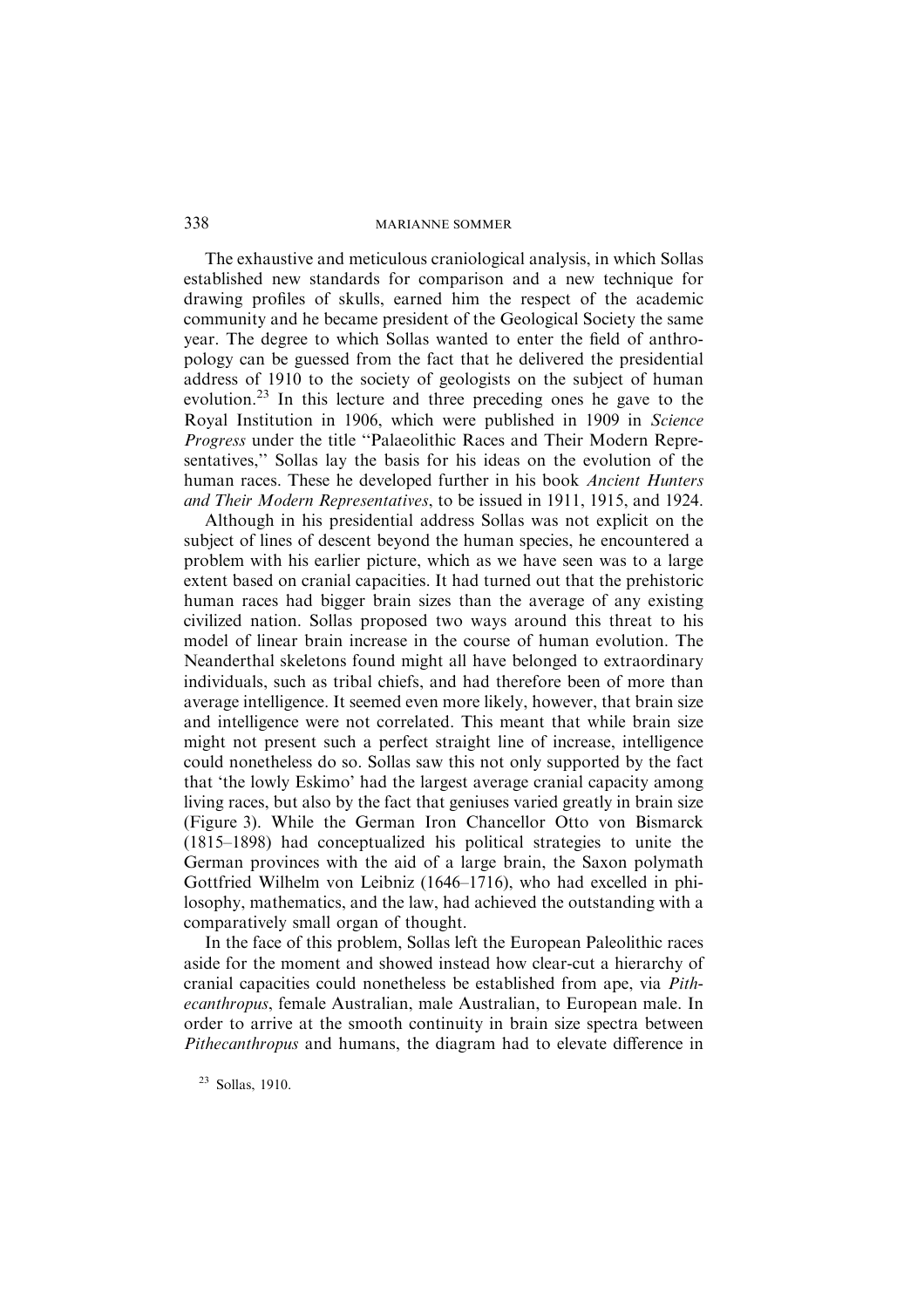|                       | Cranial     | Weight of | Authority.       |
|-----------------------|-------------|-----------|------------------|
|                       | capacity.   | hrain.    |                  |
| Bismarck              | $1965$ c.c. | 1867 gms. | Waldever.        |
| Kant                  | 1715        | .         | Kupfer & Hagen.  |
| Bobbe (a robber and   |             |           |                  |
| murderer)             | .           | 1510      | R. Wagner.       |
| Mohl (a distinguished |             |           |                  |
| botanist)             | 1431        | .         | A. Froriep.      |
| $D_0$ .               | 1500        | .         | Buschan-Stettin. |
| Gauss                 | .           | 1492      | Rudmeyer.        |
| Skobelew (General)    | .           | 1451      | Sernoff.         |
| Mommsen               |             | 1429      | Hausemann.       |
| Liebig                | .           | 1353      |                  |
| Menzel                | .           | 1298      | Hausemann.       |
| Bunsen                | .           | 1295      | Do.              |
| Leibniz.              | 1422        | 1257      | His.             |
| Gambettu              | $\ldots$ .  | 1247      | Duval.           |
| Do.<br>. <i>.</i>     |             | 1160      | "Paul Bert.      |

Figure 3. Table illustrating the wide range in brain size and weight among men of genius. (From Sollas, William. 1910, p. 64). Courtesy of the Geological Society of London.

sex to the status of taxonomic difference (Figure 4).<sup>24</sup> Once again suggesting a thinking along linear brain hierarchies in a way that is reminiscent of the 18th century concept of the great chain of being, it was the female of in Sollas's view the most primitive type of modern humans who established the link to the fossil genus of Pithecanthropus. The link visually contrasted with the gap between Pithecanthropus and the ape to show that Pithecanthropus was closer to modern humans than to apes; it had clearly already been well on its way on the human line after the split from the anthropoid line. However, the highly developed skulls of the Paleolithic races led Sollas to adopt the concept of mosaic evolution that he could have encountered in Darwin's writings, and which meant that evolution may not proceed at the same pace in all parts of the body. This allowed him to account for the retention of more primitive traits such as a robust jaw, thick bones, a protruding snout (prognathism), pronounced brow ridges, a receding chin and frontal bone, etc., combined with a large cranium or human-like dentition.

 $24$  Stepan, 1986, pp. 262–264, has identified the analogy between gender and race as a general trope in 19th and early 20th century studies on human diversity.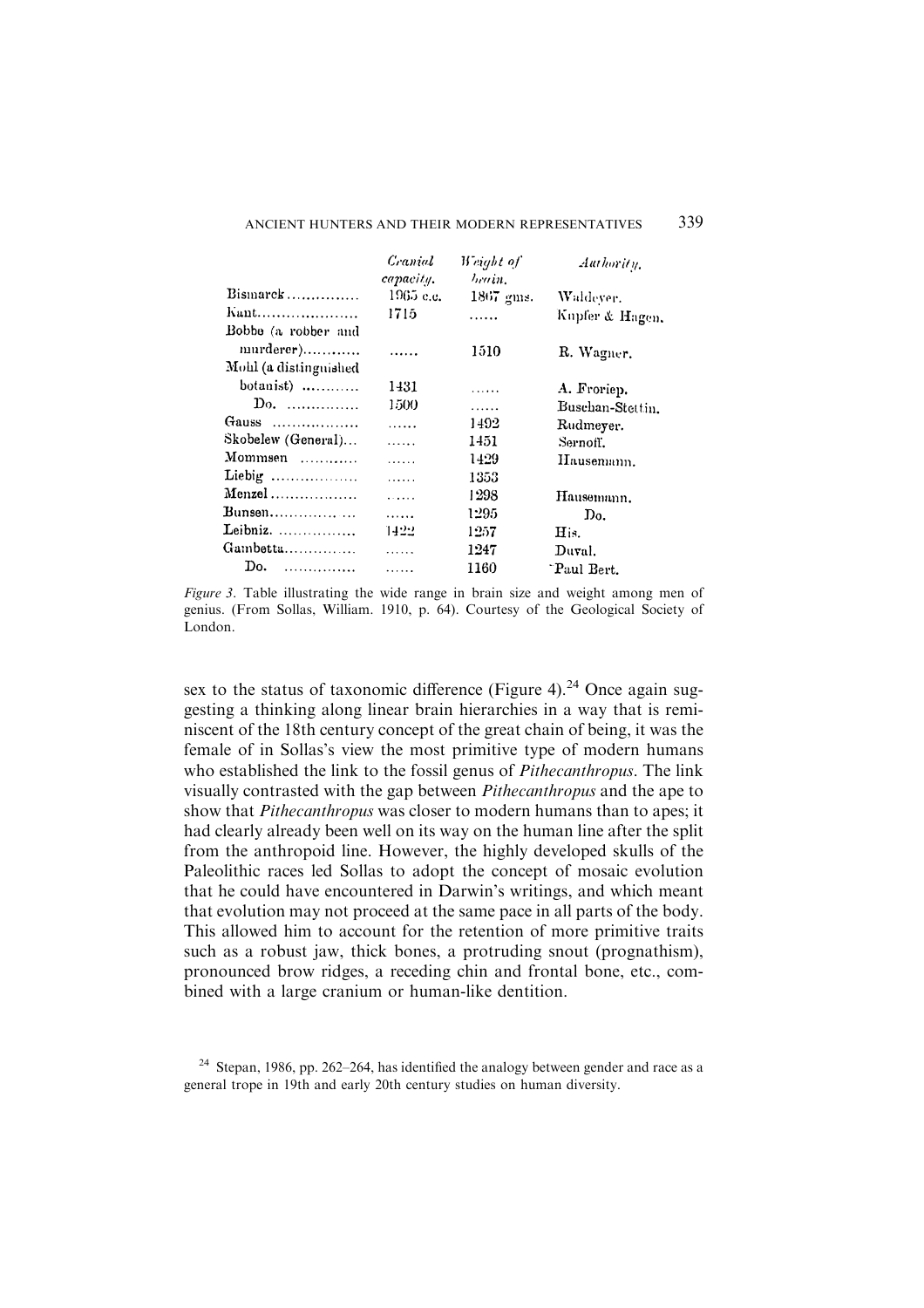

Figure 4. Diagram showing the cranial capacity range of Pithecanthropus compared with those in male gorillas, female and male Australians, and Tyrolese. (From Sollas, William. 1910, Figure 6, p. 70). The Tyrolese sample, which was meant to represent 'the highest existing races', was made up of 557 male skulls. The range of cranial capacity for male and female Australians was extracted from publications. The range of capacity in the gorilla was based on only 13 skulls, while the variation in cranial capacity of Pithecanthropus, of which there was obviously but one example, is represented by the intermediate range between the Australian native women and the male gorillas (courtesy of the Geological Society of London).

# Sollas's Master Narrative of Human Evolution: Ancient Hunters and Their Modern Representatives (1911)

In 1911, inspired by such great British precedents as John Lubbock (1834–1913) and William Boyd Dawkins (1837–1929),<sup>25</sup> Sollas published a synthesis of cultural anthropology and archeology with paleoanthropology, entitled Ancient Hunters and Their Modern Representatives.<sup>26</sup> Following Huxley, Sollas divided the human species according to the structure of their hair. Thus, the lissotrichi were the straight-haired (Mongoloid), the ulotrichi the very curly-haired (Negro and Negroid), and the cymotrichi the wavy-haired (Europeans). Other criteria were the cephalic index (skull breadth relative to length), cranial capacity, and traits of morphological primitiveness. The main theory brought forward was a race succession paradigm, according to which human races had always migrated and expanded, marginalizing and

<sup>&</sup>lt;sup>25</sup> Lubbock, 1869 (1865); Boyd Dawkins, 1874.<br><sup>26</sup> Sollas, 1911.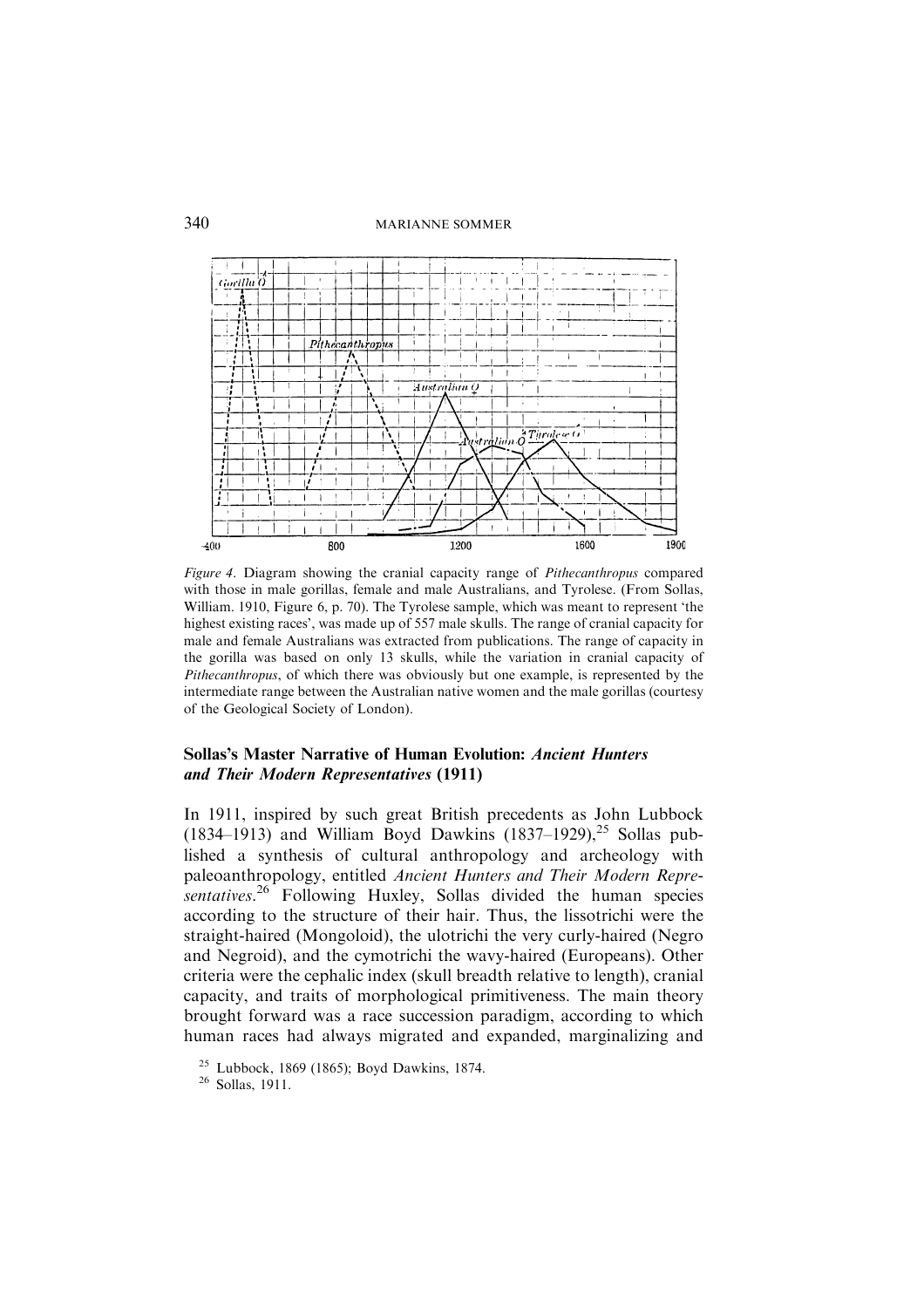extinguishing forms less advanced in morphology and culture. He envisioned that the ancestors of modern 'savages' had successively been driven out of Europe to the peripheries of the earth by 'more advanced invaders.'

According to this scheme, the inferior Neanderthal tribes had been driven out of Europe when they had to compete with more highly developed tribes of their own race. The lower tribes wandered as far as the Australian region. There, these Mousterian newcomers replaced the forefathers of the Tasmanians in all of Australia except in the south. The modern Australian Aborigines were not only the cultural equivalent of the Mousterian lithic industry, but they also resembled the Neanderthal physically. The Paleolithic Neanderthaloid invaders of Australia had therefore been the ancestors of the modern Australian Aborigines, to whom Sollas referred as ''Mousterians of the Antipodes.''<sup>27</sup> As it had been the lower Neanderthal tribes that had migrated to Australia, the "Australians [were] a lower race than Neanderthal,"<sup>28</sup> that is to say as classic European Neanderthal. The next invaders of Australia, the British, caused the final extinction of the Tasmanians, on which Sollas commented: ''It is a sad story, and we can only hope that the replacement of a people with a cranial capacity of only about 1200 c.c. by one with a capacity nearly one-third greater may prove ultimately of advantage in the evolution of mankind.''29 The last Tasmanian had died in  $1877.\overline{30}$ 

In Paleolithic Europe, Sollas continued, the remaining Neanderthal tribes had been replaced by the more advanced peoples of Aurignacian industry. These had consisted of two races: there had been a Negroid race called the Grimaldi (Grottes des Enfants, Mentone) and one whom Sollas inferred to have resembled more the modern Europeans. When the Grimaldi race was driven out of Europe, they supposedly fled all the way to southern Africa, leaving behind their characteristic cave-wall paintings between the Dordogne and the Cape. Sollas identified the Bushmen as the descendents of the Grimaldi race, whom they resembled in culture as well as in bodily form. Both for example painted cave walls and made statuettes of women who were clearly steatopygous.<sup>31</sup> Just like the Tasmanian and Australian Aborigine, in Sollas's days the Bushmen faced extinction through the invasion of their territory by 'yet

<sup>27</sup> Sollas, 1911, p. 170.<br><sup>28</sup> Sollas, 1911, p. 161.<br><sup>29</sup> Sollas, 1911, p. 87.<br><sup>30</sup> Sollas, 1911, Chs. 6–7.<br><sup>31</sup> Steatopygia referred to 'excessive fatness of the buttocks,'' as Europeans had for example met with in the famous Hottentot Venus.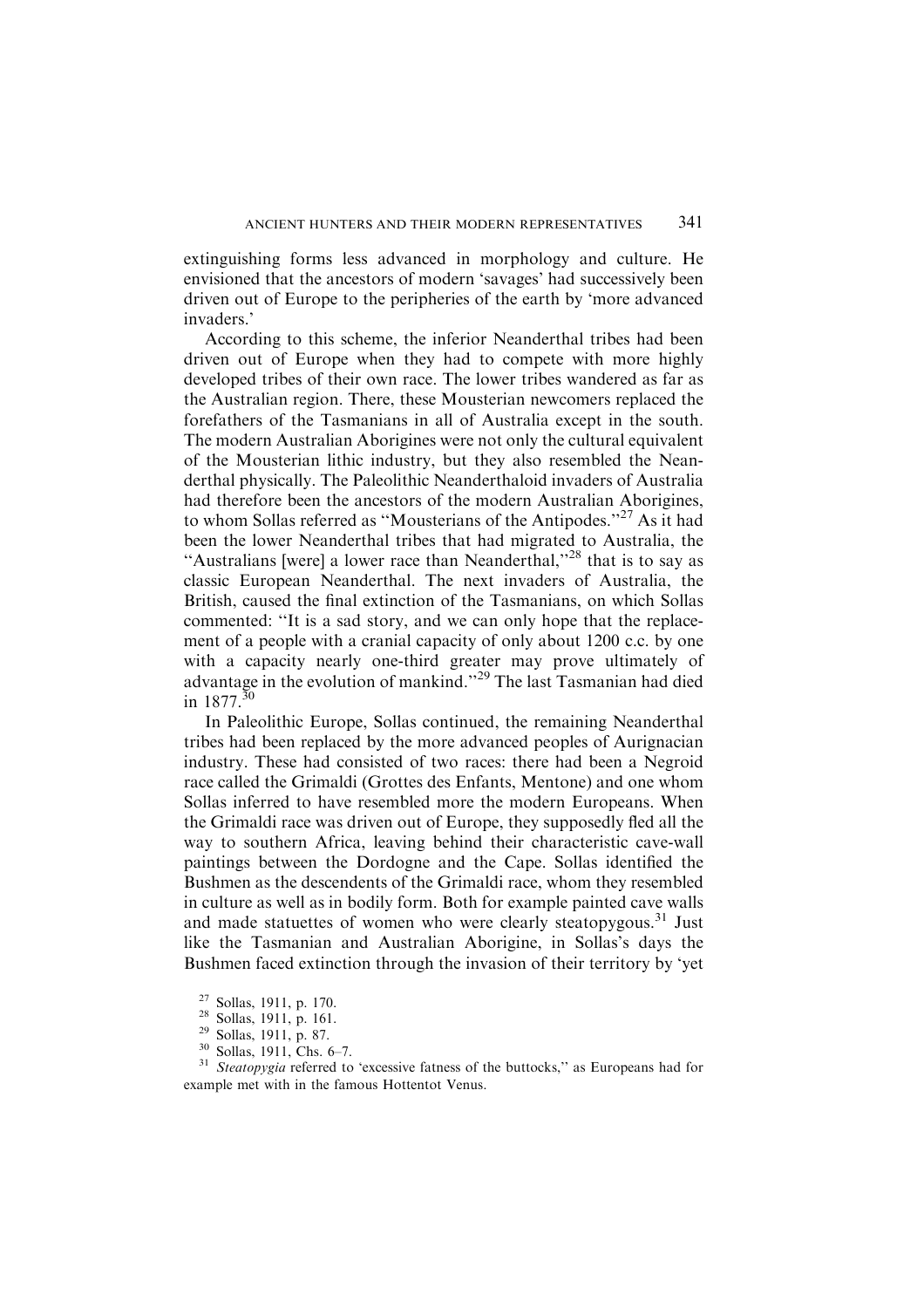a more advanced race,' the agricultural Boer.<sup>32</sup> In contrast to the short Grimaldi type, the second race present in Europe during Aurignacian times had been tall, and the statuettes they had left behind looked more like modern white Europeans, whose ancestors, Sollas reasoned, they may have been.<sup>33</sup>

The next chapter in Sollas story dealt with the people of Magdalenian culture who had driven the Grimaldi race out of Europe. They, too, had consisted of at least two races: the Cro-Magnon (Perigord) and the small Eskimo-like Chancelade (Périgueux). Not only the Magdalenian culture, but again also the morphology of the Chancelade race reminded Sollas of the Eskimo to a degree that he suggested blood ties, as Boyd Dawkins and the French anatomist Léo Testut (1849–1925) had done before him.<sup>34</sup> Towards the end of the Pleistocene, the representatives of the Chancelade race had in turn been driven out of their European territory to North America by the Neolithic agriculturalists; so were probably the tall Cro-Magnon, who resembled the American natives who followed the Eskimo to the interior of America. The American Indians spread over the entire American continent, only to be expelled from a great part of their territory by the arrival of highly civilized Europeans.35 Sollas summarized his imperialist model of human racial distribution and evolution as follows:

If the views we have expressed in this and preceding chapters are well founded, it would appear that the surviving races which represent the vanished Palaeolithic hunters have succeeded one another over Europe in the order of their intelligence: each has yielded in turn to a more highly developed and more highly gifted form of man. From what is now the focus of civilisation they have one by one been expelled and driven to the uttermost parts of the earth: the Mousterians survive in the remotely related Australians at the Antipodes, the Solutrians are represented by the Bushmen of the southern extremity of Africa, the Magdalenians by the Eskimo on the frozen margin of the North American continent and as well, perhaps, by the Red Indians.36

<sup>32</sup> Sollas, 1911, Chs. 8–9.<br><sup>33</sup> Sollas, 1911, p. 269.<br><sup>34</sup> Boyd Dawkins, 1880, pp. 233–242; 1910, pp. 259–262; Testut, 1890; see also Sollas, 1880 (1879), 1927. On the history of the Magdalenian-Eskimo link see Laguna,

<sup>35</sup> Sollas, 1911, Chs. 10–12.  $\frac{35}{36}$  Sollas, 1911, p. 382–383. It is confusing that Sollas in this conclusion equates the Bushman with the Palaeolithic Solutrean culture, rather than as in the preceding text with the Aurignacian stage. This kind of inconsistency makes it often hard to extrapolate his exact views.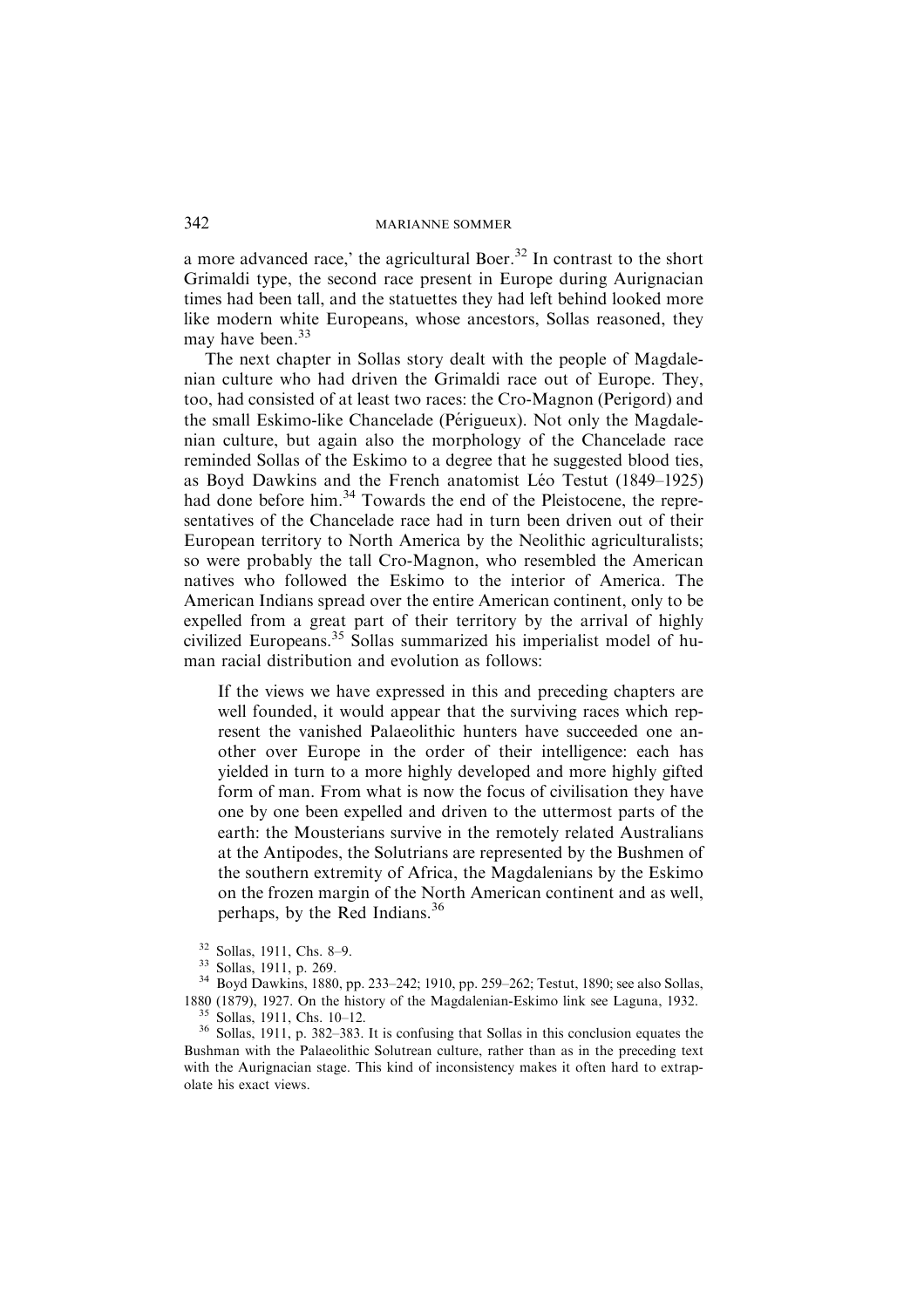Obviously, in Sollas's encompassing picture of human prehistory, history, and present, racial violence and imperialistic behavior were central mechanisms of progress. There seemed to be a certain orderliness if not moral authority in the view that 'higher races' inevitably replace 'lower races,' especially in regions considered more desirable, such as Europe. Sollas viewed human races as having long separate (pre-)histories and associated them closely with different fossil human races and even species or genera (e.g., Australian with Neanderthal, Tasmanian with Pithecanthropus). This had the effect of distancing, othering, and dehumanizing non-European races – a process which depended on an easy nature-culture link, when Sollas inferred blood ties on the basis of cultural similarity. He also confused Paleolithic cultures with biological races when he used terms such as the Mousterians, or the Aurignacians. In general, the racial categories Sollas described for the Pleistocene were based on very few fossil fragments indeed, and not even all of Sollas's Paleolithic groups had been substantiated by fossil remains. Sollas explained the cultural progress observed through successive archeological beds by each higher level being the product of 'a higher human race or races.' This did not leave much room for variation or progress within one race, which makes his model appear somewhat anti-evolutionary.37

The concept of a geographical gradient from 'higher human types' in Europe to 'lower types' at the peripheries could also be applied to the evolution of humans as a species. It allowed Sollas to reconcile the possible contemporaneity of Pithecanthropus and the newly discovered Homo heidelbergensis in the early Pleistocene with his linear view of evolution. He imagined the lower form, *Pithecanthropus*, to have survived as a kind of anachronism into later times in marginal regions such as Java, since, as we have already seen in the case of the Australian Aborigine, ''[i]n geology, time is equivalent to space, being represented in the stratigraphical series by a vertical line, and in geographical distribution by a horizontal line, the distance which intervenes between remote races measuring the time required for their differentiation from a common stock or their migration from a common center."<sup>38</sup> The geographical distance between the European and the Asian fossil thus indicated their phylogenetic distance: "No doubt it  $[H.$  heidelbergensis] was preceded by still more primitive ancestral forms, and one of these, surviving in Java after its fellows had become extinct elsewhere, is possibly represented by *Pithecanthropus erectus*."<sup>39</sup> Sollas therefore did not regard contemporaneity of higher and lower forms as being a priori

<sup>37</sup> Brace, 1997. <sup>38</sup> Sollas, 1911, p. 48–50. <sup>39</sup> Sollas, 1911, p. 50.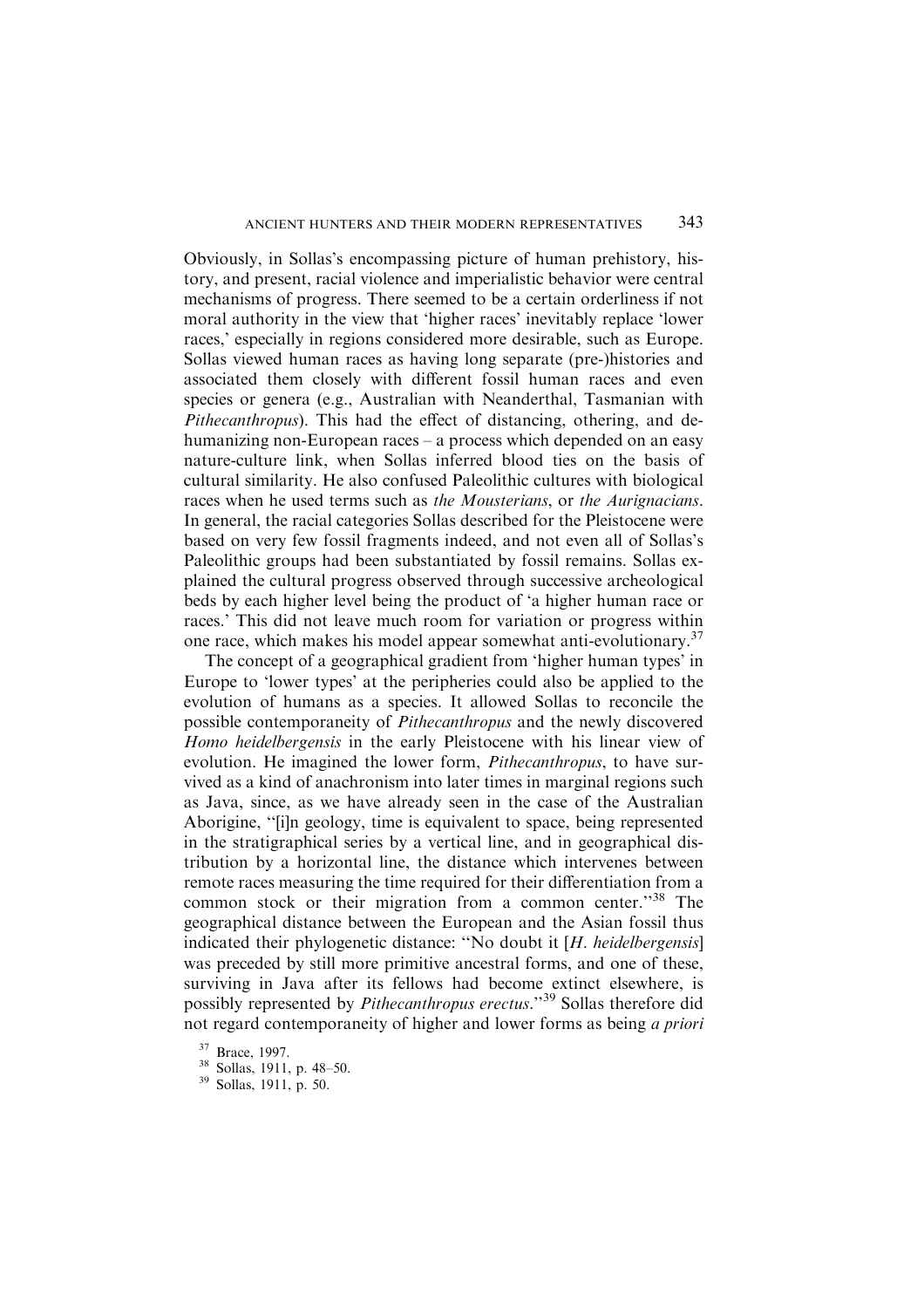contradictory to a linear view of evolution, since even in modern times 'lower and higher races,' such as the native Australian and the modern European, coexisted. In other words, just as Sollas regarded the Australian as an anachronistically primitive human, a relic of a Neanderthal-like race, so had been the Javanese Pithecanthropus, which in more favorable, and in Sollas's ethnocentric view more central, regions had long since evolved into higher forms: ''It is worth noticing that the lower form (Pithecanthropus) occurs in that hemisphere where the most primitive of known races of men (the Australians and Tasmanians) continued to hold exclusive possession of a large isolated territory into comparatively recent times, while the higher form, Homo heidelbergensis, lived in Europe, which has nurtured for a very long period the most highly endowed races of the world."<sup>40</sup> Sollas's strategy to substitute distance in space for distance in time might be translated into an evolutionary tree structured along the lines of the one represented under B in Appendix B. He conceptualized some of the known fossils as relics of earlier and morphologically similar forms that had their place in the line of human ancestry. In other words, graphically imagining a tree of descent, the fossil hominids were projected from their place at the end of side-braches back to where their branch had left the main stem, thereby referring them back in time. A straight lineage through the known fossils could thus indirectly be upheld, and the earlier concept of a scala naturae was again in place.

# The Reception of Ancient Hunters

Generally speaking, Sollas's first edition of Ancient Hunters was a success, and by the end of 1911 he had sold 468 copies in England and 100 in New York.<sup>41</sup> Although Sollas had a number of enemies among his colleagues and thus not without reason feared reviews from certain personae, the reactions were generally favorable.42 However, many reviewers felt that Sollas had gone too far in his identification of Paleolithic with modern races. One reviewer, apart from finding fault with the application of the term *Paleolithic* to recent humans cautioned that ''[...] how far we may be justified in construing comparison into

<sup>&</sup>lt;sup>40</sup> Sollas, 1911, p. 50.<br><sup>41</sup> British Library, MS Add 55222, Correspondence with Macmillan and Co., 1909– 1934 (hereafter BrL), Sollas to Macmillan, 18.1.1912. <sup>42</sup> E.g., Brown, 1912.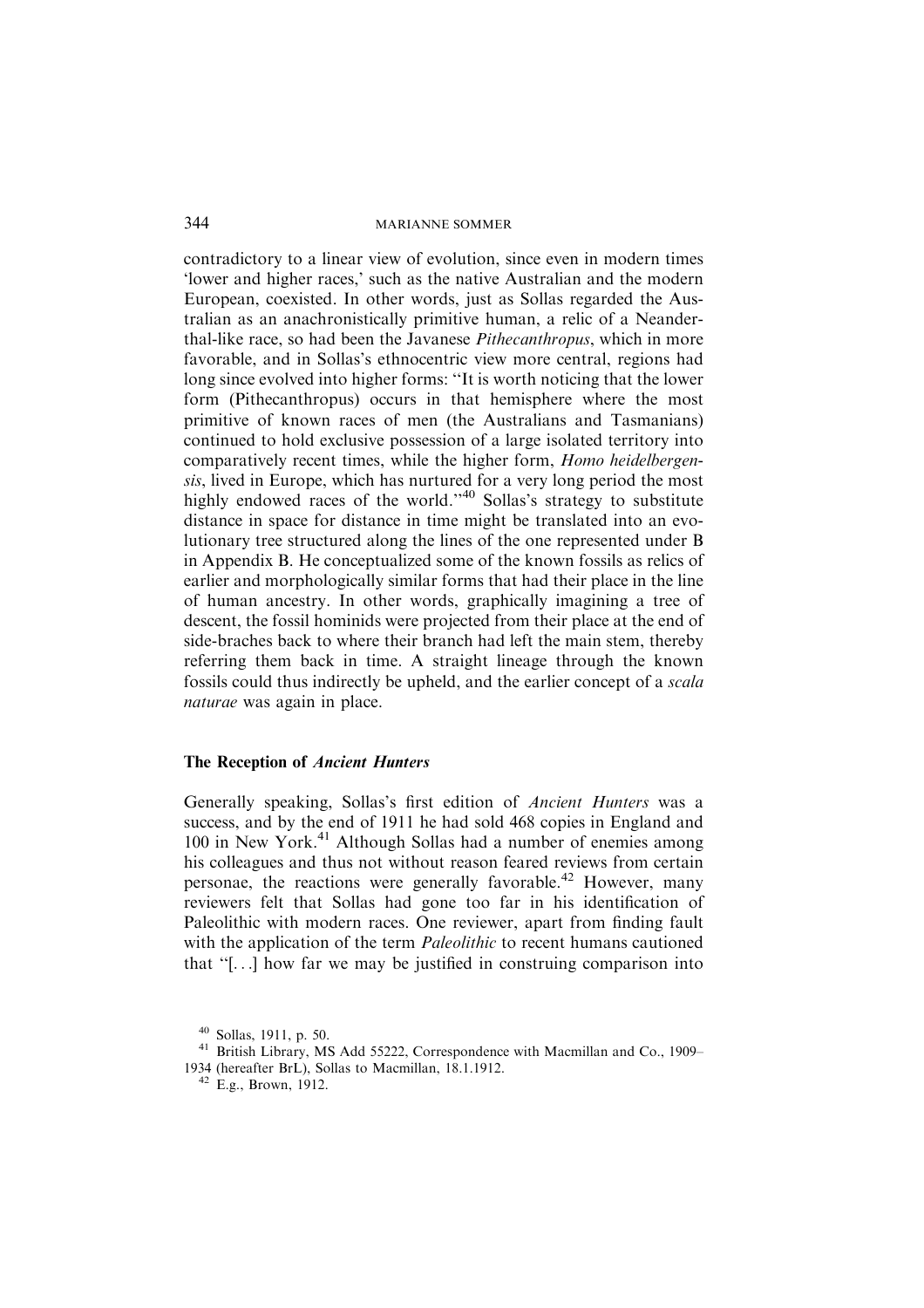identification is a subject that may long remain a matter of controversy.''43 In spite of this, some voices excused Sollas's approach until many years after the third and last edition had been issued in 1924. In 1955, one commentator defended the use of 'primitive races' as living fossils: [...] even granted that the Trobriand Islanders and the rest are not true modern representatives of ancient hunters, how much without them would we know about 'the social purposes which items of prehistoric gear were designed to subserve.<sup>'44</sup>

The success of the first edition can be measured by the short time within which it had run out of stock, so that Macmillan asked Sollas for a second edition already the year after its first appearance. There had been many new discoveries in France, and Sollas had spent his Easter vacation of 1912 in Paris in the attempt to catch up on the new insights. The renowned French archeologist Henri Breuil (1877–1961) helped him correct the blunders of the first edition and Sollas visited his French friends and colleagues again over Christmas.45 Also in the production of the third edition, which as I will discuss in the next section contained significant changes indeed, Sollas was kindly accompanied by the expertise of the French savants, so that Macmillan had to send the proofs to Boule at the Natural History Museum, Botanical Garden, in Paris.46 Sollas also visited other leading prehistorians in Paris, as well as in Monaco, Lyons, etc., to make sure that he had all the relevant information.<sup>47</sup> When the third edition finally appeared in 1924, it was like its predecessors strategically sent to important people and locations, from Basel, Switzerland, to the Museum in Santa Cruz on Teneriffe.<sup>48</sup>

Although some reviewers criticized the suggestion of blood lines between Paleolithic and modern races, the main thesis of the book almost immediately gained ground. This was the claim that human evolution should be seen in terms of migrations across the globe which had led to the present distribution of the races and which could explain the distribution of their prehistoric bones and artifacts. In the preface to the first edition of Ancient Hunters (1911), Sollas observed that this view, i.e., migration rather than indigenous evolution as the engine of change,

<sup>43</sup> Hazzledine Warren, 1912, p. 204; see also Hazzledine Warren, 1916. This is a critique that was again raised against the succeeding editions, e.g. Lowie, 1915, pp. 575– 576, MacCurdy, 1915, p. 135, ''Ancient Hunters and Their Modern Representatives

<sup>(</sup>Review)," 1925, pp. 630–631, P., 1925.<br>
<sup>44</sup> Brice, 1955, p. 9.<br>
<sup>45</sup> BrL, Sollas to Macmillan, 9.5.1912, 19.10.1912. On Breuil see Houghton Brodrick, 1963.  $^{46}$  BrL, Sollas to Macmillan, 5.1.1923.<br> $^{47}$  BrL, Sollas to Macmillan, 20.1.1924.<br> $^{48}$  BrL, Sollas to Macmillan, 19.11.1926, 9.11.1933.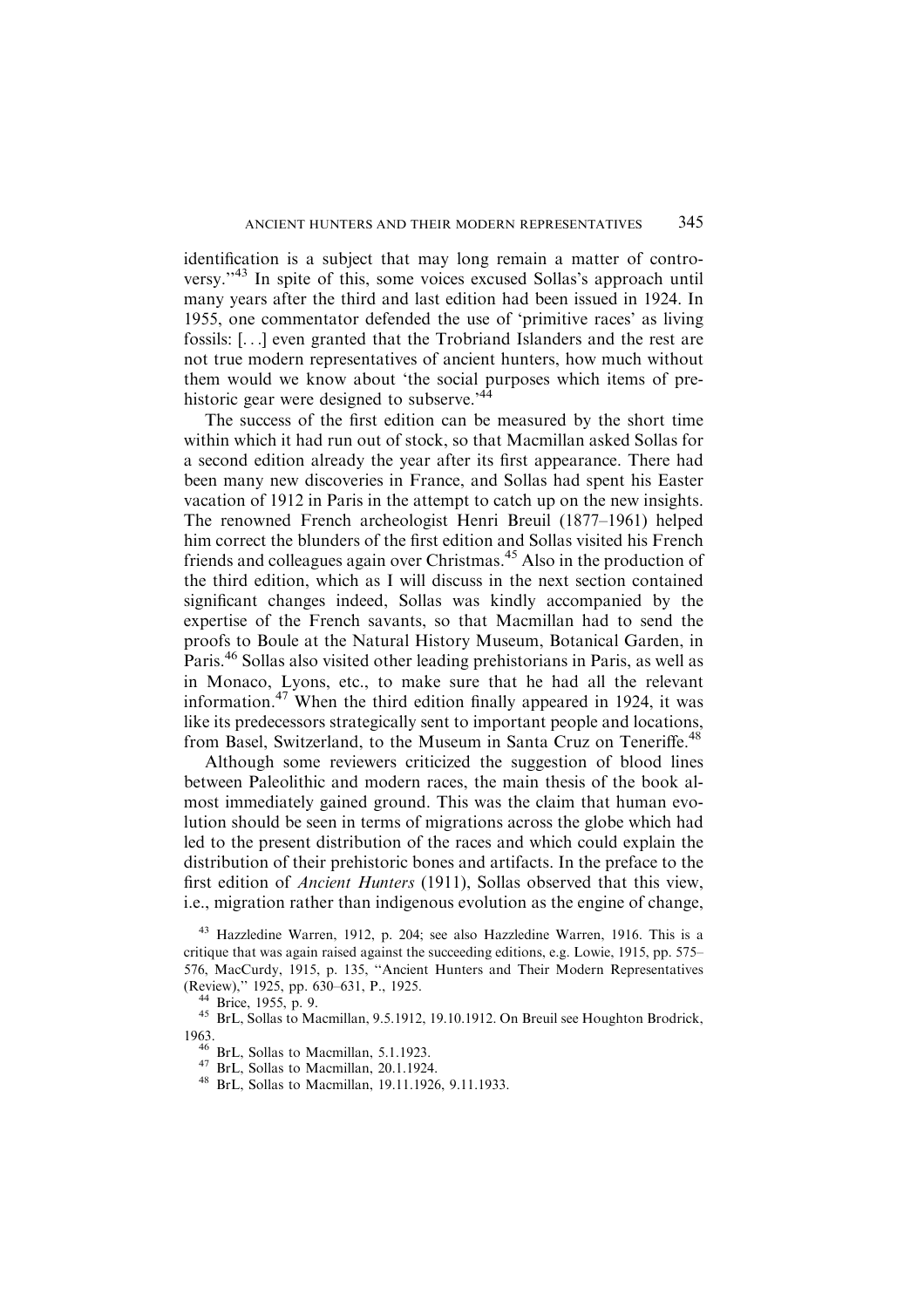was generally regarded as heresy, although a similar approach was taking hold in cultural anthropology. In the preface to the second edition, published in 1915, he claimed that it had already become orthodoxy.49 Sollas here referred to the work of Breuil, who argued that the cultural sequence in Europe should be interpreted in terms of migrations and interactions of peoples rather than being the result of local evolution.<sup>50</sup> He must also have referred to the work of the Australian-born Grafton Elliot Smith (1871–1937), professor of anatomy successively at the Government School of Medicine in Cairo, Manchester University, and University College London, who had begun to publish on a new model of human cultural evolution as early as himself.<sup>51</sup>

Elliot Smith agreed with Sollas that each new Paleolithic culture had been introduced into Europe by the invasion of a new Pleistocene race. He criticized the archeologists who believed in a necessary series of cultural steps that each race had to pass through in linear fashion, which they saw represented in the archeological series of flint industries from the ruder to the more refined and polished. Thus, the fact that the same cultures might be found as far apart as France, South Africa, India, and America had been ascribed to parallel evolution. In contrast, Elliot Smith considered it more likely that either the same people had fashioned the tools at stations of their journeys and/or that they had diffused their knowledge to other peoples and regions. Analogous to Sollas, Elliot Smith seems to have envisioned a kind of epicenter of culture, from where ever new waves of people in possession of the newest technological inventions radiated outwards. The first to reach the peripheries would have retained a culture that was long outdated at the center. So if one had traveled out from the center to the peripheries, one would have met people of Magdalenian, Solutrean, Aurignacian, Mousterian, Acheulean, and Chellean culture in succession. Since some people of an older culture might have lingered and traveled with a more advanced people, it was possible in the end to find different cultures in strata of the same time period as was for example the case in the New World.<sup>52</sup>

Elliot Smith's theory of cultural diffusionism found its culmination in Human History (1929), where he synthesized human prehistory and history to the extent of doing away with the demarcation altogether. He therefore praised Sollas as being essentially the only one who had discussed the entire prehistory and history of the human family in terms of

<sup>&</sup>lt;sup>49</sup> Sollas, 1915 (1911).<br><sup>50</sup> Breuil, 1913 (1912); see also Delisle, 2000.<br><sup>51</sup> Elliot Smith, 1911.<br><sup>52</sup> Elliot Smith, 1924, pp. 97–108. Chapter two of the essay collection was originally published in the Proceedings of the British Academy in 1916.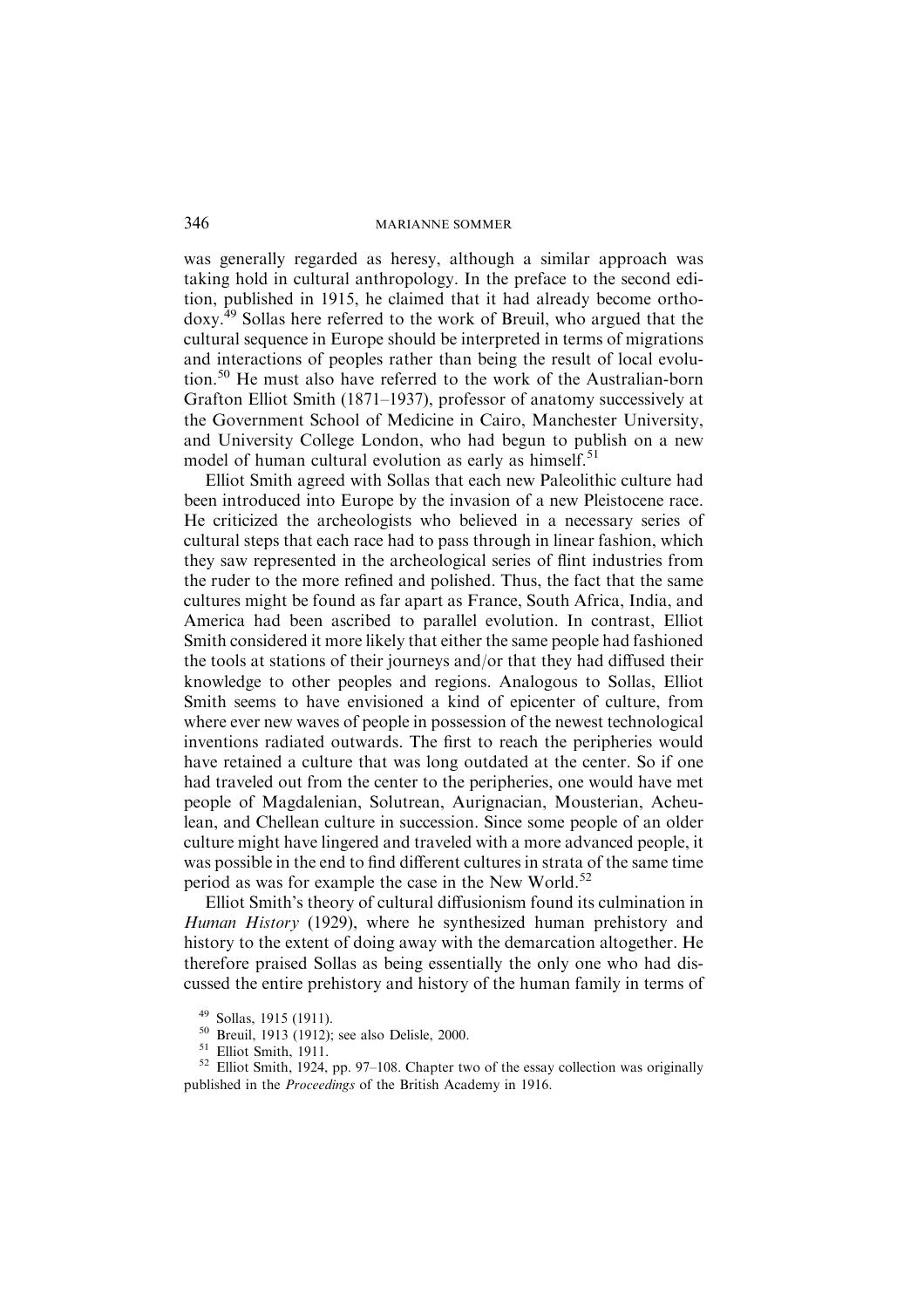their migrations and cultures.<sup>53</sup> Again, Elliot Smith contradicted the traditional model, according to which cultural innovations had been made several times in different locations due to the unity of the human psyche. He denied the necessity of a linear evolution through the known cultural stages. He argued instead that each cultural innovation had been made only once and subsequently spread to different peoples and regions, in which process it would have been modified.<sup>54</sup>

Already in an essay of 1916, Elliot Smith had repeatedly quoted from Sollas's Ancient Hunters to give support to his claim of a paradigmatic shift: 'The issue raised in these quotations [from Sollas] has of late years intruded itself into almost every branch of humanistic study, ethnology and archaeology, sociology and politics, psychology and educational theory. The divergence of opinion between the so-called ''historical'' [meaning cultural diffusion] and the misnamed ''evolutionary'' school [meaning multi-linear cultural evolution] is fundamental.'55 Evidently, Sollas had been right in 1915 with the claim that his views had become orthodoxy; the times of a linear model of human cultural evolution were coming to an end. The shift not only encompassed humanistic fields of study, however, the times of a linear or ''evolutionary'' model of human biological evolution were coming to an end, too.

#### Sollas's Anthropological Maturity: Human Evolution as Trunkless Tree

Sollas's strong ties to the French community of prehistorians, especially to Boule and Breuil, may at least in part explain why he joined the French pioneers in the new approach to archaeology and cultural anthropology, which he introduced into England with the first edition of Ancient Hunters (1911). On the other hand, it was not until the third edition of *Ancient Hunters* (1924) that he replaced his unilinear model of human evolution with a branching one. After all, his first publications in anthropology had been in strong support of the linear line of descent from fossil ape via Pithecanthropus and Neanderthal to modern humans. Nonetheless, Sollas must have felt the growing resistance to his linear view, since Boule had published his study of the La Chapelle-aux-Saints Neanderthal that led to the expulsion of the species from human

<sup>&</sup>lt;sup>53</sup> Elliot Smith, 1929, p. 98.<br><sup>54</sup> Elliot Smith, 1929. Elliot Smith argued particularly against Edward Tylor's (1832– 1917) linear cultural evolutionism (Tylor, 1958 (1871); see also Elliot Smith, 1933, especially Ch. 4, which treats Tylor's works). On these developments in cultural anthropology see Stocking, 1995, pp. 208–220. <sup>55</sup> Elliot Smith, 1924, p. 111; originally published in 1916.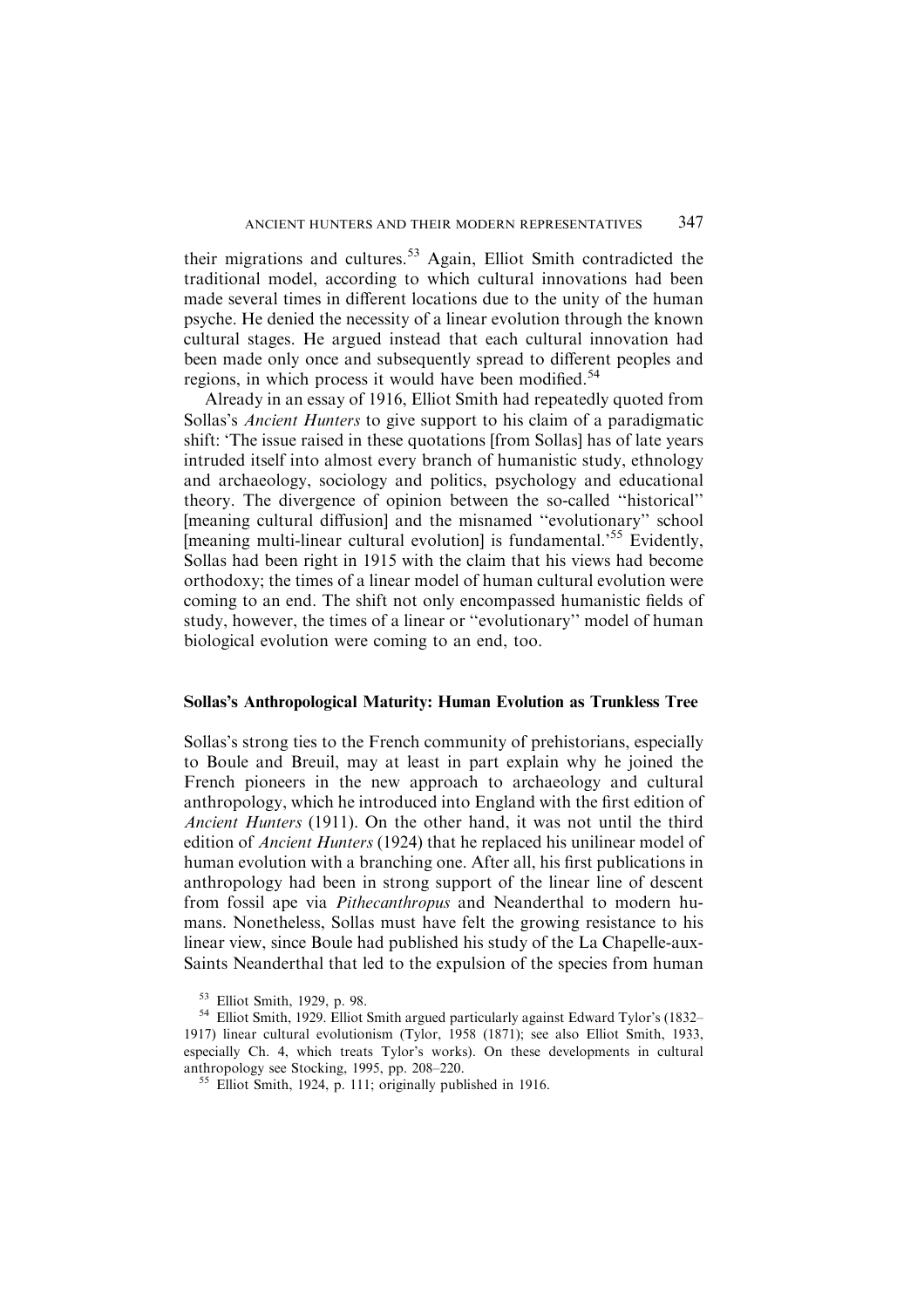ancestry in 1908, even before the first edition of Ancient Hunters (1911). In spite of this, the second edition of *Ancient Hunters* (1915), while providing an update on relevant finds of fossil hominids, contained no striking theoretical changes. In fact, Sollas kept quiet on the genealogical relationship between the known fossil hominids and modern humans. In the main, he only added Piltdown to his discussions of Pithecanthropus and Homo heidelbergensis. He literally simply inserted Piltdown in his concluding remarks on the now three genera, where he explained his indirect linear model in which space may substitute for time, and which I have discussed in detail for the first edition.<sup>56</sup> He even relegated the reference to a paper by Elliot Smith on Pithecanthropus to a footnote, in which Pithecanthropus had already been referred to a sidebranch of the human family tree. Elliot Smith had argued for its expulsion from the human line on the basis of the relatively modernlooking brain of Eoanthropus dowsoni, as the forged remains from Piltdown were formally called.<sup>57</sup> Most importantly, Sollas still regarded the Neanderthals as a race of Homo sapiens, and not as a different species. He also stuck to his interpretation of the Australians as the descendents of some lower Neanderthal tribes.<sup>58</sup>

It was only by the time Sollas was working on the third edition, that he felt he had no other choice than to follow suit: ''The Australians are not only a different race [than Neanderthals], they are a different species, and, notwithstanding the many characters which they share in common with the Neandertalians, they can no longer be regarded as directly descended from them."<sup>59</sup> Sollas turned the Neanderthal race into a Neanderthal species that had died out in the Pleistocene. Thus, more than 15 years after Boule's expulsion of Neanderthal from human ancestry, Sollas took on his friend's interpretation. He reproduced Boule's brutish reconstruction of the La Chapelle-aux-Saints specimen (Figure 5). In fact, Boule's visual juxtaposition of his reconstruction of the La Chapelle Neanderthal skeleton with an Australian skeleton was

<sup>56</sup> Compare Sollas, 1911, pp. 48–50, and Sollas, 1915 (1911), pp. 56–57; compare also Sollas, 1911, p. 168–169, and Sollas, 1915 (1911), p. 204. The only hint at a possible change in outlook was the shift from the phrase "a fresh discovery  $[H.$  heidelbergensis] was made which adds another link to the chain of human descent" (Sollas, 1911, p. 40, my emphasis) to "a fresh discovery was made which adds *another branch to man's family* tree'' (Sollas, 1915 (1911), p. 41, my emphasis). In the context of the entire book, and in view of the fact that Sollas's model of human evolution was at that point an indirect linear one, along the lines of Model B, Appendix B, this minor change might not be of great significance.<br>
<sup>57</sup> Elliot Smith, 1914; Sollas, 1915 (1911), p. 38, footnote 2.<br>
<sup>58</sup> Sollas, 1915 (1911), p. 197.<br>
Sollas, 1924 (1911), p. 246.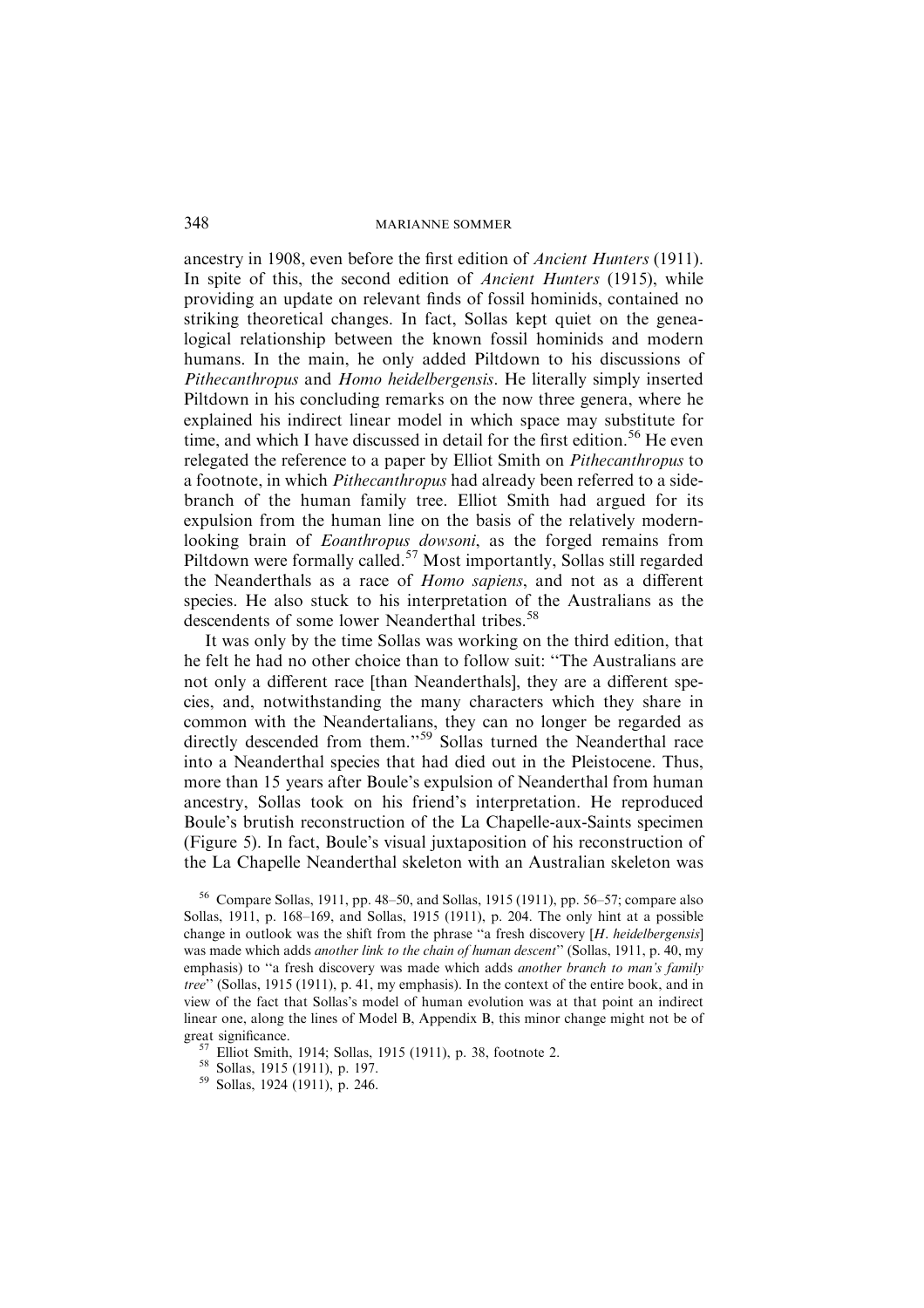

Figure 5. A juxtaposition of the reconstructed La Chapelle-aux-Saints Neanderthal skeleton with that of an Australian. Sollas reproduced the image from Boule's Fossil Men (1923 (1921)) (From Sollas, William. 1924 (1911), Figure 117, p. 245). Courtesy of Macmillan.

meant to render immediately apparent that even 'the most primitive human races' were far superior to the apish Neanderthal. Obviously, this message had stood squarely in Sollas's ideas on the Neanderthal– Australian relation.<sup>60</sup> Even in the third edition, Sollas revealed a certain

 $60$  The image indeed does stand squarely in the pages of the second edition, where Sollas still discussed the Neanderthal race as ancestral to Australians (Sollas, 1915 (1911), p.198).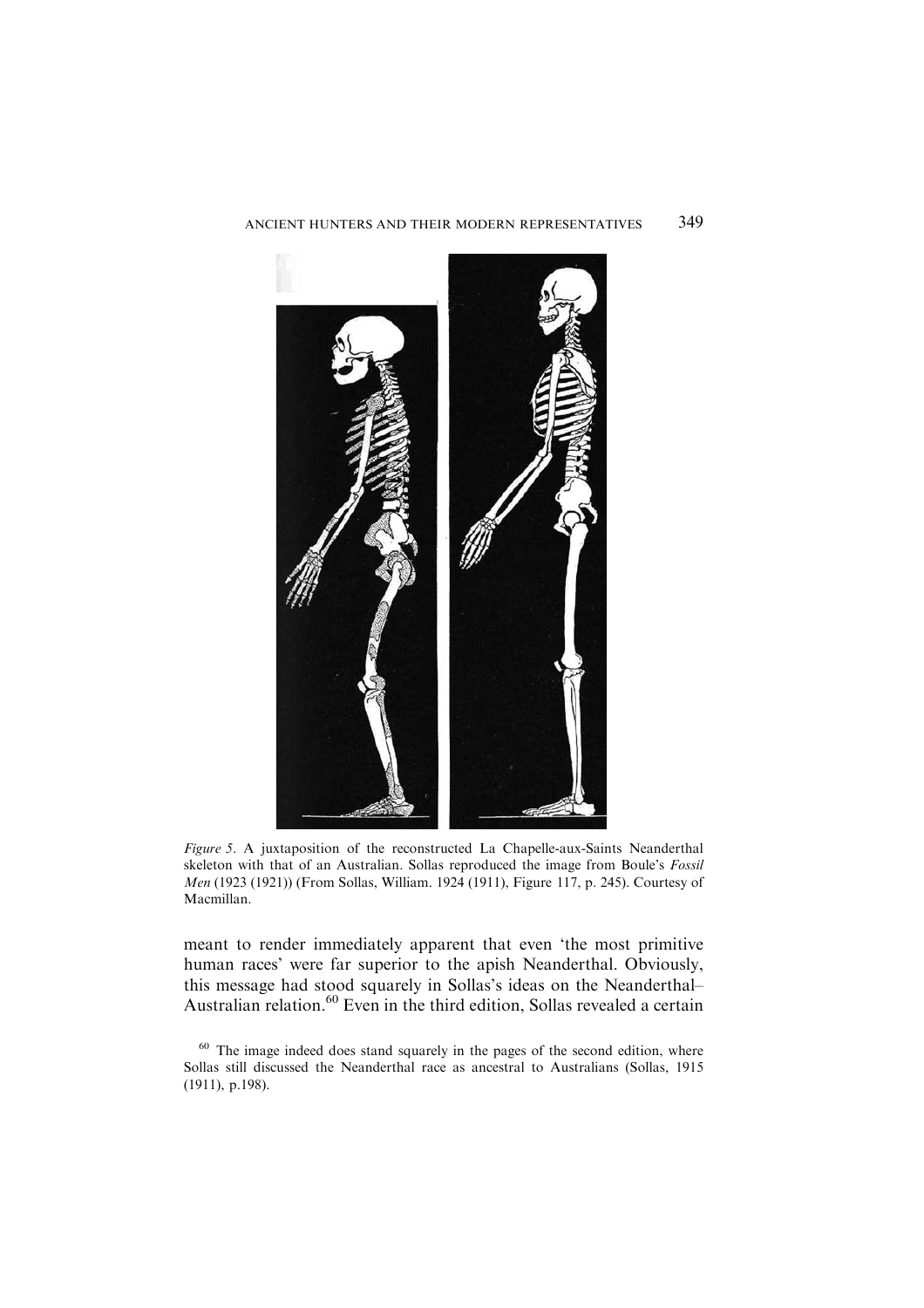unease about banning Neanderthal to a dead-ending branch by an attempt to cover the move in terminological confusion. Undertaking a travel backwards in time: ''He [Homo sapiens] disappears as we approach the beginning of the upper Monastirian age [geological time of last glacial epoch], and we encounter in his place another and very different species, *Homo Neandertalensis* [...] But how are we to render the name of this older and extinct species in English? It would seem we have no alternative. We must say 'Neandertal man."<sup>61</sup> Evidently, the designation Neanderthal Man said nothing about taxonomic status and had been used by Sollas in the previous editions of Ancient Hunters.

The most important find that had been made immediately after the publication of the first edition was no doubt Eoanthropus dowsoni, which led Elliot Smith and others to adopt a branching model of human evolution. Sollas faced the problem that both Piltdown Man and Homo heidelbergensis were not only likely to date from the early Pleistocene but were also from Europe. There was therefore not enough distance between the two in horizontal space to substitute for the lack of distance in vertical space, that is to signify the time necessary to allow an ancestral relationship. Sollas nonetheless tried to avoid contemporaneity by allowing for distance in the vertical dimension as inferred from geological strata: ''This period [Chellean], however, was a very long one, so that it does not follow immediately that Homo Heidelbergensis and Eoanthropus were in existence at precisely the same time.<sup>"62</sup>

However, in the third edition of Ancient Hunters (1924) there was no linear sequence of hominid fossils anymore, and neither Homo heidelbergensis nor Piltdown Man were direct ancestors of modern humans. Sollas even felt pressured to give up Pithecanthropus as human ancestor, since by then the American paleontologist William King Gregory (1876–1970) had brought his expertise in to argue against it: ''The reduction of the hypocone and metacone are a result of degenerative processes in the dentition of the most advanced and presumably later races of man, and their presence at this relatively early period in Pithecanthropus tends to remove that genus from the line of ascent leading to later human races."<sup>63</sup> Thus, Sollas conceded grudgingly: "[I]ts [the molar's] precocious appearance here [great reduction in the posterior moiety] is supposed to exclude Pithecanthropus from the direct line of human descent."<sup>64</sup>

<sup>61</sup> Sollas, 1924 (1911), p. 44.<br><sup>62</sup> Sollas, 1924 (1911), pp. 192–193.<br><sup>63</sup> Gregory, 1920, p. 690.<br><sup>64</sup> Sollas, 1924 (1911), p. 63. Sollas might therefore be seen as having finally adopted a model along the lines of Model C, Appendix B.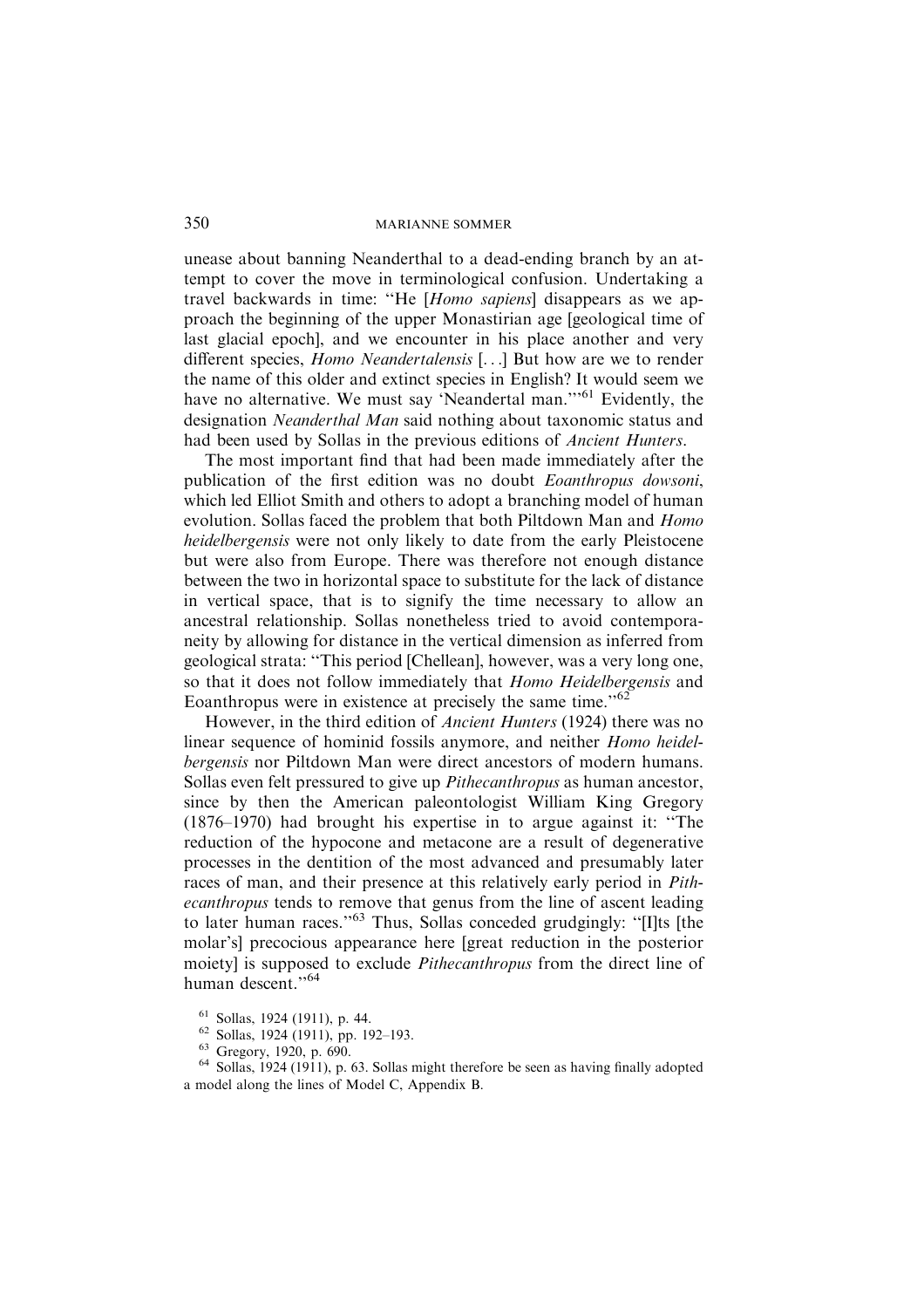

Figure 6. Human family tree by Elliot Smith, on which there is no fossil left to represent a direct ancestor of modern humans. (From Elliot Smith, Grafton. 1929, Figure 16, p. 54).

That Sollas was reluctant to give up the known hominid fossils as piers that once continuously connected the human to the animal world should not obscure the fact that the new views of cultural evolution were nonetheless related to the way morphological evolution was conceptualized. For Elliot Smith, a nonlinear, non-local view of cultural progress went hand in hand with a nonlinear, non-local view of morphological evolution. He therefore considered the ''evolutionary'' framework also as wrong with regards to Piltdown, Heidelberg, Neanderthal, Grimaldi, and Cro-Magnon, all of whom he thought had migrated into Europe from their cradle in Africa, or somewhere between the heart of Africa and the Himalayas, rather than having evolved from each other. In the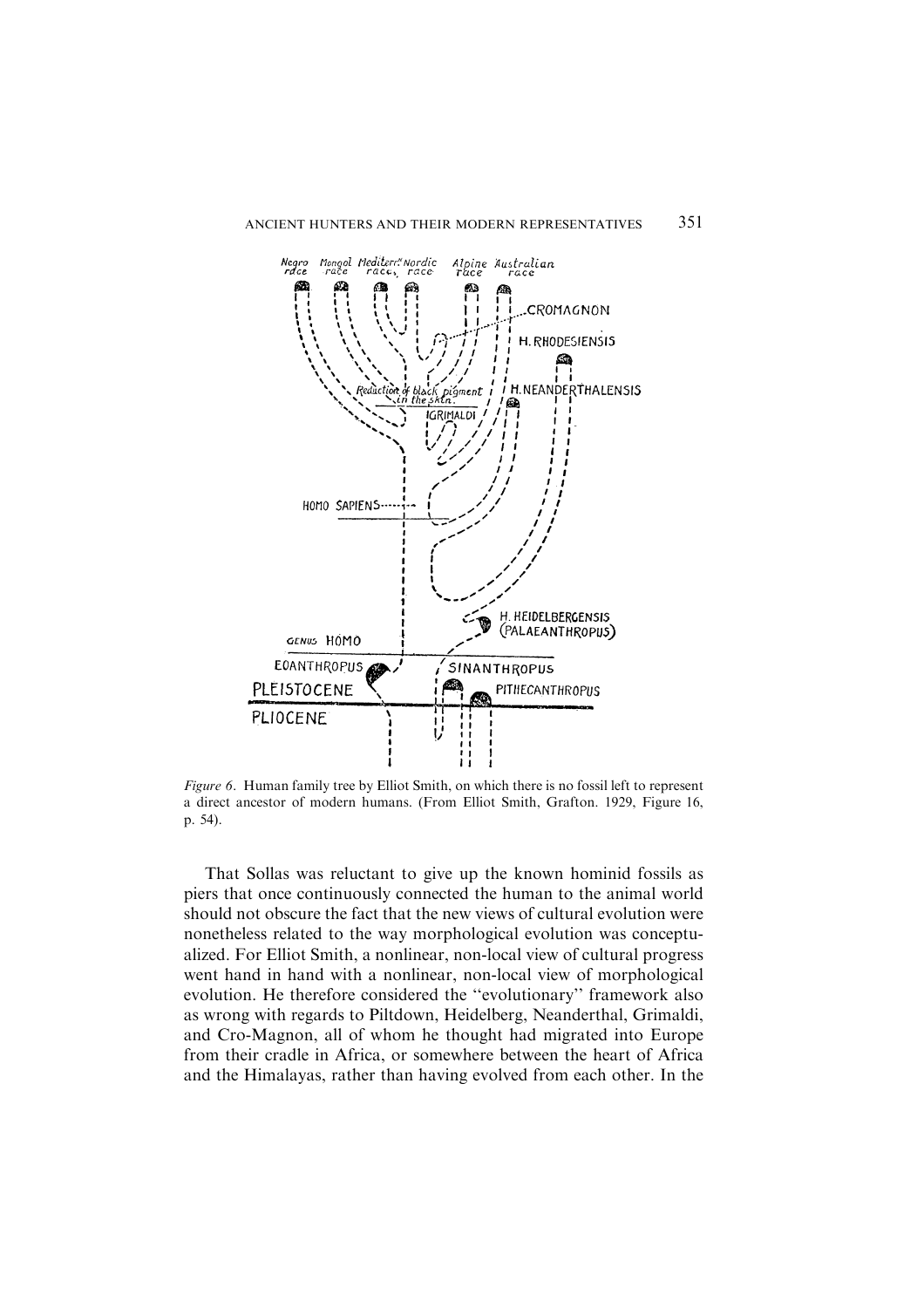process, they had brought along their cultures.<sup>65</sup> In his phylogenetic trees of 1924 and 1929, all the known hominid fossils were thus delegated to side-branches (Figure 6).

This presents a contrast to Sollas's model, in which the modern human races had their separate origins in Paleolithic races, and where up to the 1920s all non-sapiens fossil hominids were arranged in a line of descent. Obviously, Sollas argued for more phylogenetic continuity. He did not combine his cultural catastrophism with a similarly ''non-evolutionary'' model of morphological change until he felt forced to. Also, Sollas's cultural model did not go as far as that of Elliot Smith, since within the several lines of descent from Paleolithic to modern human races, ''evolutionary'' progress, rather than progress through replacement or cultural exchange, would have been possible. On the other hand, Sollas's vision of the human Paleolithic was darker than that of Elliot Smith, who believed in a Golden Age of peace and innocence before the invention of large scale agriculture and irrigation in the Nile and Euphrates valleys. In Elliot Smith's view, such human digressions as large-scale warfare had been the result of the corrupting effects of civilization.66 For Sollas, to the contrary, the racial violence of prehistory could explain if not render necessary the imperialistic behaviors and nationalistic feelings of the present.

# The Moral Authority of Nature and the Instrumentalisation of Racial **Conflict**

Sollas was not a pure materialist. He believed in some power or mind behind the workings of the world. He saw no contradiction between science and religion, even though most of the time, he kept the two strictly apart.<sup>67</sup> The glimpses into Sollas's spiritual beliefs are few, one of them being offered by the passages from which it becomes clear that he was not well at ease with a purely stochastic view of human evolution:

Here we are face to face with that mystery of mysteries, the problem of evolution, for which no ingenuity, however great, has yet furnished a solution. Natural selection, that idol of the Victorian era, may accomplish much, but it creates nothing. In matters of inven-

<sup>&</sup>lt;sup>65</sup> Elliot Smith, 1924, p. 40; Elliot Smith, 1929, pp. 48, 85.<br><sup>66</sup> Elliot Smith, 1924, p. 131; 1929, Chs. 5–7. On Elliot Smith see also Dart, 1974; Elkin and Macintosh, 1974.<br><sup>67</sup> Communication with Robert Broom (1866–1951), reproduced in Findlay, 1972,

p. 47.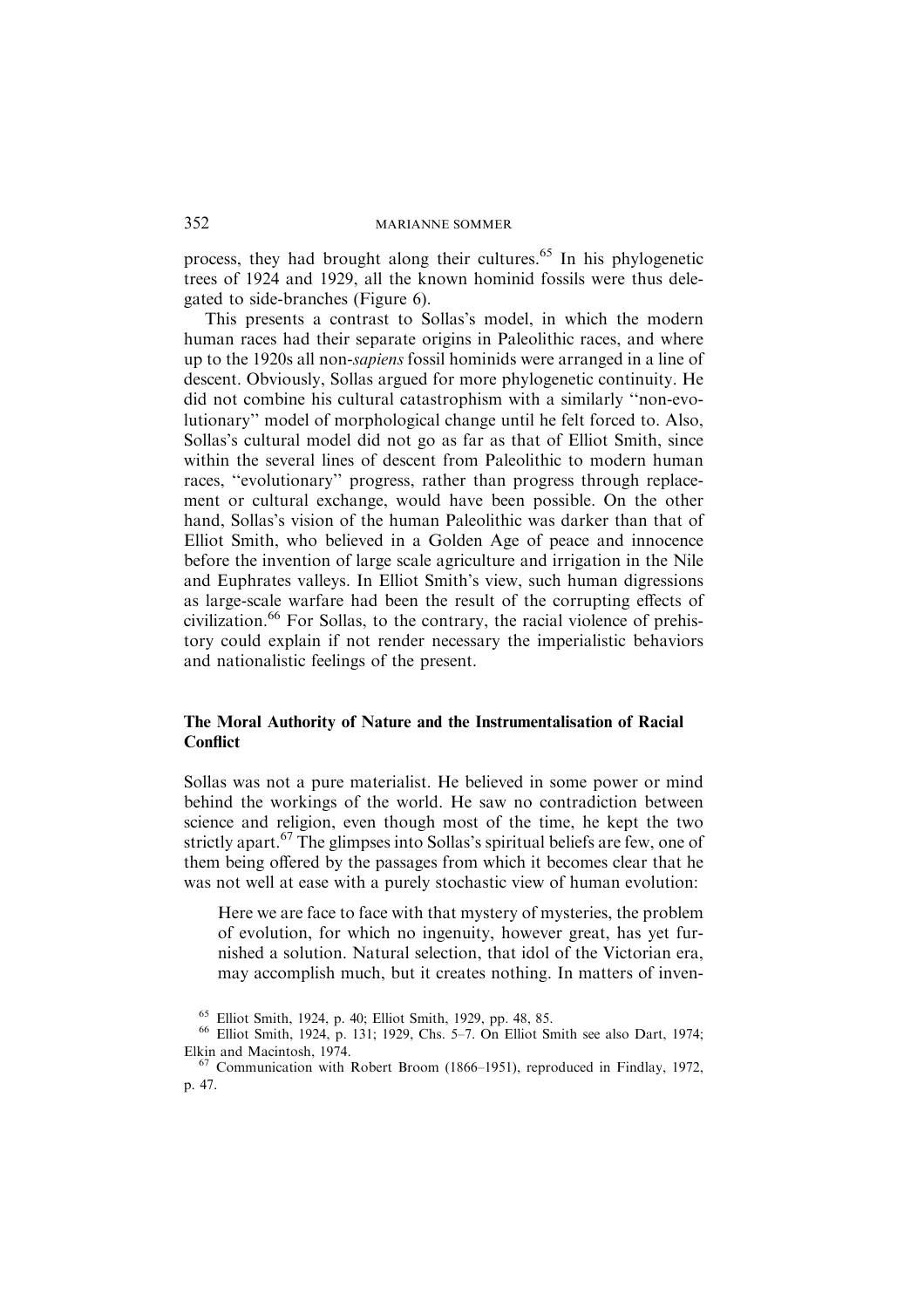tion, discovery, the attainment of skill, we have some experience of the inner nature of the process; it involves the mind, with its powers of observation, reflection, and imagination, and it is accompanied by a sense of effort. When the effort is light and the result appears disproportionately great, we speak of it as inspiration, and this is another mystery. If these experiences within ourselves correspond with a progressive modification of the substance of the brain, then it would seem possible that the fundamental cause in the whole process of evolution is in reality an affair of the mind.<sup>68</sup>

Sollas thus agreed with most of his colleagues that natural selection had destroyed unfit variants in the course of evolution, but that it had not been the source of progress. Progress was seen to depend on an effort of the individual or of the race that would then feed back into the system in a Lamarckian or Spencerian way and survive into the next generation. Far from subscribing to Darwinian randomness, humans were perceived as active shapers of their destiny. A race's stage in the hierarchy of progress was therefore at least partly a result of its own neglect or achievement. Once such a hierarchy had developed in the course of evolution, the supposed disparities in intellect and in the propensity for cultural innovation between the races meant that progress depended on war-like and imperialistic behavior between them. As these behaviors would ensure the prevailing of the fitter, they thereby achieved a legitimized qua inevitable status. For Sollas, these notions could thus justify the marginalization and extermination of those races that did not make the best use of their potential and of their land:

What part is to be assigned to justice in the government of human affairs? So far as the facts are clear they teach in no equivocal terms that there is no right which is not founded on might. Justice belongs to the strong, and has been meted out to each race according to its strength; each has received as much justice as it deserved. What perhaps is most impressive in each of the cases we have discussed is this, that the dispossession by a new-comer of a race already in occupation of the soil has marked an upward step in the intellectual progress of mankind. It is not priority of occupation, but the power to utilise, which establishes a claim to the land. Hence it is a duty which every race owes to itself, and to the human family as well, to cultivate by every possible means its own strength: directly it falls behind in the regard it pays to this duty, whether in art or science, in breeding or organisation for self-de-

<sup>68</sup> Sollas, 1911, p. 405–406.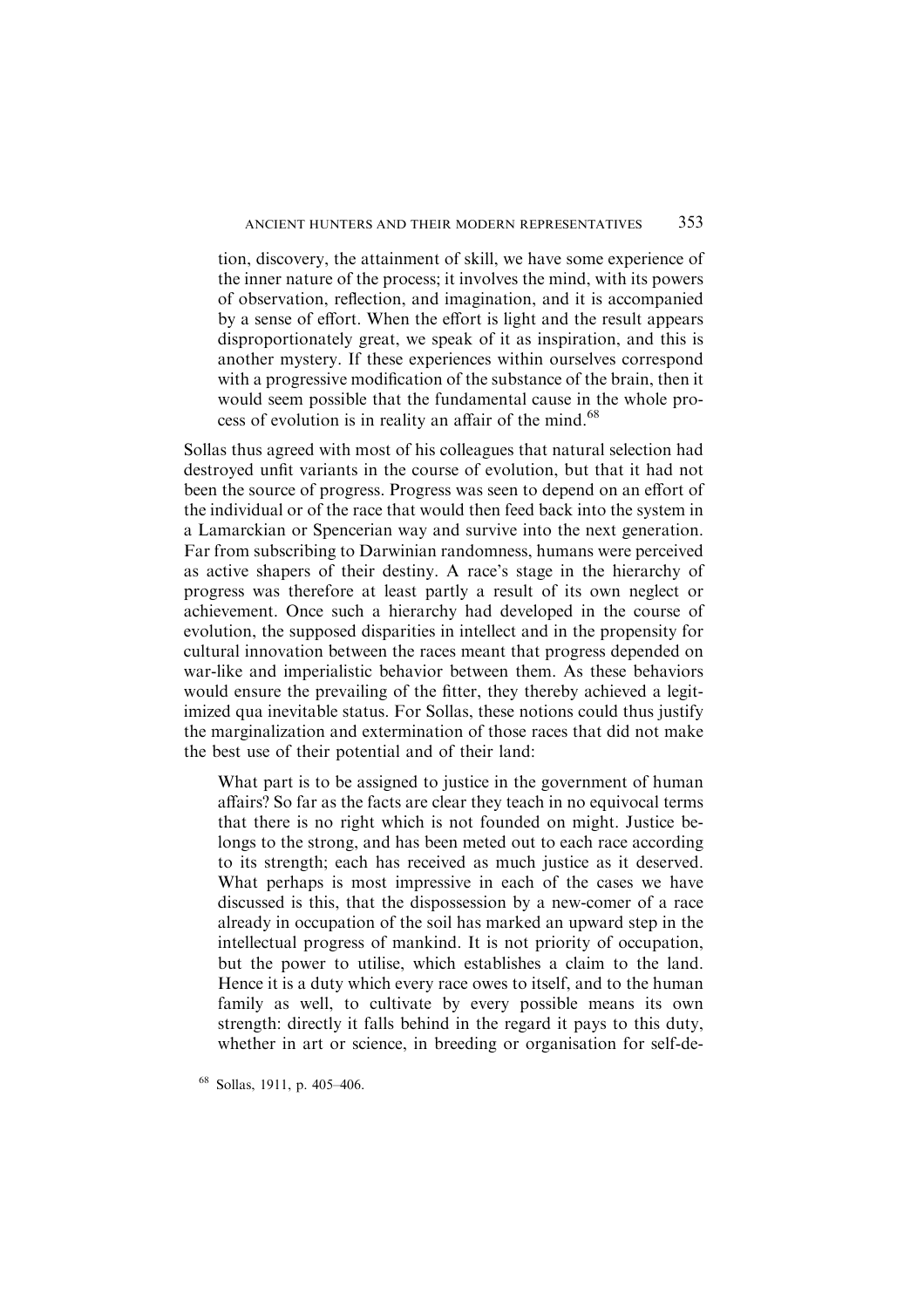fence, it incurs a penalty which Natural Selection, the stern but beneficent tyrant of the organic world, will assuredly exact, and that speedily, to the full. $69$ 

Sollas made clear that it was the responsibility of the race and its members to develop their potential to the fullest, whether through cultural inventiveness, militarism, or breeding. If societies did not live up to this, a more thriving race would take over, which in this case would mean only the fulfillment of natural selection. This credo could with one blow make prehistory, history, and the present continuous, naturalize imperialism and for some also war, and provide arguments for the stronger institutionalization and implementation of anthropology and its tools of race analysis and improvement.<sup>70</sup>

Sollas's views as expressed in the above quotation make use of an age-old line of justification of imperialism combined with a fear of degeneration, so that a brief look at the immediate context in which it was written may be justified.<sup>71</sup> The wider context of British imperialism and national rivalries in the years leading to WWI pervaded Sollas's life as a scientist. The time he spent as professor of paleontology and mineralogy at Oxford University from 1897 onwards, and into which the bulk of his work in anthropology falls, was marked by an enthusiasm towards the Empire. English gentlemen, among them many Oxonians, served in the Indian Civil Service, the Colonial Service, and the Egypt and African Services. They worked as teachers, administrators, and evangelical missionaries throughout the Empire. The Empire brought other opportunities for scientists, such as traveling as naturalists, geologists, or surgeons, and expanded networking with Canadian, South American and Australian colleagues. The British Association for the Advancement of Science frequently met outside Britain, including in its former colonies. There was also ample opportunity to enrich anthropological collections, such as the great skull series collected from all over the world for the Oxford Museum, on which Sollas relied. At Oxford, a one-year diploma course in anthropology for Colonial Office, Indian Civil Service, and Sudan Civil Service probationers was installed. This resulted in a network of exchange of information and specimens that centered in the Pitt Rivers Museum.<sup>72</sup> Sollas had his own network throughout the Empire, without which his labo-

<sup>69</sup> Sollas, 1924 (1911), pp. 599–600.<br><sup>70</sup> On the role of racial conflict in theories of human evolution see also Bowler, 1986, pp. 223–237, 1993, pp. 65–73; Stocking, 1994. <sup>71</sup> Bowler, 1986, pp. 96–98. <sup>72</sup> Symonds, 1986, pp. 10–19, Chs. 7–9, 2000.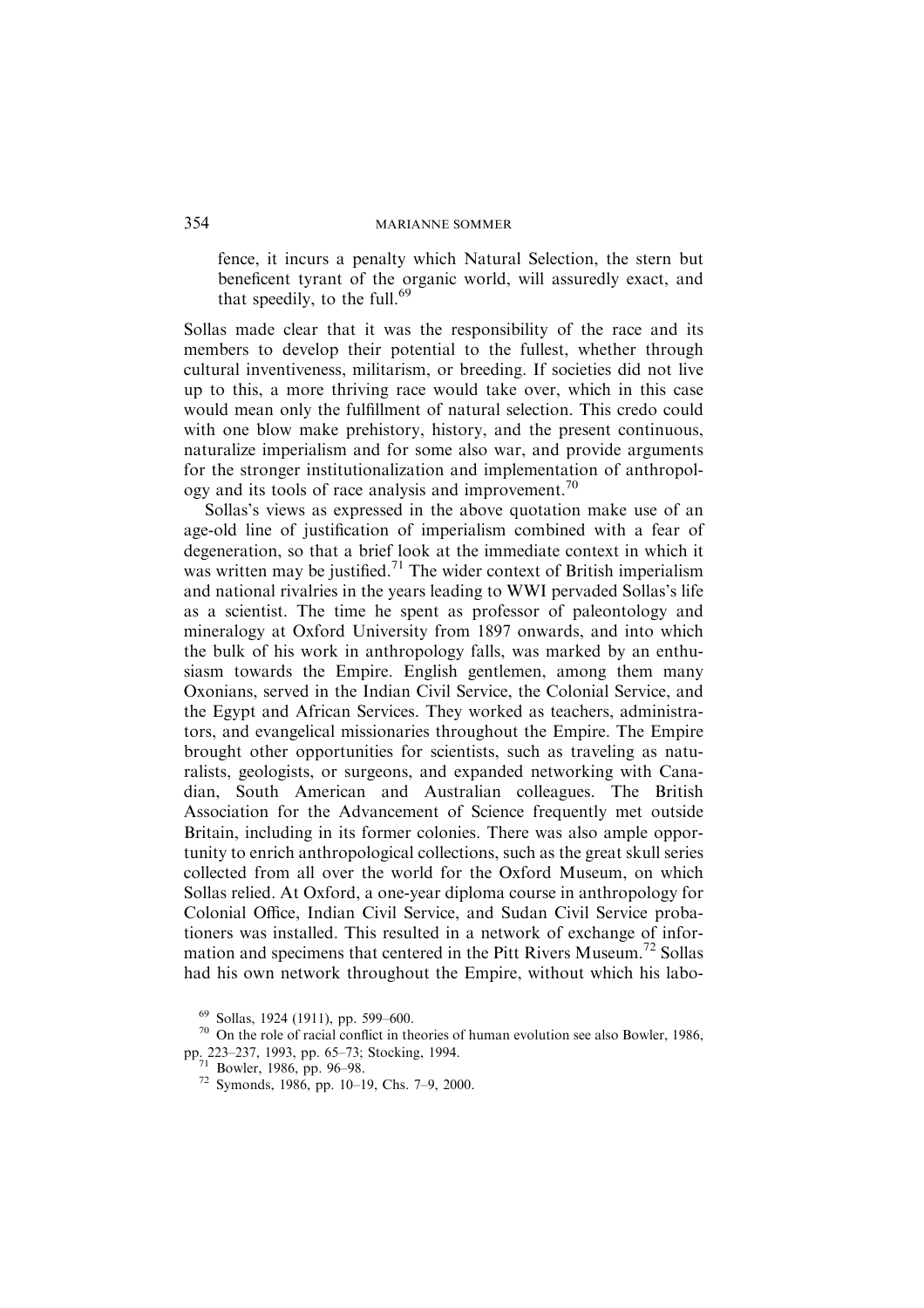ratory-based anthropology would hardly have been possible. He was dependent on information and specimens from all corners of the dominions, such as from Robert Broom (1866–1951), who kept him updated on his studies of the native Australians.

However, although science in general and anthropology in particular profited from the Empire and were eager to show their usefulness to the imperial project, there were also less optimistic prospects. The fin-desiècle saw a loss of the Victorian belief in unlimited progress, and some predicted the degeneration of the white race. The technological progress from the first stone tools to modern industrialized civilizations signified at once the apex of true humanity and the threat of degeneration. If modern western societies were shielded from the effects of natural selection, they might be heading towards a state in which they could no longer compete against 'primitive races,' to say nothing of their closest neighbors. Such fears were intensified during the Boer War in South Africa and WWI, when a high number of British young men were found incapable of passing the physical exam that was part of the conscription for war. Many could detect a degenerative tendency even in those British young men who were examined anthropometrically before being sent to war.<sup>73</sup>

Anthropologists disagreed as to the effect of WWI on the race. In contrast to the imperial project, the war represented a conflict between the master nations or races rather than 'the simple extermination of an inferior race.' It was therefore seen as a double-edged sword and anthropologists trying to make sense of the war within their scientific frames of reasoning faced two opposing arguments. On the one hand, the war effort seemed to rob the nation of its most able and evolutionarily fit young men, while the invalid in mind and body remained safe and sound at home and handed their defects on to the next generation. On the other hand, seen positively in an evolutionary sense, those who would survive the war would no doubt have been selected under enormous pressures and thus their fitness would be above average.<sup>74</sup> Moreover, according to Darwin, competition was predictably most severe between closely related groups of organisms.<sup>75</sup>

Sollas was 65 when WWI broke out and not part of the contribution of Oxford senior geologists that were subjected to an order compelling all officers with a knowledge of geology or mining to be used in underground warfare in France (mining, tunnel building). Nonetheless, his world changed dramatically. Most current undergraduates, many fellows and staff signed up and Sollas lost many friends and colleagues.

<sup>&</sup>lt;sup>73</sup> Bowler, 1989, in particular the epilogue on progress and degeneration. <sup>74</sup> See for example Ripley, 1899, pp. 86–89. <sup>75</sup> On evolution and war see Vergata, 1994.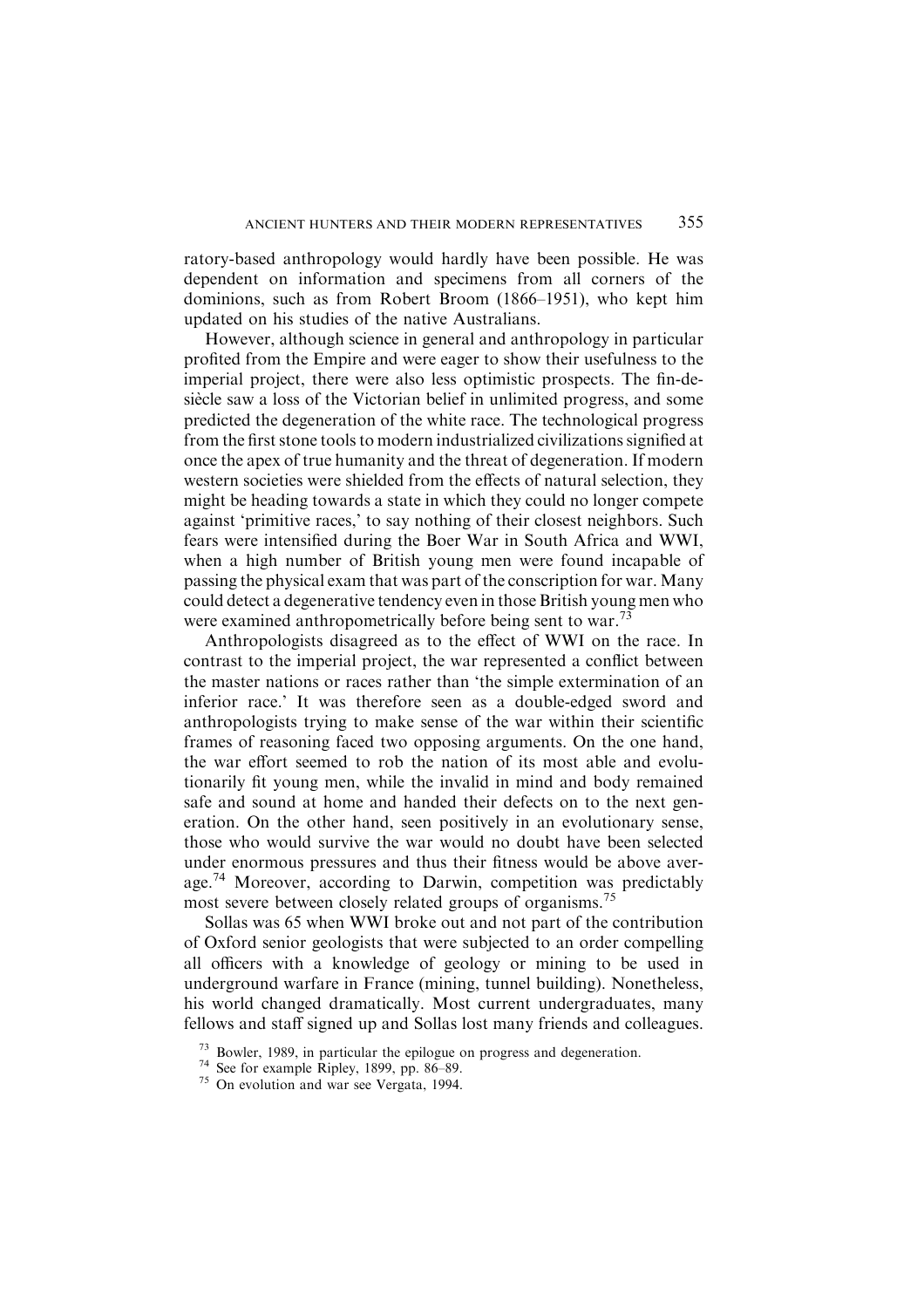They were replaced by soldiers, British and American, transforming Oxford into a military camp. Then there arrived the refugees from Belgium and Serbia, for whom lodgings, a toy factory, a lingerie, and a school were installed. The examination schools were converted into hospitals, and schools for military training and aeronautics were opened. Port Meadow was used as aerodrome and quarters for the Royal Flying Corps were set up. The fact that the lights had to be dimmed due to the fear of air raids added to the war-like atmosphere, and Sollas and his correspondents frequently complained about the depressing situation in which they found themselves.<sup>76</sup> Communication, publication, and travel were greatly impeded and if something the formation of war parties had tightened the relations between the English and French communities and enlarged the distance to German anthropology, a fact which clearly had its impact on Sollas's work.

Even though one cannot point one's finger at the exact locations at which the experiences of the present entered the ideas about the past, it seems justified to speculate that the emphasis on racial conflict in evolutionary scenarios drew on present-day practices associated with the Empire and WWI. The conception of progress as depending on struggle, combined with the idea of a race as responsible for its place in the hierarchy of types, conjured up a fear of degeneration. In a situation like that on the eve of WWI, when the lands of 'savages' had been occupied by 'civilized races' and 'civilized races' were struggling among themselves for supremacy, it seemed as though the nature and course of human evolution held the key for understanding the present, even if it was in truth the present that explained the past. For Sollas, the establishment of continuity between prehistory and history was a central incentive. The instrumentalisation of racial conflict as the arbiter of a kind of moral authority of nature provided the pessimistic means.

# Concluding Remarks

The race succession paradigm, which legitimated imperialism to the extent of war and genocide, grew in a climate of general nationalism and white supremacist ideology. Drawing on earlier syntheses of archaeology with ethnology and borrowing from the new trends in cultural anthropology, Sollas synthesized the interpretation of fossil human races, the

<sup>76</sup> London University College, MS Add 152, T. B. Bonney Correspondence, 98719, Bonney to Sollas on 24.5.1916 and 21.10.1917. On Oxford University during WWI see Winter, 1994, and Green, 1993, pp. 70–71.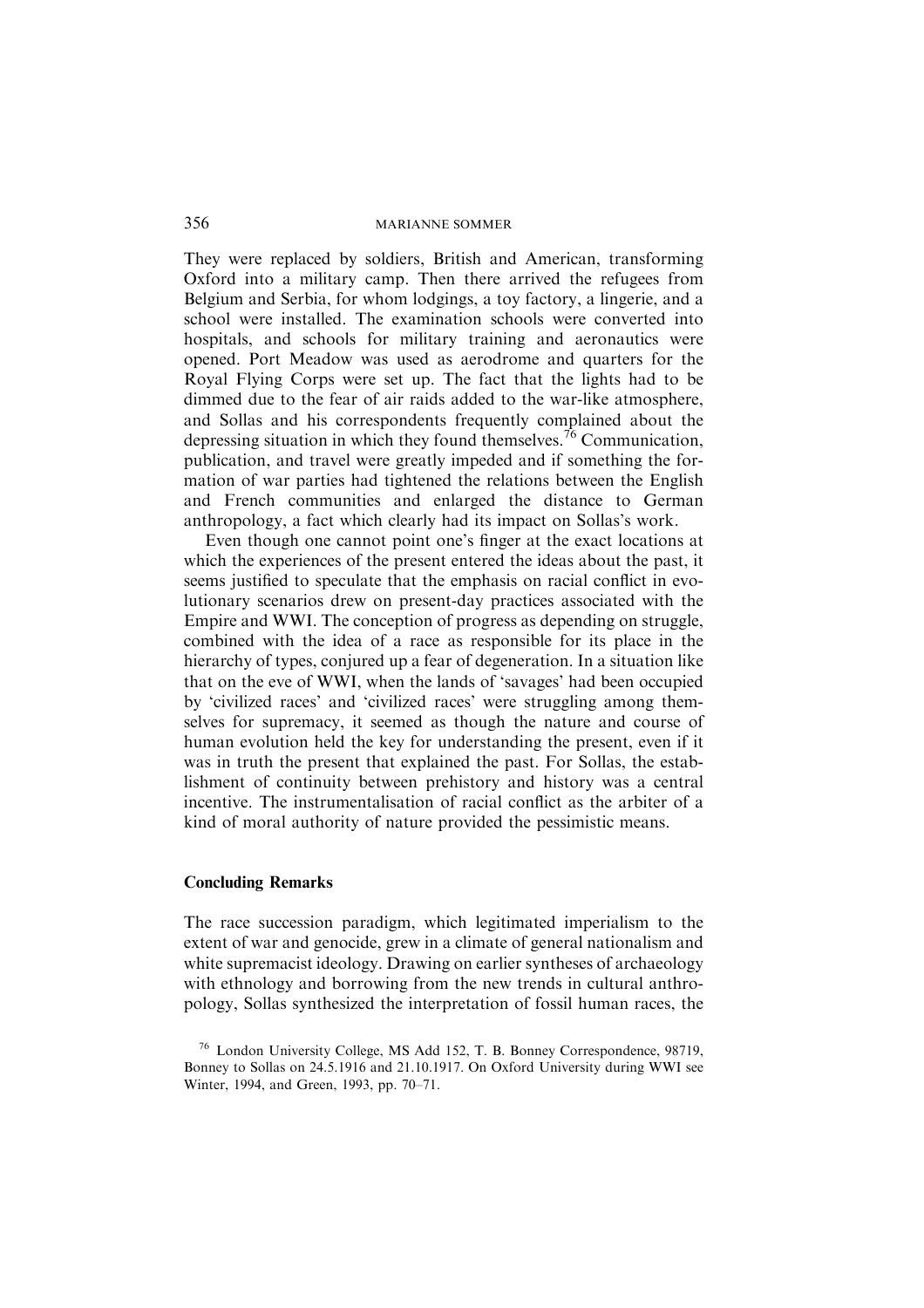analysis of Paleolithic industries, and studies of the biology and culture of recent races into an imperialist model of human racial evolution. He argued that cultural and biological progress, rather than the result of linear local evolution, had been brought about by the migrations of new races into territories from which they displaced indigenous 'lower races.' He found the various Paleolithic races and industries that had successively been driven out of Europe represented by modern races and their cultures at the supposed peripheries of the earth. For the process of identification, similarity in culture suggested biological affinities.

Sollas interpreted for example the Neanderthal race as closely related to the Australian. In the latter he saw a 'relic of a primitive human type' that had persisted into recent times at the antipodes so as to become contemporaneous with 'the most advanced European races.' This concept is reminiscent of the scala naturae principle rather than of a conception of evolution as truly dynamic and diversifying. It also played a crucial role in Sollas's ideas on the evolution of the human species. I have interpreted Sollas's notion that some hominid fossils represented relics of a stage of evolution preceding the one to which they were geologically/paleontologically dated – a rather common notion in paleoanthropology at the time – as a last attempt at saving a more linear model of the evolution of the human species. His conception of space in both the horizontal and the vertical dimensions as a measure for time and thus phylogenetic distance allowed him to explain the contemporaneity of different hominid taxa within the linear framework, since relics of lower forms could survive into relatively recent times when marginalized in ''forlorn'' geographic regions.

To summarize, it seems that Sollas was an early proponent of a model of the biological evolution of the human species structured along the lines of Model A, and changed to an indirect linear model when confronted with the contemporaneity of certain fossils (Model B). By the time of the third and last edition of Ancient Hunters (1924), he felt forced by the rapid gain of support in the French and English communities for a branching tree to adopt a truly branching model in which there were no fossils on the line leading to modern humans (Model C).<sup>77</sup> This does not appear to have been the case for long, however. Sollas's preference for having some fossils on the human phylogenetic line allowed him to be among the first to welcome the newly discovered australopithecines as significant missing links between ape and man,

<sup>77</sup> See Appendix B.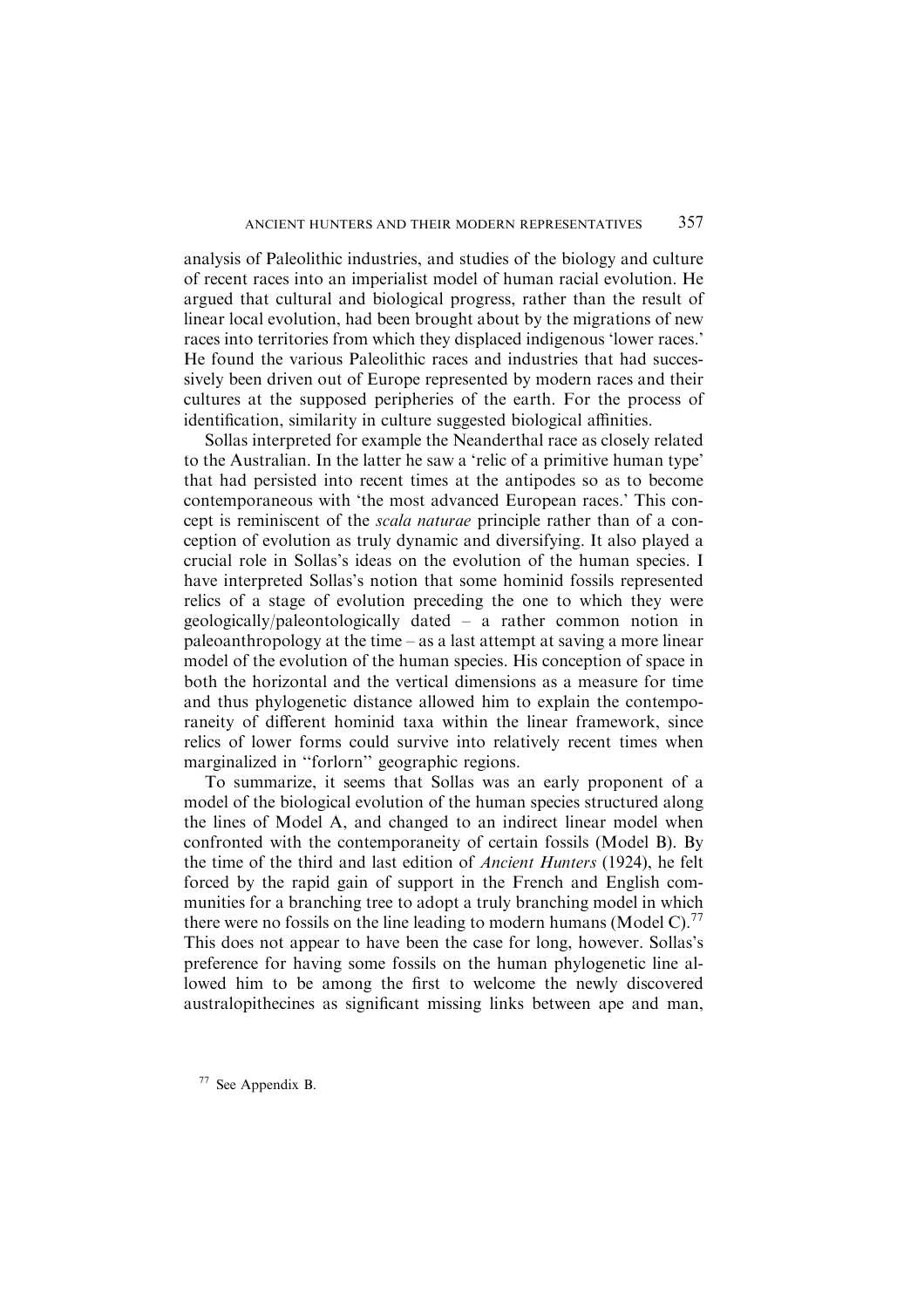rather than as fossil apes.<sup>78</sup> In 1933, another of his detailed craniological studies of recent and fossil hominids led to the pronouncement that Piltdown was ''a morphological anomaly and a palaeontological anachronism $179$  – it had never fit into his linear sequence of brain development in hominids, even though it was a perfect illustration of his concept of mosaic evolution.<sup>80</sup>

However, Sollas's model of human cultural evolution, in which migrations and the replacement of 'lower' with 'higher races' were the reasons for the cultural progress observed in the archeological record of Europe, in fact corresponded nicely with a more diversified view of the evolution of humans as a species. As we have seen in the case of Elliot Smith, for whom all of the known hominid fossils from Europe represented successive but not ancestral invaders into this region, it could be made to encompass a ''non-evolutionary'' model of morphological as well as cultural progress beyond the human species. Despite the violent implications this scenario seems to have, Elliot Smith was highly suspicious of such outgrowths of modern societies as slavery and war. He nonetheless distanced non-European races on the basis of their skin pigmentation and thus regarded, for example, the Australian as further away from the European line than the Paleolithic European race of Grimaldi.<sup>81</sup> While it appears that both Sollas and Elliot Smith accounted for the phenomena of imperialism and war in their anthropological treatises, there were thus multiple scenarios for making sense of the present by tracing out the past.

#### Acknowledgements

I would like to thank Pennsylvania State University, where the research for this paper has been carried out, and the NSF, which sponsored my two-year Postdoctoral Fellowship in the Science, Medicine and Technology in Culture Program, in the lecture series of which the results were first presented. Special thanks go to the program's co-directors Londa Schiebinger and Robert Proctor. A revised version of the paper was discussed in the Life Science Study Group at Harvard University, for which opportunity I am equally grateful. Thanks also to the ISH-PSSB, where I presented a later draft of the paper. Special thanks are due to Claudine Cohen, Renato Mazzolini, and Jeffrey Schwartz, who helped to make the workshop happen.

- 
- 
- <sup>78</sup> Sollas, 1926 (1925).<br><sup>79</sup> Sollas, 1933, p. 394.<br><sup>80</sup> Hammond, 1979, p. 53.<br><sup>81</sup> Compare Figure 6.
-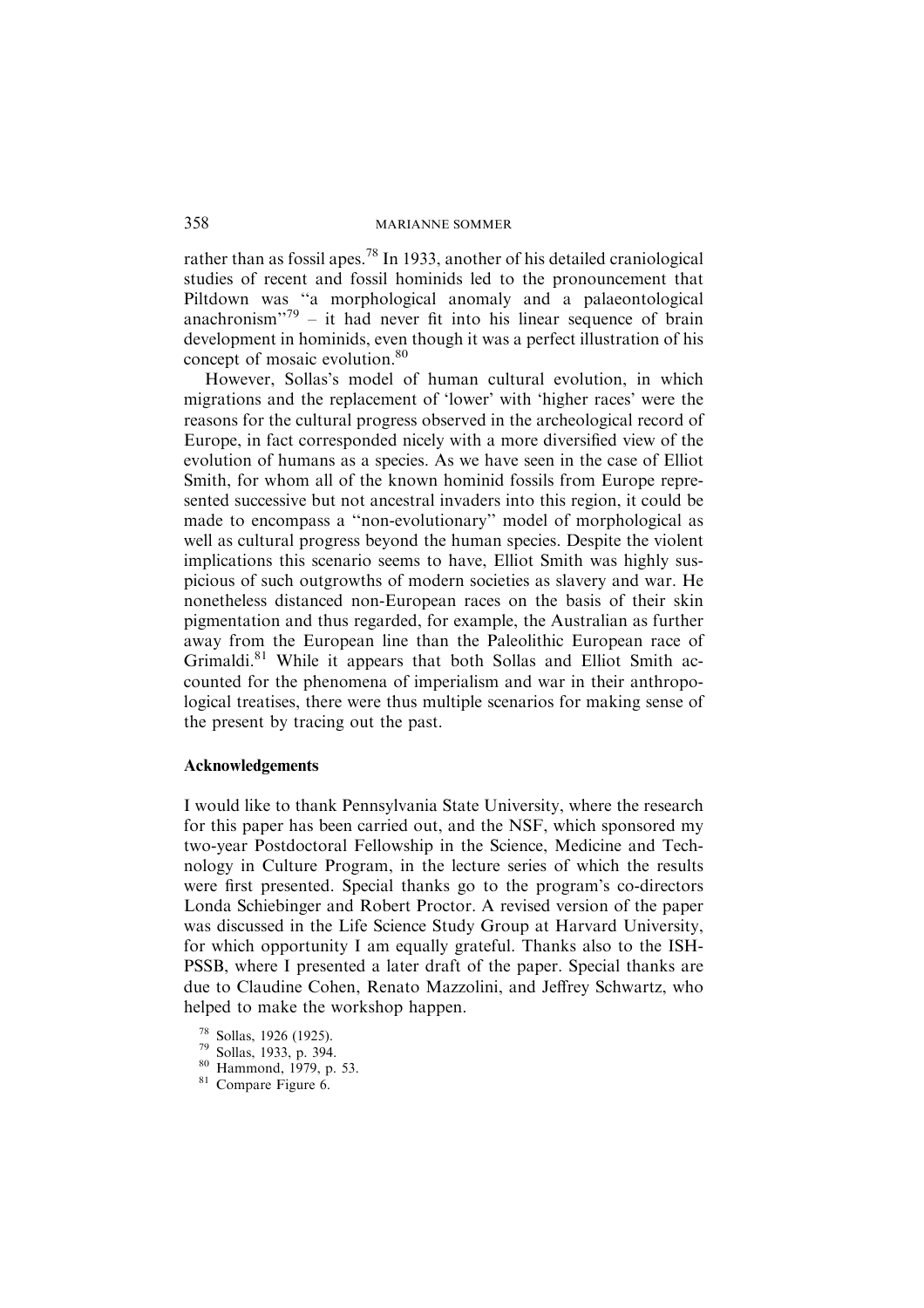| Archaeological series                            | Culture; distinguishing tool                                                                                                                                       | Climate; distinguishing fauna                                                                                                                | Fossil hominids                                                      |
|--------------------------------------------------|--------------------------------------------------------------------------------------------------------------------------------------------------------------------|----------------------------------------------------------------------------------------------------------------------------------------------|----------------------------------------------------------------------|
| Neolithic or New<br>Historic record<br>Stone Age | Polished stone tools; domestication of plants and<br>animals (agriculture)                                                                                         |                                                                                                                                              |                                                                      |
| Jpper Paleolithic (Age<br>of Reindeer)           | Paleolithic or Old Stone Age (flaked stone tools; hunting and gathering way of life):<br>Magdalenian; point, harpoon                                               | Cold climate; northern fauna; reindeer,<br>etc.                                                                                              | Cro-Magnon and Chancelade<br>races of Homo sapiens                   |
|                                                  | Solutrean; arrow head, leaf point                                                                                                                                  | Colder climate; mixed fauna; horse, etc.                                                                                                     | Europeans? and Grimaldi race<br>Ancestors of modern<br>of H. sapiens |
|                                                  | Aurignacian; chatelperron point, grattoir, gravette<br>point; bone, horn, antler, and ivory begin to be<br>used; appearance of sculpture, painting, and<br>drawing | Warmer climate; mixed fauna; horse,<br>bison, cave lion, cave hyena, Elephas<br>primigenius (mammoth), reindeer                              | Europeans? and Grimaldi race<br>Ancestors of modern<br>of H. sapiens |
| Middle Paleolithic<br>Lower Paleolithic          | Acheulian; a boucher of finer workmanship<br>Mousterian; levallois flake                                                                                           | Cold climate; cold fauna; E. primigenius<br>mixed fauna; E. antiquus (elephant) and<br>Colder climate with severe winters;<br>E. primigenius | H. heidelbergensis?<br>Neanderthal race                              |
|                                                  | Chellean; boucher                                                                                                                                                  | Warm climate; southern fauna; E.<br>antiquus                                                                                                 | H. heidelbergensis?                                                  |
|                                                  | Mesvinian; simple flakes as scrapers and rude knives<br>Strepyan; coarse scarpers                                                                                  |                                                                                                                                              | No human remains<br>No human remains                                 |

Appendix A: Archaeological and Geological Series. Reconstructed after the Text of Ancient Hunters (1911) Appendix A: Archaeological and Geological Series. Reconstructed after the Text of Ancient Hunters (1911)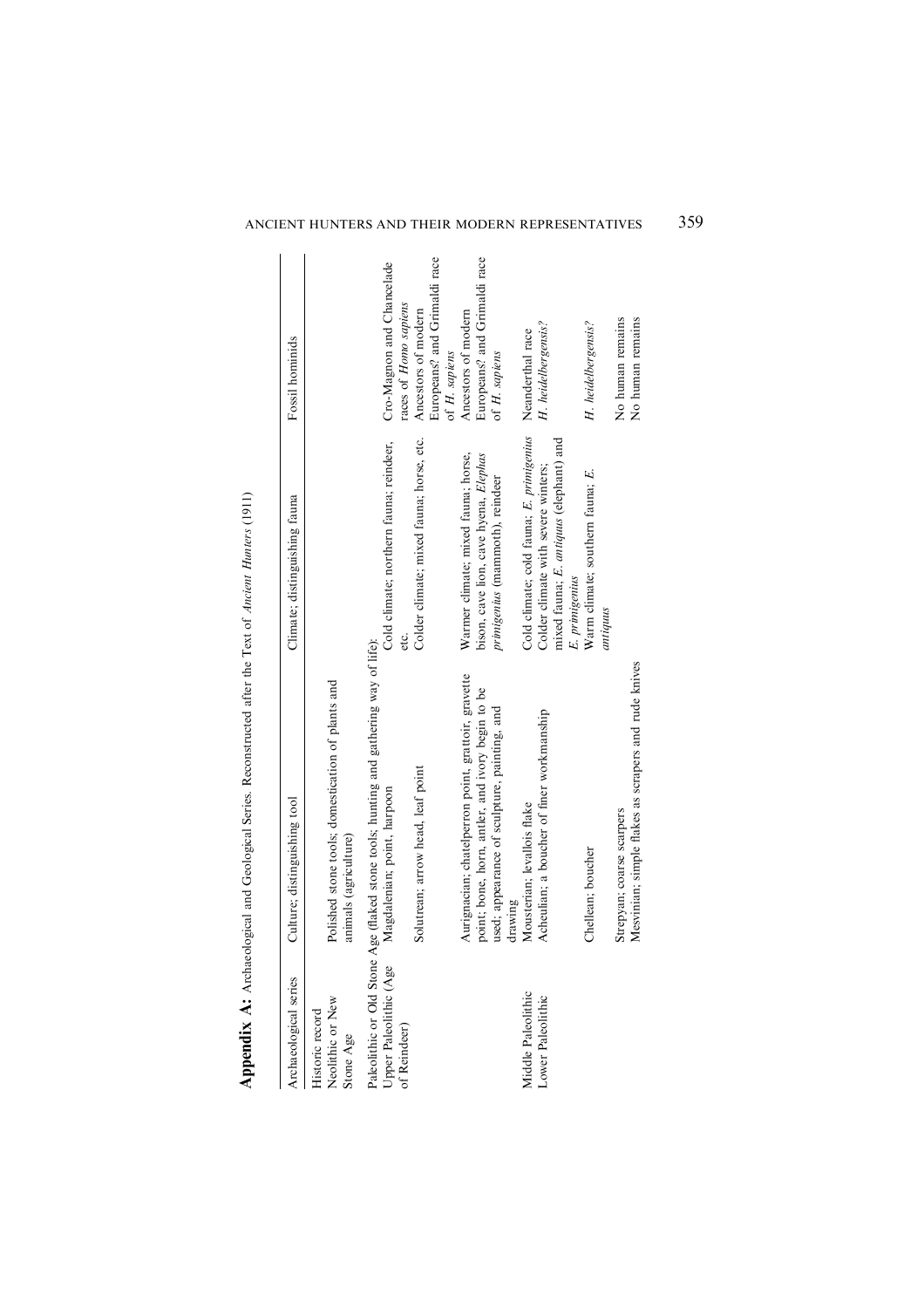| ٢<br>í |
|--------|

| Geological series                                                                                                                                                                                                                                                                                                                                                                                                                                                                                                                                                                                                                                 |                          | Fossil primates                |
|---------------------------------------------------------------------------------------------------------------------------------------------------------------------------------------------------------------------------------------------------------------------------------------------------------------------------------------------------------------------------------------------------------------------------------------------------------------------------------------------------------------------------------------------------------------------------------------------------------------------------------------------------|--------------------------|--------------------------------|
| Pleistocene or Quaternary,<br>Recent                                                                                                                                                                                                                                                                                                                                                                                                                                                                                                                                                                                                              | <b>Upper Pleistocene</b> | H. sapiens                     |
| period of Great Ice Age divided into four glacial and four                                                                                                                                                                                                                                                                                                                                                                                                                                                                                                                                                                                        | Middle Pleistocene       | Neanderthal                    |
| interglacial epochs                                                                                                                                                                                                                                                                                                                                                                                                                                                                                                                                                                                                                               | Lower Pleistocene        | H. heidelbergensis             |
|                                                                                                                                                                                                                                                                                                                                                                                                                                                                                                                                                                                                                                                   |                          | Pithecanthropus erectus        |
|                                                                                                                                                                                                                                                                                                                                                                                                                                                                                                                                                                                                                                                   |                          | (today H. erectus)             |
| Tertiary (Age of Mammals)                                                                                                                                                                                                                                                                                                                                                                                                                                                                                                                                                                                                                         | Pliocene                 | Anthropoid apes                |
|                                                                                                                                                                                                                                                                                                                                                                                                                                                                                                                                                                                                                                                   |                          | Hominids outside Europe?       |
|                                                                                                                                                                                                                                                                                                                                                                                                                                                                                                                                                                                                                                                   |                          | Pithecanthropus erectus (today |
|                                                                                                                                                                                                                                                                                                                                                                                                                                                                                                                                                                                                                                                   |                          | H. erectus)?                   |
|                                                                                                                                                                                                                                                                                                                                                                                                                                                                                                                                                                                                                                                   | Miocene                  | Primitive anthropoid apes      |
|                                                                                                                                                                                                                                                                                                                                                                                                                                                                                                                                                                                                                                                   |                          | (Dryo- and Pliopithecus)       |
|                                                                                                                                                                                                                                                                                                                                                                                                                                                                                                                                                                                                                                                   | Oligocene                | Old world and new world        |
|                                                                                                                                                                                                                                                                                                                                                                                                                                                                                                                                                                                                                                                   |                          | monkeys and apes               |
|                                                                                                                                                                                                                                                                                                                                                                                                                                                                                                                                                                                                                                                   |                          | (Propliopithecus)              |
|                                                                                                                                                                                                                                                                                                                                                                                                                                                                                                                                                                                                                                                   | Eocene                   | Lemuroid primates              |
| The Paleolithic corresponded roughly with the Pleistocene (see above). The Magdalenian and so forth are different stone cultures the succession of which was<br>seen as becoming more elaborate towards the present time. However, they were often also used to designate time periods (i.e. the time of the Neanderthals might<br>be called the Mousterian), and even for Palaeolithic races (i.e. the Mousterians for the Neanderthals). The time periods in years assigned to geological and<br>archaeological series differed widely. So did the dating of hominid fossils and even the estimate of the first appearance of human-made tools. |                          |                                |
|                                                                                                                                                                                                                                                                                                                                                                                                                                                                                                                                                                                                                                                   |                          |                                |

# 360 MARIANNE SOMMER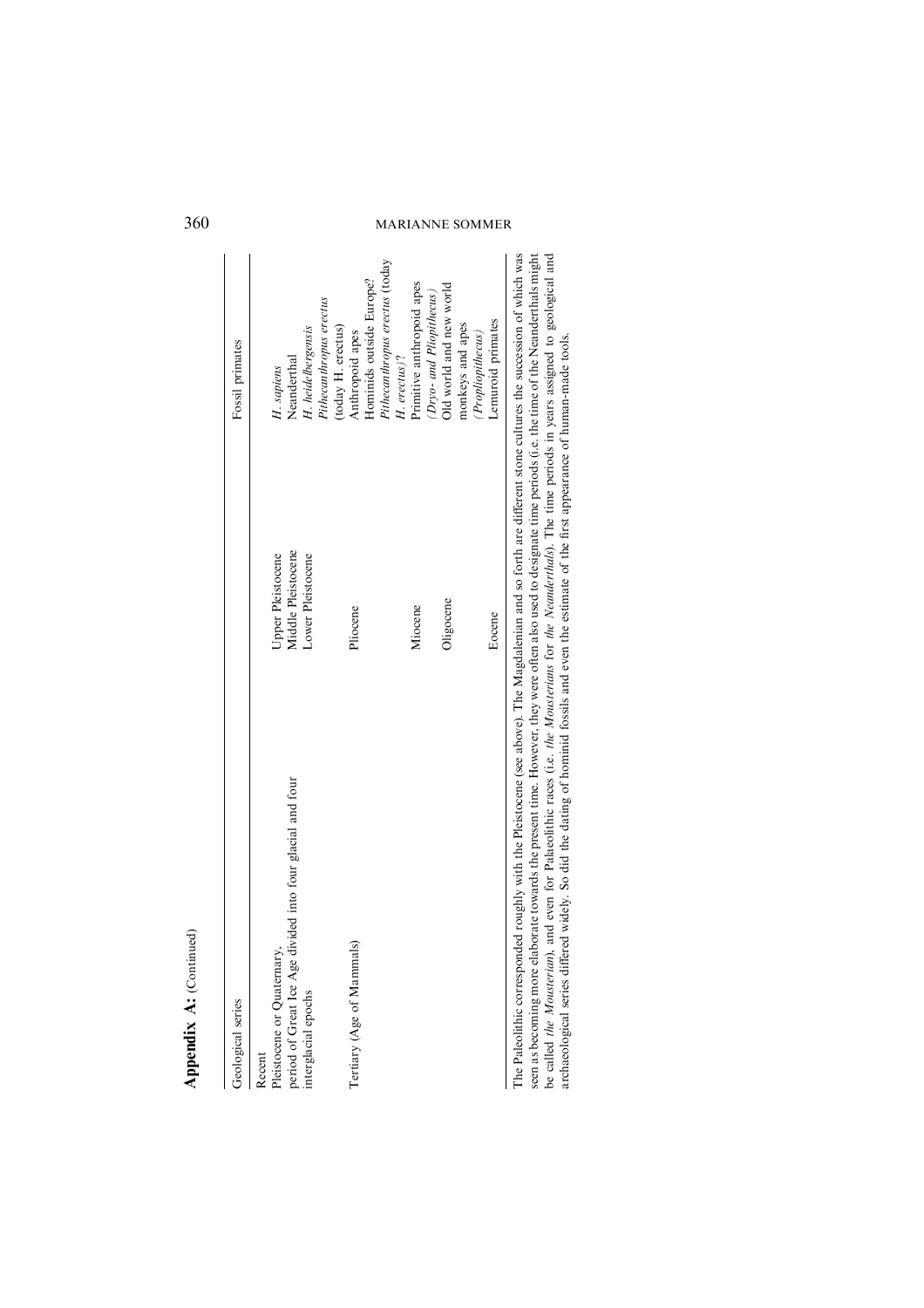

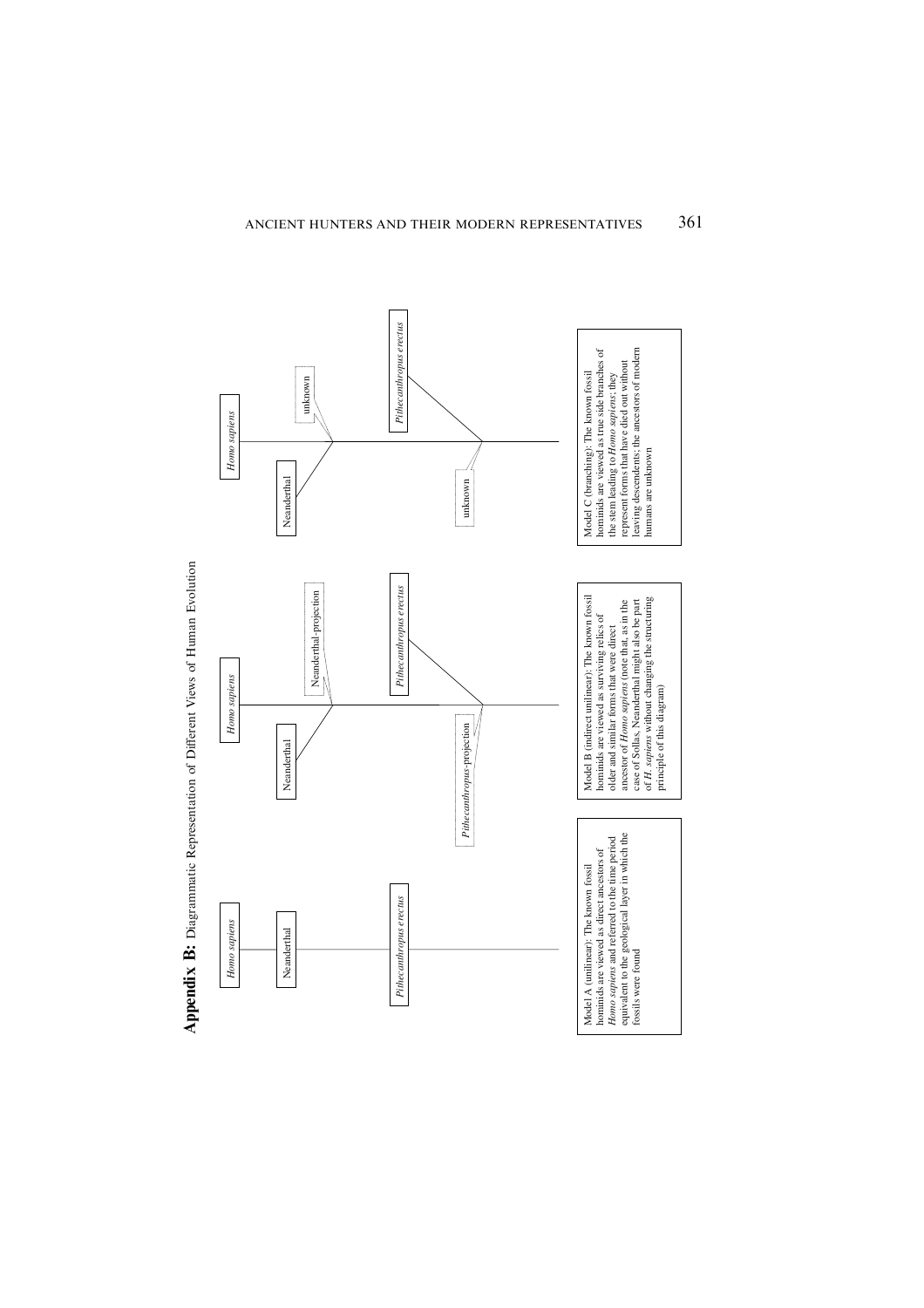#### References

- "Ancient Hunters and Their Modern Representatives (Review)." 1925. The American Historical Review 30(3): 630–631.
- Boule, Marcellin. 1908. "l'Homme fossile de La Chapelle-aux-Saints (Corrèze)." L'Anthropologie 19: 519–525.
	- 1911, 1912, 1913. "l'Homme fossile de La Chapelle-aux-Saints." Annales de Paléontologie 6-8: 1-64, 65-208, 209-279.
	- 1914 (1912). "I' Homo Néanderthalensis et sa place dans la nature." In Comptes Rendus, 14e Congrès International d'Anthropologie et d'Archéologie Préhistoriques, Genève. Geneva: Kündig.
- 1923 (1921). Fossil Men: Elements of Human Palaeontology. Translated by Ritchie, James and Elliot, Jessie. 2nd ed. Edinburgh: Oliver and Boyd.
- Bowler, Peter J. 1986. Theories of Human Evolution: A Century of Debate, 1844-1944. Oxford: Blackwell.
- 1989. The Invention of Progress. The Victorians and the Past. Oxford: Blackwell. 1993. Biology and Social Thought: 1850-1914. Five Lectures Delivered at the International Summer School in History of Science, Uppsala, July 1990, Berkeley Papers in the History of Science 15. Berkeley: Office for History of Science and Technology, University of California at Berkeley.
- Boyd Dawkins, William. 1874. Cave Hunting, Researches on the Evidence of Caves Respecting the Early Inhabitants of Europe. London: Macmillan.
- 1880. Early Man in Britain and His Place in the Tertiary Period. London: Macmillan.
- 1910. "The Arrival of Man in Britain in the Pleistocene Age." Journal of the Royal Anthropological Institute of Great Britain and Ireland 40: 233–263.
- Brace, Loring C. 1997. ''Modern Human Origins: Narrow Focus or Broad Spectrum?'' In G.A. Clark and C. M. Willermet (eds.), Conceptual Issues in Modern Human Origins Research. New York: Aldine de Gruyter.
- Breuil, Henri. 1913 (1912). "Les subdivisions du paléolithique supérieur et leur signification." In Comptes Rendus, 14e Congrès International d'Anthropologie et d' Archéologie Préhistoriques, Genève. Geneva: Kündig.
- Brice, W.C. 1955. "The Study of Prehistory (Review of Ancient Hunters)." Man 55: 9. Brown, Robert M. 1912. ''Ancient Hunters, and Their Modern Representatives (Re-
- view)." Bulletin of the American Geographical Society 44(9): 702.
- Cope, Edward D. 1893. ''The Genealogy of Man.'' American Naturalist 27: 316– 335.
- Dart, Raymond A. 1974. ''Sir Grafton Elliot Smith and the Evolution of Man.'' In A.P. Elkin and N.W.G. Macintosh (eds.), Grafton Elliot Smith: The Man and his Work. Sydney: Sydney University Press.
- Delisle, R.G. 2000. ''The Biology/Culture Link in Human Evolution, 1750–1950: The Problem of Integration in Science.'' Studies in the History and Philosophy of the Biological and Biomedical Sciences 31(4): 531–556.
- Dubois, Eugène. 1894. Pithecanthropus erectus: Eine menschenähnliche Übergangsform aus Java. Batavia: Landsdrukkerij.
- Elkin, A.P. and Macintosh, N.W.G. (eds.). 1974. Grafton Elliot Smith: The Man and his Work. Sydney: Sydney University Press.
- Elliot Smith, Grafton. 1911. The Ancient Egyptians and Their Influence Upon the Civilisation of Europe. London.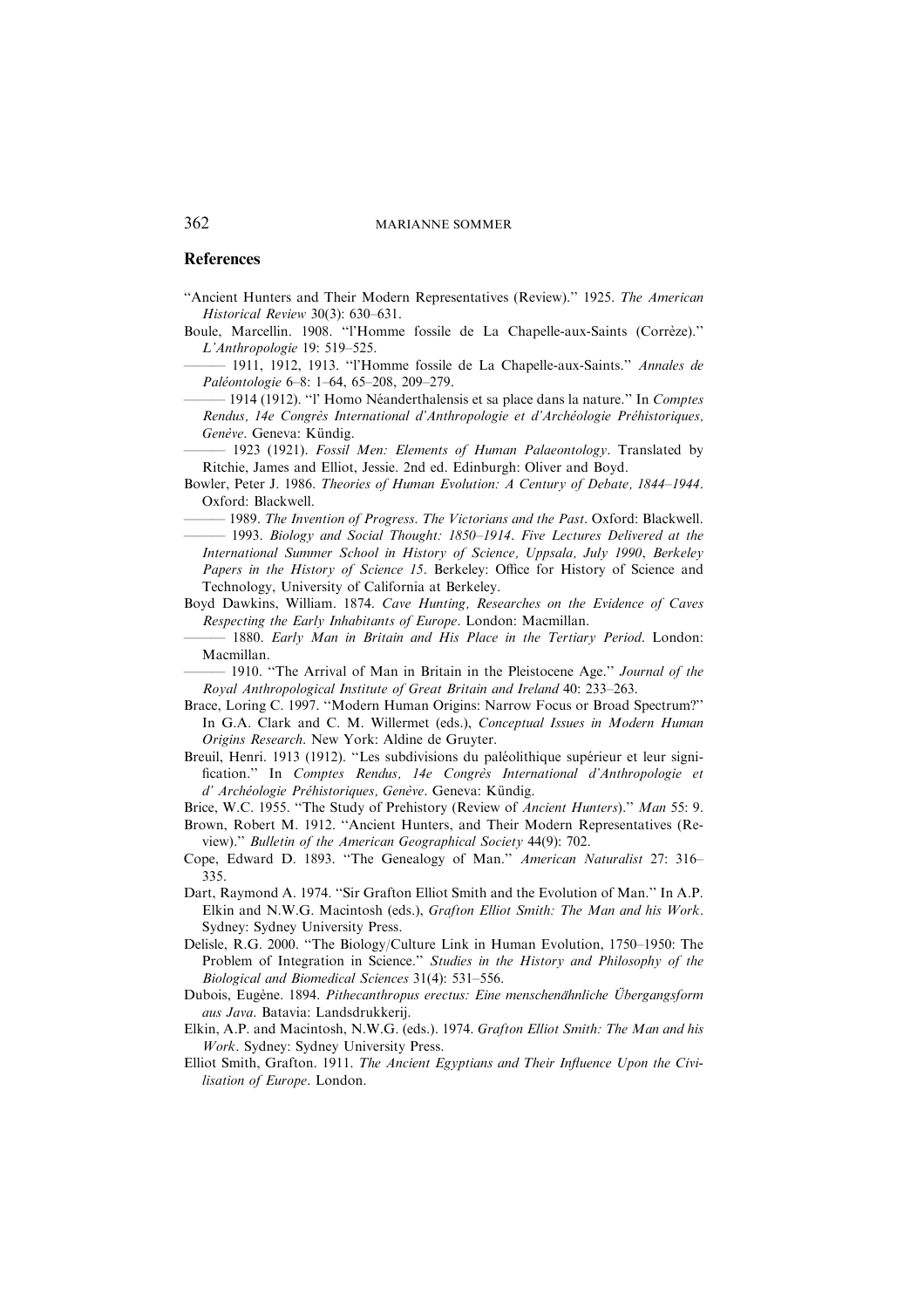- Elliot Smith, Gafton. 1914. ''Report of a Paper Read Before the Royal Society.'' Nature 92 (2313): 729.
	- 1924. The Evolution of Man: Essays. London: Oxford University Press.
	- 1929. Human History. New York: W. W. Norton and Company.

- 1933. The Diffusion of Culture. London: Watts and Co.

- Findlay, G.H. 1972. Dr Robert Broom, F.R.S., Palaeontologist and Physician / 1866– 1951: A Biography, Appreciation and Bibliography, South African Biographical and Historical Studies. Cape Town: A. A. Balkema.
- Franzen, Jens Lorenz (ed.). 1994. 100 Years of Pithecanthropus: The Homo Erectus Problem, Courier Forschungsinstitut Senckenberg Frankfurt am Main 171. Frankfurt am Main: Senckenbergsche Naturforschende Gesellschaft.
- Green, Vivian. 1993. "The University and the Nation." In J. Prest (ed.), The Illustrated History of Oxford University. Oxford: Oxford University Press.
- Gregory, William King. 1920. ''The Origin and Evolution of the Human Dentition: A Palaeontological Review (Part 4)." The Journal of Dental Research 4: 607-689.
- Hammond, Michael. 1979. ''A Framework of Plausibility for an Anthropological Forgery: The Piltdown Case.'' Anthropology 3: 47–58.
- 1982. "The Expulsion of the Neanderthals from Human Ancestry: Marcellin Boule and the Social Context of Scientific Research.'' Social Studies of Science 12 (1): 1–36.
- 1988. "The Shadow Man Paradigm in Paleoanthropology: 1911-1945." In G.W. Stocking (ed.), Bones, Bodies, Behavior: Essays on Biological Anthropology. Wisconsin: University of Wisconsin Press.
- Hazzledine Warren, S. 1912. "Palaeolithic Man and his Art (Review of Ancient Hunters).'' Man 12: 203–206.
- 1916. "Archaeology: Palaeolithic Art (Review of Ancient Hunters)." Man 16: 79–80.
- Houghton Brodrick, Alan. 1963. Father of Prehistory. The Abbé Henri Breuil: His Life and Times. New York: William Morrow & Company.
- Howell, Clark F. 1994 (1991). "Thoughts on Eugène Dubois and the "Pithecanthropus" Saga.'' In J.L. Franzen (ed.), 100 Years of Pithecanthropus: The Homo Erectus Problem. Frankfurt am Main: Senckenbergsche Naturforschende Gesellschaft.
- Huxley, Thomas H. 1894. Man's Place in Nature and Other Anthropological Essays, Collected Essays by T.H. Huxley VII. London: Macmillan and Co.
- Jordan, Paul. 1999. Neanderthal: Neanderthal Man and the Story of Human Origins. Stroud: Sutton Publishing.
- King, William. 1864. "The Reputed Fossil Man of Neanderthal." Quarterly Journal of Science 1: 88–97.
- Laguna, Frederica de. 1932. "A Comparison of Eskimo and Palaeolithic Art." American Journal of Archaeology 36(4): 477–511.
- Lowie, Robert H. 1915. ''Ancient Hunters and Their Modern Representatives (Review).'' American Anthropologist, New Series 17(3): 575–576.
- Lubbock, Sir John. 1869 (1865). Pre-Historic Times, as Illustrated by Ancient Remains, and the Manners and Customes of Modern Savages. 2nd ed. London: Williams and Norgate.
- MacCurdy, George Grant. 1915. ''Ancient Hunters and their Modern Representatives (Review).'' The American Historical Review 21(1): 135–137.
- Matthew, William Diller. 1915 (1911). ''Climate and Evolution.'' Annals of the New York Academy of Science 24: 171–318.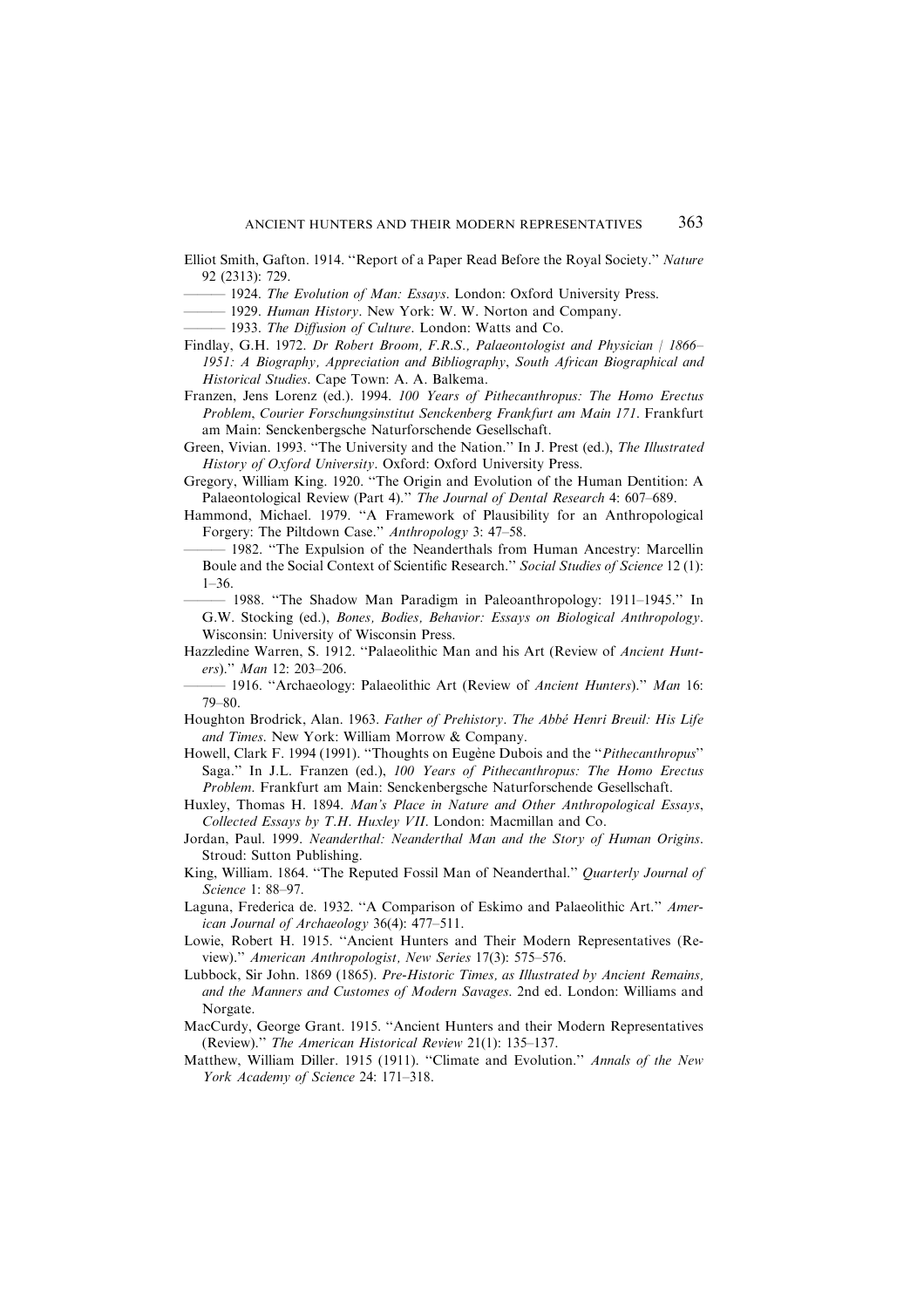- Osborn, Henry Fairfield. 1928. ''The Plateau Habitat of the Pro-Dawn Man.'' Science, New Series 67(1745): 570–571.
- P, E. A. 1925. ''Ancient Hunters and Their Modern Representatives (Review).'' Geographical Review 65(6): 541–543.
- Ripley, William Z. 1899. The Races of Europe: A Sociological Study. New York: D. Appleton and Company.
- Schwalbe, Gustav. 1906. Studien zur Vorgeschichte des Menschen. Stuttgart: Schweizerbartsche.
- Shipman, Pat and Storm, Paul. 2002. "Missing Links: Eugène Dubois and the Origin of Paleoanthropology.'' Evolutionary Anthropology 11: 108–116.
- Smith Woodward, Arthur. 1925. ''The Origin of Man.'' Scientific Monthly 21(1): 13–19. Sollas, William Johnson. 1880 (1879). ''On Some Eskimos' Bone Implements from the
- East Coast of Greenland.'' Journal of the Royal Anthropological Institute of Great Britain and Ireland 9: 329–336.
- 1895. ""Pithecanthropus erectus" and the Evolution of the Human Race." Nature 53(1364): 150–151.
- ——— 1908(1907). ''On the Cranial and Facial Characters of the Neandertal Race.'' Philosophical Transactions of the Royal Society of London. Series B, Containing Papers of Biological Character 199: 281–339.
- 1910. "The Anniversary Address of the President (On the Evolution of Man)." Quarterly Journal of the Geological Society of London 66: 54–88.
- 1911. Ancient Hunters and Their Modern Representatives. London: Macmillan. 1915 (1911). Ancient Hunters and Their Modern Representatives. 2nd ed.
- London: Macmillan. 1924 (1911). Ancient Hunters and Their Modern Representatives. 3rd ed. London: Macmillan.
- ——— 1926 (1925). ''On a Sagittal Section of the Skull of Australopithecus Africanus.'' The Quarterly Journal of the Geological Society of London 82(325): 1–11.
- 1927. "The Chancelade Skull." Journal of the Royal Anthropological Institute of Great Britain and Ireland 57: 89–122.

1933. "The Sagittal Section of the Human Skull." Journal of the Royal Anthropological Institute of Great Britain and Ireland 63: 389–431.

- Sommer, Marianne. in print. ''Mirror, Mirror on the Wall... Neanderthal as Image and ''Distortion'' in Early 20th Century French Science and Press.'' Social Science Studies.
- Spencer, Frank. 1984. ''The Neanderthals and Their Evolutionary Significance: A Brief Historical Survey." In F. Spencer and F.H. Smith (eds.), The Origins of Modern Humans: A World Survey of the Fossil Evidence. New York: Alan R. Liss.
- 1988. "Prologue to a Scientific Forgery: The British Eolithic Movement from Abbeville to Piltdown.'' In G.W. Stocking (ed.), Bones, Bodies, Behavior: Essays on Biological Anthropology. Wisconsin: University of Wisconsin Press.
- 1990. The Piltdown Papers, 1908-1955. The Correspondence and other Documents Relating to the Piltdown Forgery, Natural History Museum Publications. Oxford: Oxford University Press.
- 1995. "Pithekus to Pithecanthropus: An Abbreviated Review of Changing Scientific Views on the Relationship of the Anthropoid Apes to Homo.'' In R. Corbey and B. Theunissen (eds.), Ape, Man, Apeman: Changing Views since 1600. Evaluative Proceedings of the Symposium Ape, Man, Apeman: Changing Views since 1600, Leiden, the Netherlands, 28 June-1 July, 1993. Leiden: Leiden University.